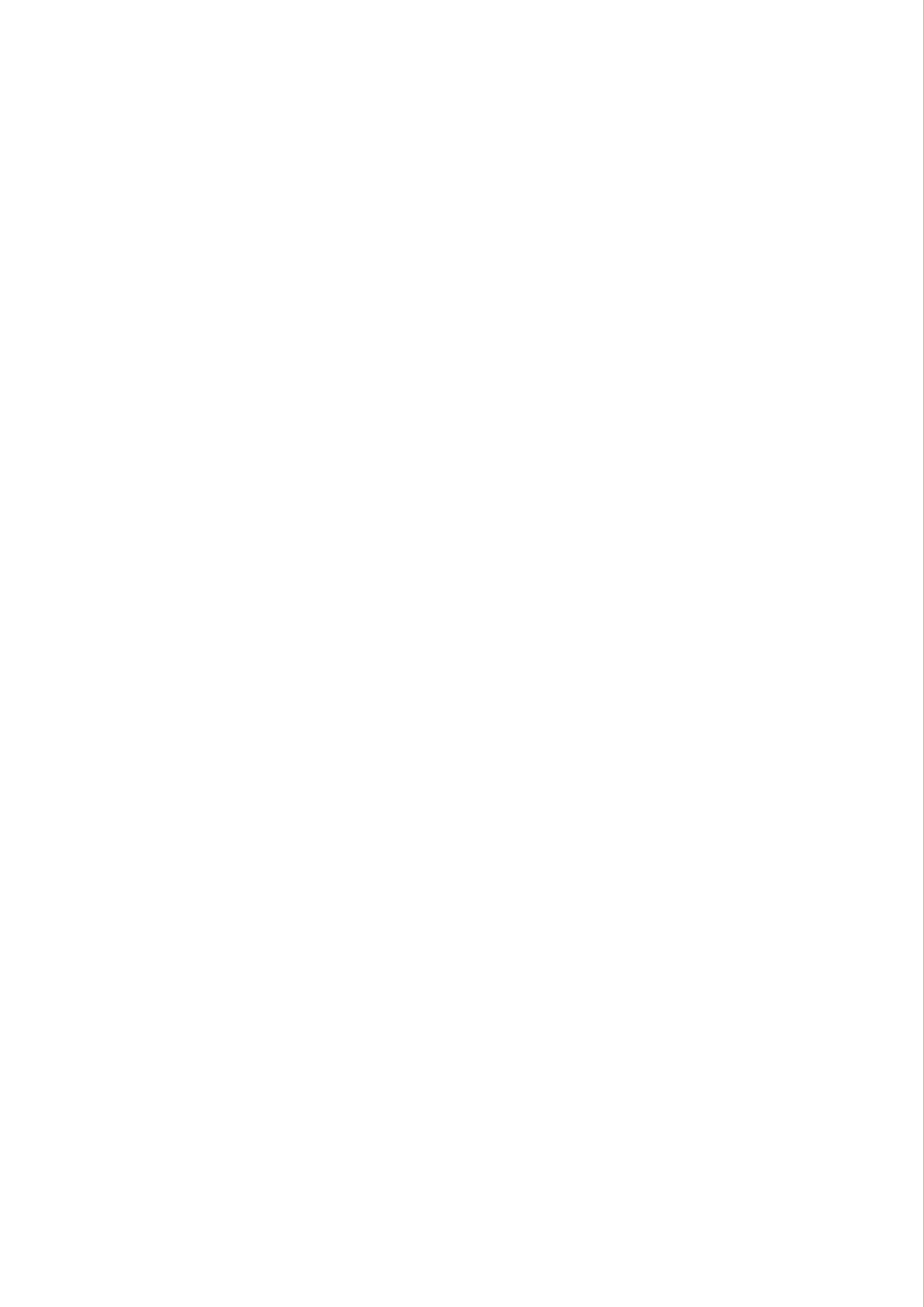

# **The Paraguay Experience SIMORE System for Monitoring Recommendations**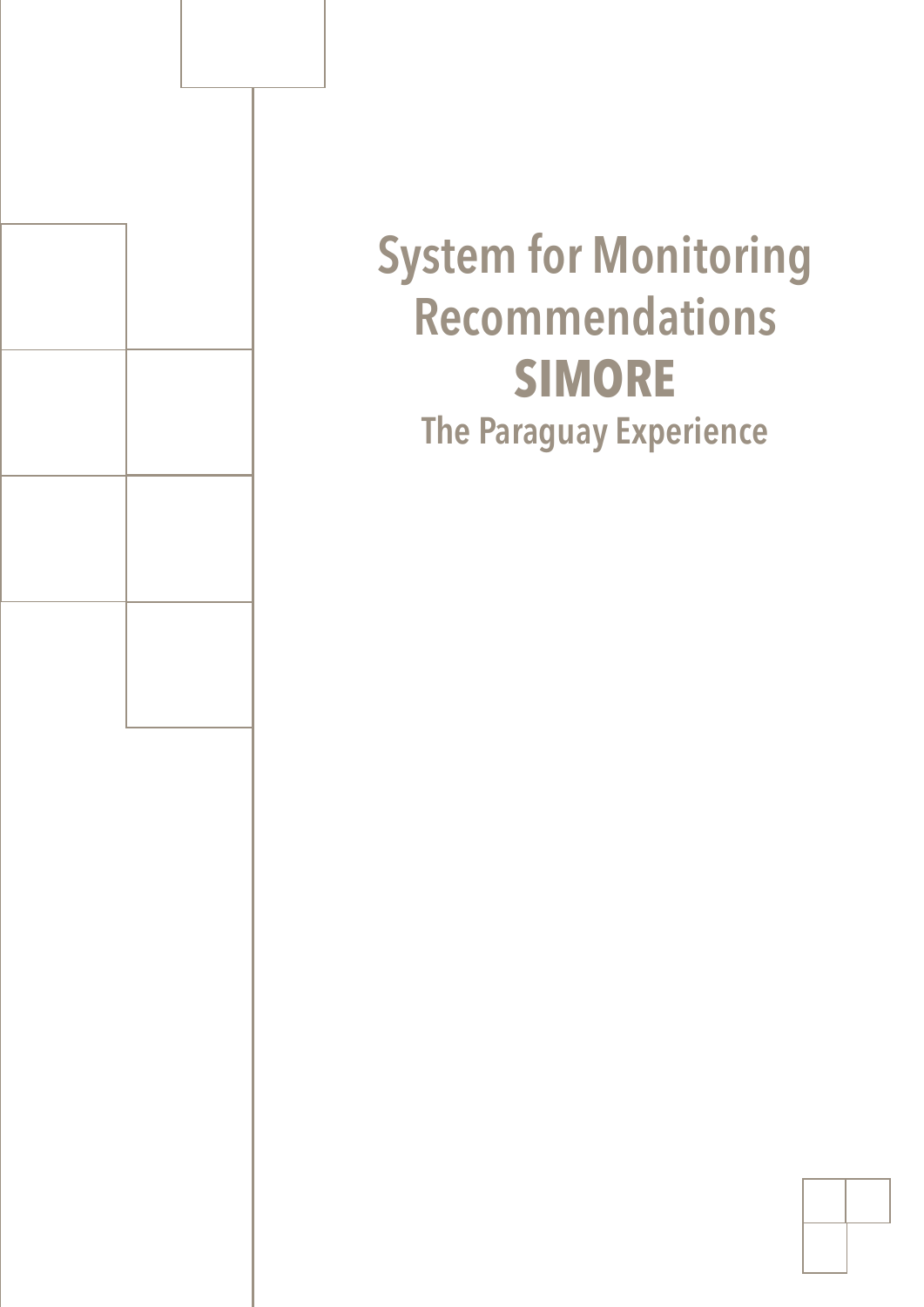#### **Title:**

System for Monitoring Recommendations (SIMORE): The Paraguay Experience (Spanish title: Sistema de Monitoreo de Recomendaciones (SIMORE). Experiencia Paraguaya)

**Published by:** United Nations Human Rights – Paraguay with support from UPR Voluntary Fund for Financial and Technical Assistance.

**Graphic Design:** Goiriz Imagen y Cía. **Printed by:** AGR

Printed in Paraguay 1st Edition, June 2014 (Spanish) 2st Edition, updated version, May 2015 (English) Asuncion, Paraguay

*Material contained in this publication may be freely quoted or reprinted, provided credit is given and a copy of the publication containing the reprinted material is sent to the United Nations Human Rights in Paraguay, UN House, Mariscal Lopez and Saravi. Asuncion, Paraguay.*

#### *United Nations Office of the High Commissioner for Human Rights*

*Liliana Valiña Human Rights Advisor for Paraguay*

*Iris Rojas National Officer. Legal and Public Policies Coordinator*

*Sabrina de Andrade e Silva Cabañas Project Consultant*

*Francisco Riera Project Assistant*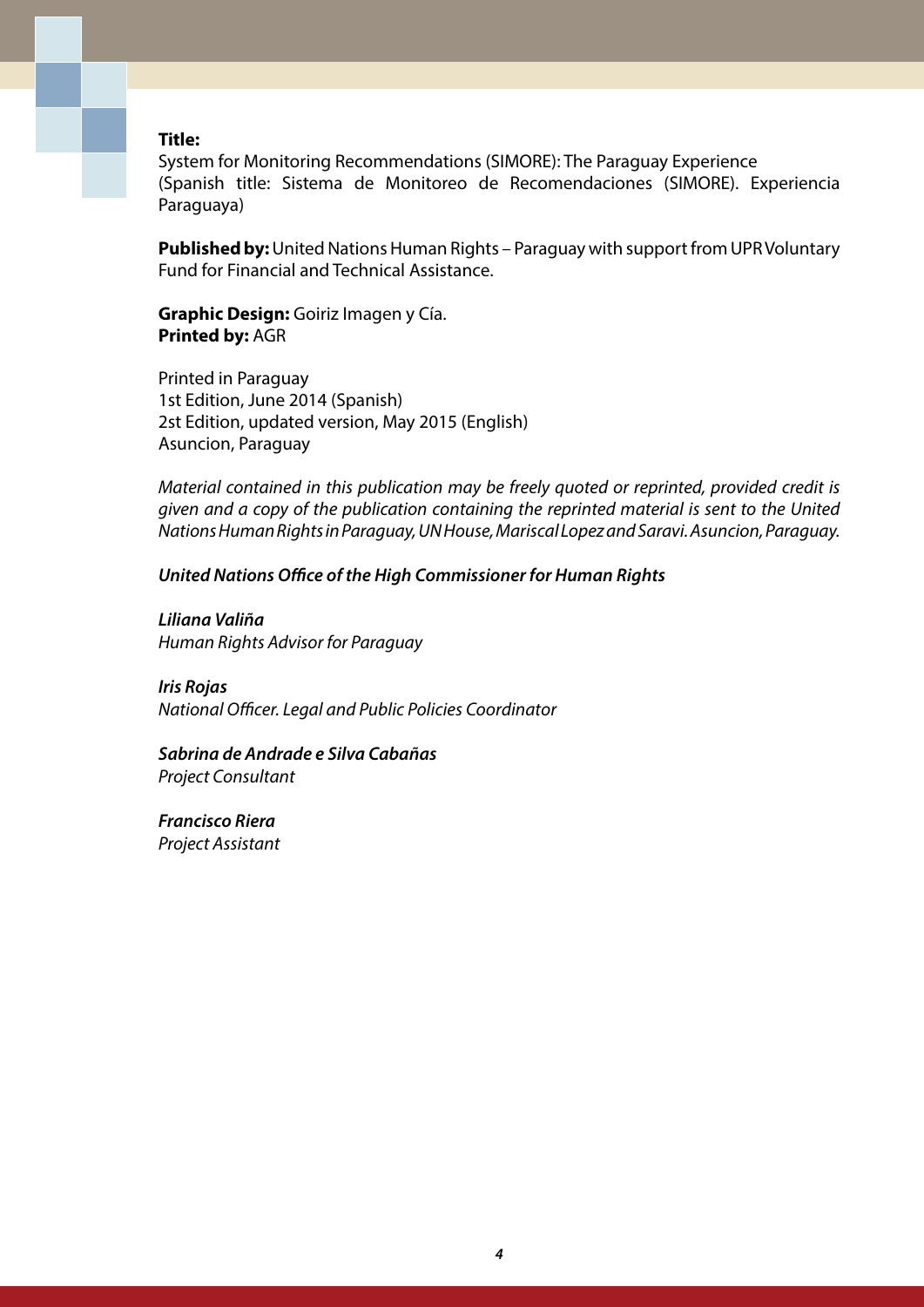# *Table of Contents*

- **Presentation** 6
- **Executive Summary** 8
- 10 \_\_\_\_\_ Introduction
- 12 \_\_\_\_ Prologue
- 13 \_\_\_\_\_ Brief Introduction
- **Chapter 1 Background Information and Recommendations made to Paraguay** 15
- 19 \_\_\_\_\_ International Recommendations to Paraguay
- A) Treaty-based bodies. 20
- B) Special procedures  $21$ <sub>——</sub>
- C) Universal human rights mechanism universal periodic review 22
- D) Permanent forum on indigenous issues  $23$  —
- 23 \_\_\_\_\_ The Inter-American Human Rights Systems
- 25 \_\_\_\_\_\_ Search Portal for Human Rights Recommendations
- Follow-up and Monitoring of International Human Rights Recommendations Made 26 to Paraguay
- 29 \_\_\_\_\_ Development of the Projecct
- **Chapter 2 Methodology and inter-institutional process** 31
- Prioritized recommendations 33
- 34 \_\_\_\_\_ Inter-institutional work in thematic/population working groups
- Booklets with International Recommendations 34
- 35 \_\_\_\_\_ Data sheets
- Intra-institutional work in coordination with thematic/population working groups 36
- Exchange with Civil Society Organizations 36
- 37 \_\_\_\_\_ Steps for Completing Data Sheets Follow-up phase

#### **Chapter 3 - Digital Follow-Up and Monitoring System** 39

- Completing and submitting data sheets 41
- Design of the digital tool 41
- 42 \_\_\_\_\_ Regulations and User Manual
- 43 \_\_\_\_\_ Presentation of and training for use of software
- 43 \_\_\_\_\_ Civil Societyl

#### **Chapter 4 - Data for Human Rights Reporting** 45

- 47 \_\_\_\_\_ Human rights reporting
- Universal Periodic Report (UPR) mid-term report 47
- 47 \_\_\_\_\_ Exchange with Civil Society Organizations

#### **Chapter 5 – Accomplishments and Lessons Learned** 51

- Achievements 54
- Lessons learned 57
- Conclusions and Perspectives 60
- **ANNEX** 62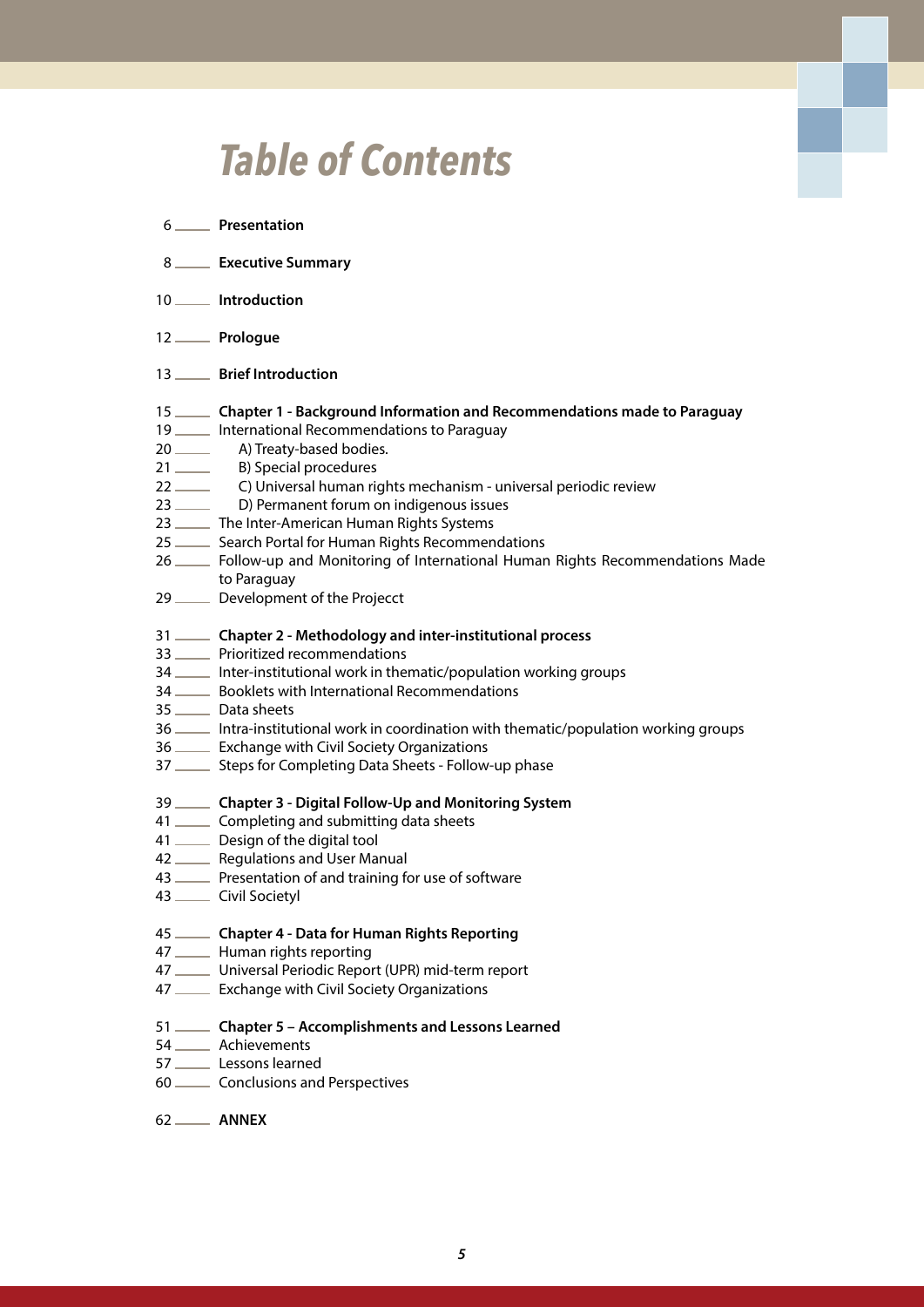#### **Ministry of Justice**

The Ministry of Justice is the link between the Executive Branch and the Judiciary. It proposes and carries out policies for access to justice, Criminal and Prison Policy, and those regarding persons deprived of liberty, as well as policy regarding civil status; promotes the effective enforcement of human rights; coordinates and carries out programmes in the defence of the public interest and promotes legal certainty and the Rule of Law. It is responsible for coordinating the Human Rights Network of the Executive Branch (HRNEB), to which, the Judiciary (JB), Legislative Branch (LB), Prosecutor's Office, Ministry of Public Defence and the Office of the Ombudsman are invited to participate.

 *Minister Sheila Abed, Ministry of Justice* 

#### **Ministry of Foreign Affairs**

The mission of the Ministry of Foreign Affairs is to plan, coordinate and carry out foreign policy that promotes and defends the interests of the State and its citizens, and International law. Its objectives are to propose foreign policy to the President of the Republic, and carry it out through foreign relations; represent the country, in other countries, international agencies and economic integration bodies, as well as participate in policy advisory and coordination forums and mechanisms; negotiate and sign treaties, conventions, agreements and all international instruments, collaborating, when appropriate, with national entities, and ensure their compliance; hold negotiations on international economic matters, foreign trade, economic integration, international cooperation and binational and multinational ventures, coordinating, when appropriate, with other State institutions; ensure respect and protection for the country and its citizens' interests abroad; welcome diplomats, authorize consular offices in the Republic and establish representation for international organizations and other subjects of International Law, among others.

*Ambassador Eladio Loizaga, Ministry of Foreign Affairs*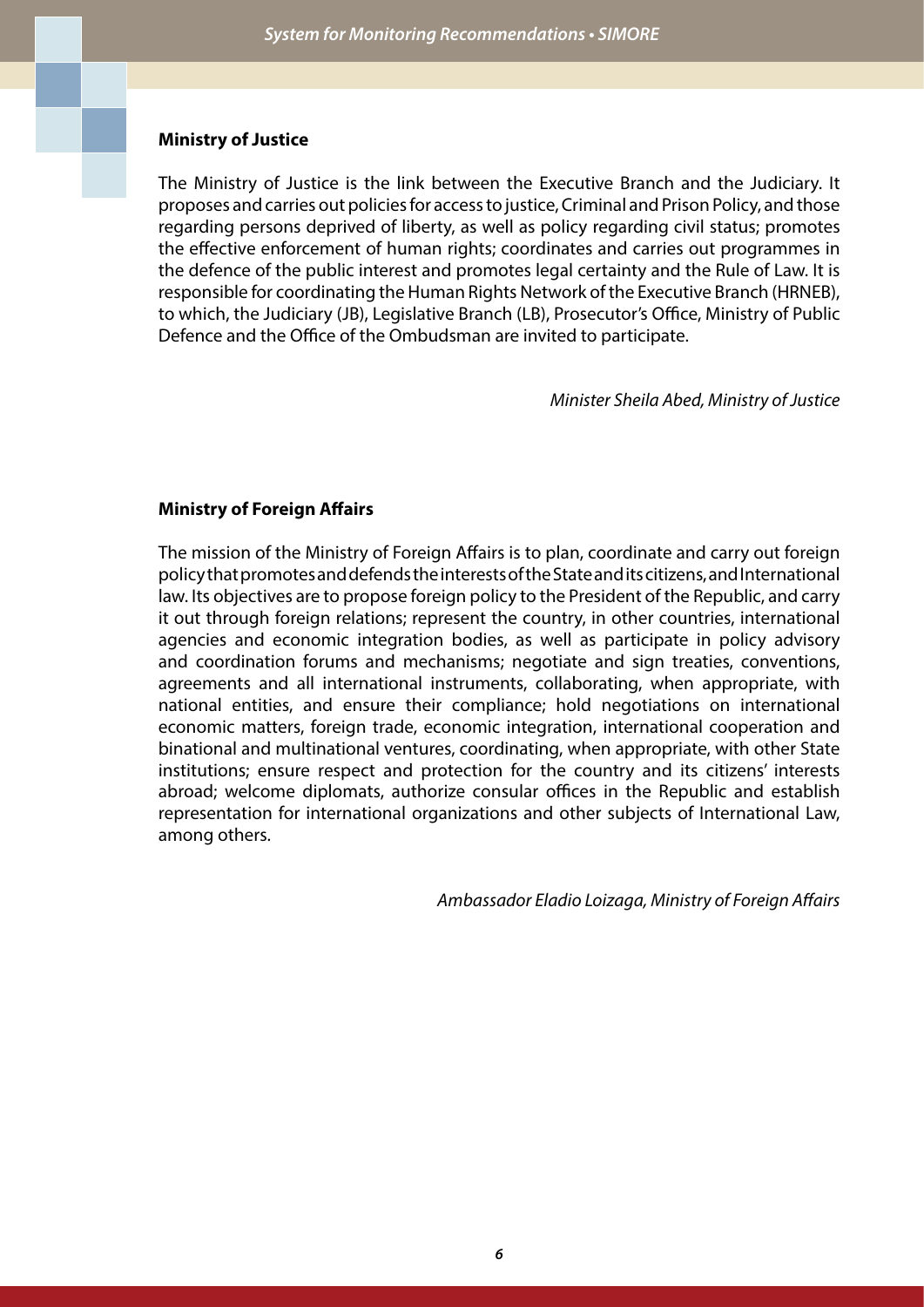#### **United Nations Human Rights Advisor for Paraguay**

The United Nations Human Rights Advisor for Paraguay, of the Office of the High Commissioner for Human Rights (OHCHR), supports the United Nations Resident Coordinator in Paraguay and advises and works with officials and civil society on human rights issues. Specifically, she works with the United Nation Country Team to strengthen the incorporation of human rights in their action plans. She promotes international human rights instruments, standards and mechanisms, and works to strengthen knowledge and understanding of their use by public servants, and civil society. She supports national authorities in complying with the State's international commitments. To this end, the advisor assists in preparing reports for human rights committees and following up on recommendations made to Paraguay, including the Universal Periodic Review (UPR), and the design and implementation of public policies. It is worth mentioning that the country has received technical cooperation from the Human Rights Advisor to promote the National Action Plan in Human Rights, the National Plan on Human Rights Education, recommendations about standards and public policies designed by indigenous peoples in Paraguay, which has contributed to improvements for the protection of human rights of all persons, including those living in a vulnerable situation and/or those who have historically been discriminated against. In addition, the office has worked on strengthening the State's capacities to prevent torture, and designing human rights indicators for education, health and fair trials, among others. All these initiatives are garnered from international human rights recommendations made to Paraguay.

> *Liliana Valiña UN Office of the High Commissioner for Human Rights Human Rights Advisor for Paraguay*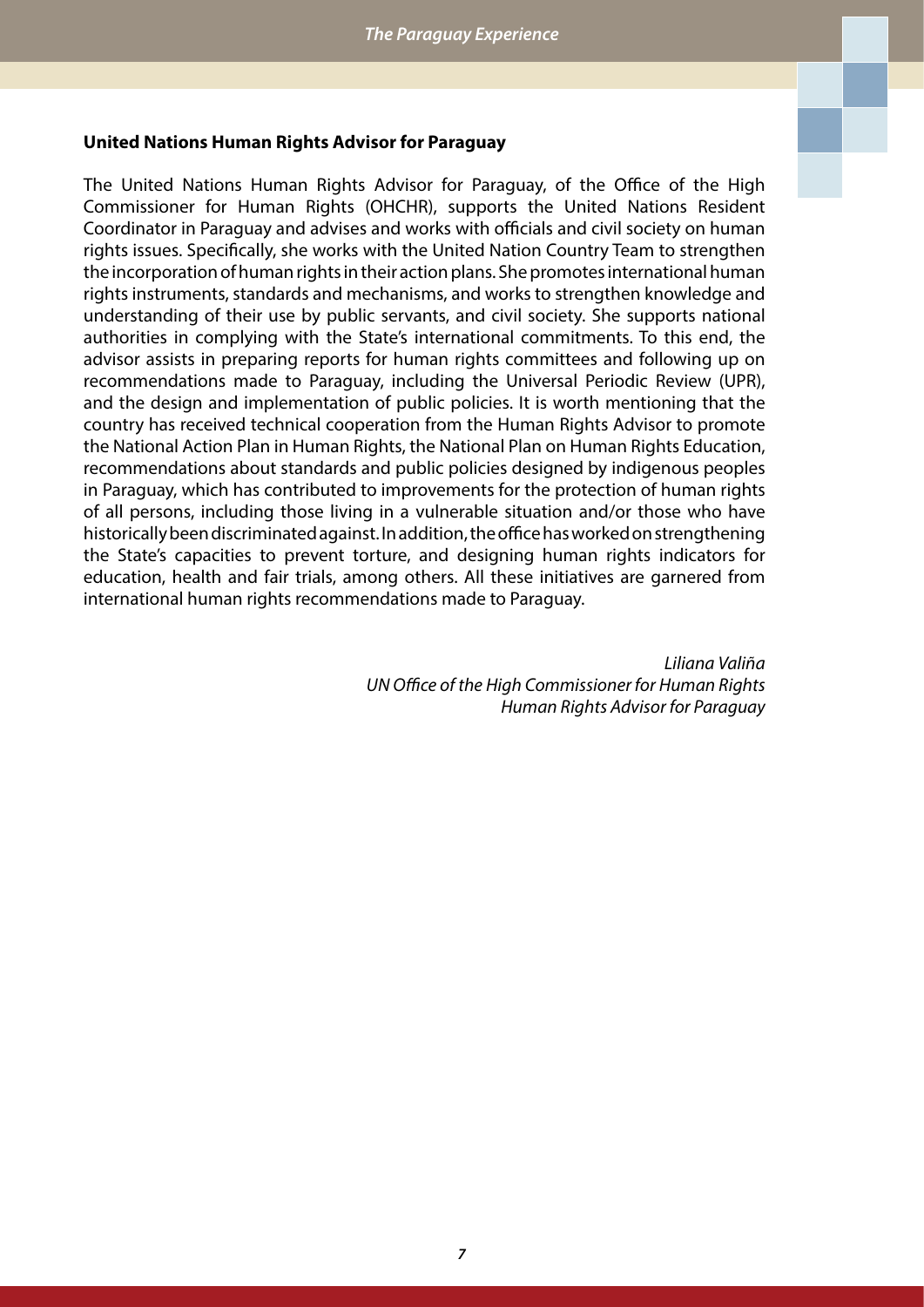#### **UPR Voluntary Fund for Financial and Technical Assistance**

The Universal Periodic Review (UPR) was created through the UN General Assembly on 15 March 2006 by resolution 60/251. The UPR is a cooperative process which involves a review of the human rights records of all United Nations Member States. It is a Statedriven process, which provides the opportunity for each State to declare what actions they have taken to improve the human rights situations in their countries, to fulfil their human rights obligations and commitments and assess positive developments and challenges faced by the State. It provides also opportunities for the enhancement of the State's capacity and of technical assistance, the sharing of best practice among States and other Stakeholders, as well as for cooperation in the promotion and protection of human rights. It further encourages full cooperation and engagement with the Council, other human rights bodies and the Office of the United Nations High Commissioner for Human Rights.

In 2007, the Human Rights Council established a new financial mechanism called the **Voluntary Fund for Financial and Technical Assistance** (resolution 6/17), with a view to provide, in conjunction with multilateral funding mechanisms, a source of financial and technical assistance to help countries implement recommendations emanating from the universal periodic review, in consultation with, and with the consent of, the country concerned.

In accordance with its terms of reference funding is provided for:

- The dissemination of information on the UPR outcomes:
- $\blacksquare$  The development of national capacity and expertise for the implementation of the UPR outcomes;
- $\blacksquare$  The regular follow up, with national bodies and institutions concerned, of action to implement the UPR recommendations.
- $\blacksquare$  The co-funding of programs and projects aimed at implementing the UPR outcomes;
- The exchange of information and sharing of best practices, including through the documentation of good practices, and the organization of regional and sub-regional meetings, seminars, consultations and other interactions;
- The coordination of United Nations, multilateral and bilateral action in support of the UPR outcomes, including for the integration of the UPR outcomes into United Nations common country programming documents, such as the United Nations Development Assistance Framework (UNDAF).

OHCHR was very pleased to be able to support the elaboration of the system of monitoring implementation of recommendations –SIMORE - through this Fund, and we look forward to using this resulting documentation in supporting other States wishing to establish similar processes.

> *Shahrzad Tadjbakhsh UPR Branch, OHCHR Geneva (Switzerland)*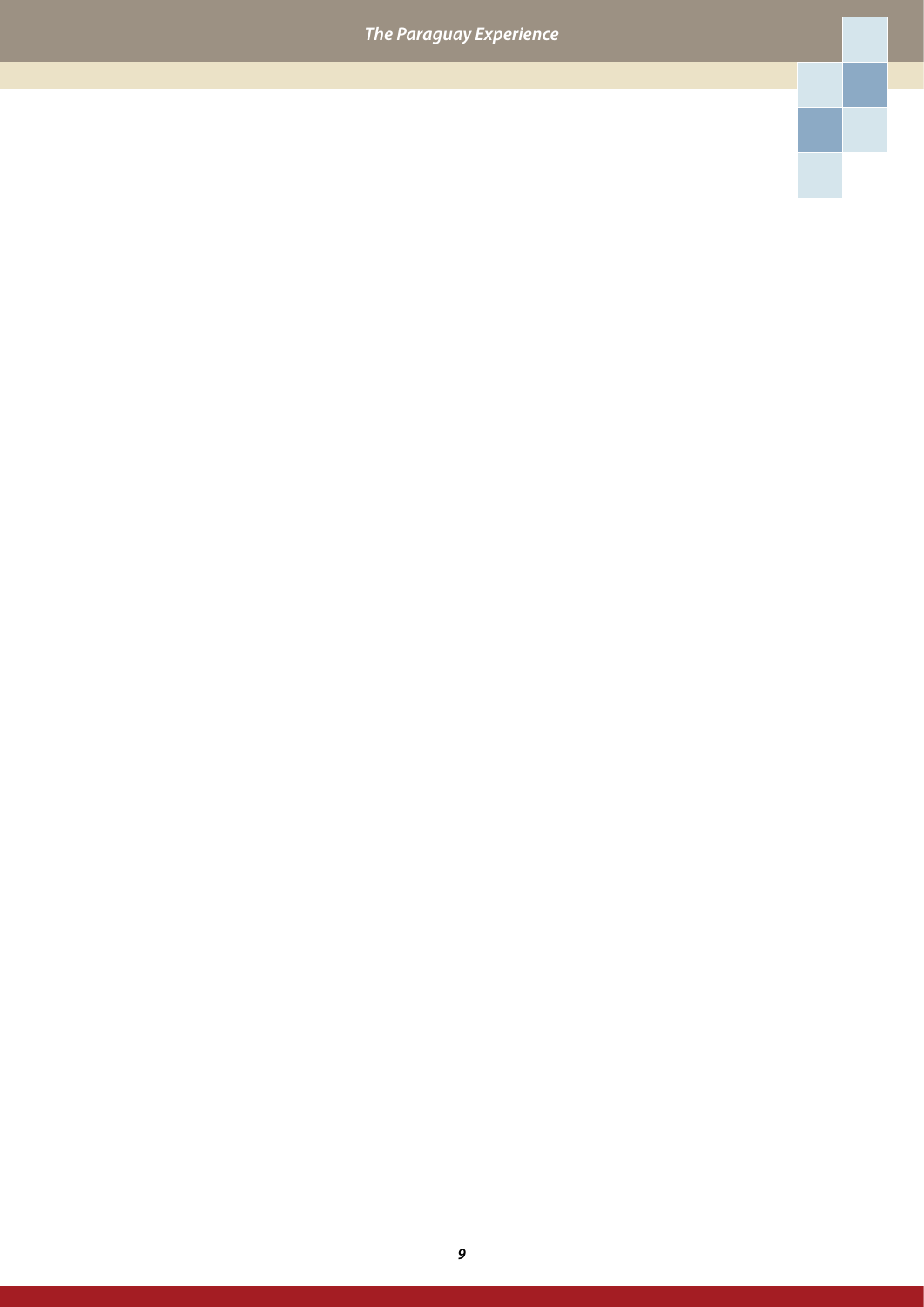# *Executive Summary*

Following a request made by the Government of Paraguay in 2012, the OHCHR Human Rights Advisor (HRA) developed a project, funded by the Voluntary Fund for Financial and Technical Assistance for the implementation of the Universal Periodic Review (Fund for UPR Implementation), carried out during May 2013 to December 2014, named "Project on the Follow-up and Monitoring of International Human Rights Recommendations".

The aim of the project was to establish an inter-institutional monitoring mechanism to systematize, organize, prioritize and follow up on relevant recommendations and State obligations, in order to strengthen institutional structures follow-up and reporting on State capacities. The objectives included the design of a system that allows the State to follow up on international recommendations and inform on progress made in actions carried out by State institutions to comply with international obligations and guarantee the protection of human rights in the country.

The project was coordinated by the National Officer and supervised by the HRA, with support from consultants, to better achieve the expected results. An important precursor, through a previous OHCHR initiative, was the design of a search portal for international recommendations, in order to facilitate public access to human rights recommendations made to Paraguay by UN mechanisms and the Inter American Court on Human Rights.

OHCHR technical cooperation was provided through the Human Rights Network of the Executive Branch in a process led by two main national counterparts: the Ministry of Justice and the Ministry of Foreign Affairs.

One of the most important achievements of this project is a user-friendly system named SIMORE (the Spanish acronym for the "Sistema de Monitoreo de Recomendaciones" or System for Monitoring Recommendations, in English). This system was established for systematizing and monitoring human rights recommendations, identifying priorities and challenges, responsible institutions, timeframes and progress made. SIMORE was publicly launched in June 2014 by the State and is currently accessible to State institutions, civil society and the general public. SIMORE represents an upgraded and complete version of the former search portal mentioned above. It not only includes information about recommendations but also about actions taken by State institutions to implement those recommendations. SIMORE can be consulted using different search criteria: year, mechanism, population groups, subject/right, institution, word or phrase. SIMORE provides information about recommendations, institutions involved in their follow-up, public policies and programmes adopted and/or implemented, actions carried out by institutions, indicators and challenges.

During the second half of 2014, the HRA also provided cooperation in completing and consolidating the State's inter-institutional mechanism. One important outcome of SIMORE was a UPR mid-term report prepared and submitted by the State to the Human Rights Council (HRC) in September 2014. The results of the SIMORE experience were later presented in Geneva to other countries. SIMORE was also used to provide information for preparing Paraguay's report to the CERD. In addition, the HRA team had the opportunity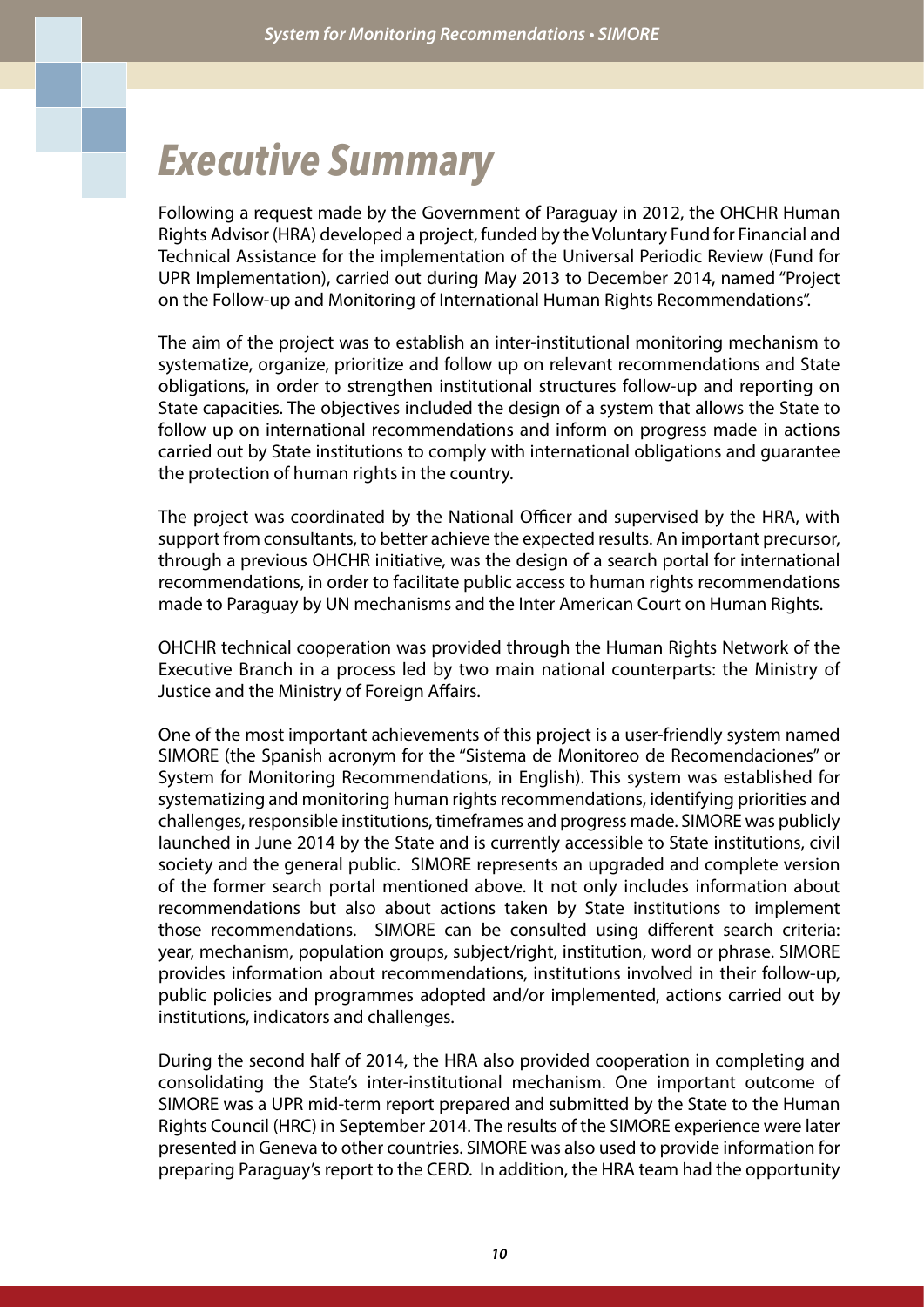to share the SIMORE experience with other UN partners, OHCHR field presences and HQ colleagues, international community donors and countries.

SIMORE has already been used effectively. Some concrete examples are: preparation and submission of reports to UN mechanisms by the State; integration of the HRBA by the UNCT in projects and programmes; assessment of human rights conditions in the country by civil society; inclusion of human rights issues in news coverage or communication materials by the media; practical training given by OHCHR to State and civil society participants for using the system to access relevant information; identification of priorities during country visits and for reports by special procedures as related to their mandates (such as the visit of the Special Rapporteur on Indigenous Peoples' Rights); assessment of human rights conditions in the design of public policies (such as the National Plan on Human Rights of Persons with Disabilities) by State institutions; and preparation of papers and access to requested materials for analysis by University students.

As was mentioned above, the OHCHR and Paraguayan authorities shared the process and experience of the SIMORE project to encourage the implementation of projects with similar objectives, particularly in Latin American and the Caribbean. In addition, there is a publication documenting the process, published in Spanish, and a brochure of SIMORE is available in Spanish and English, as well as this summary report, which is available in English. Furthermore, Regulations and a User Manual were adopted and published, which lay the foundation for continuity and sustainability of the system. They include clear rules, methodology and a timeframe for continued work and updating information.

Another important result is empowering the engagement of State institutions to include human rights as a cross-cutting issue in the State's agenda. The formal involvement of representatives from the three branches of the State (Executive, Legislative and Judiciary), as well as members of the Prosecutor's Office, the Public Defender's Office and the Office of the Ombudsman, in the SIMORE process was fundamental for a comprehensive view and collaborative work among main State institutions.

The main challenges that are foreseen, are those related to changes in the government and public administrations, as well as in the State's capacities to generate human rights indicators to adequately measure the impact of its actions and its rights based public policies. In this regard, the consolidation of SIMORE will depend on continuing to empower State institutions, and the political will to update the information and use it regularly as a practical planning, monitoring and evaluation tool. Adequately assessing the road travelled, will allow continued commitment and responsibility. Paraguay has the opportunity to use its experience with SIMORE to boost its participation as new member of the Human Rights Council by promoting with the international community the follow-up of UPR and other international recommendations, as well as engaging its State institutions in the national implementation of these commitments.

> *Liliana Valiña UN Office of the High Commissioner for Human Rights Human Rights Advisor for Paraguay*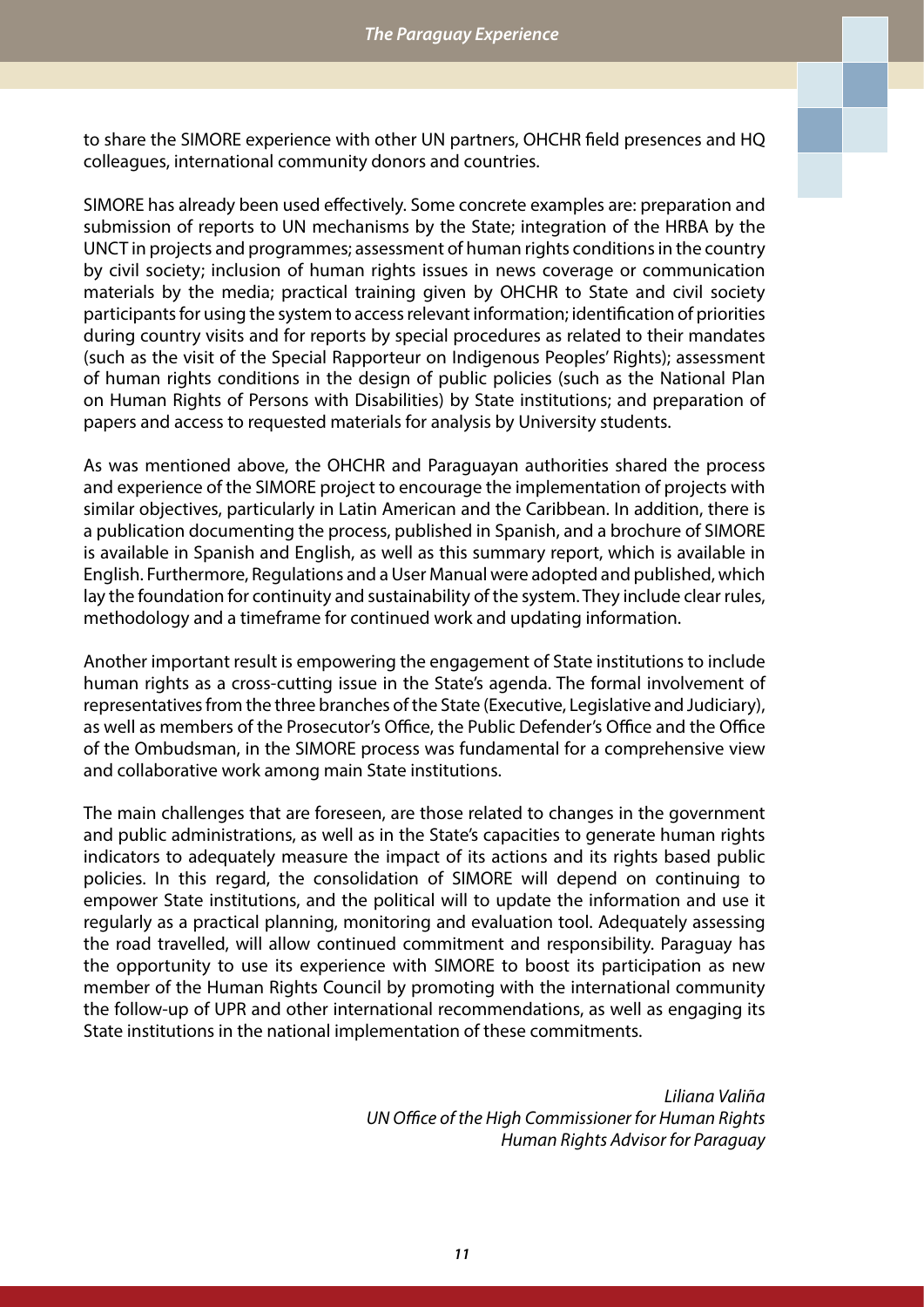## *Introduction*

As the Human Rights Advisor for Paraguay, from the United Nations Office of the High Commissioner for Human Rights, it is my pleasure to take this opportunity to present this publication that outlines the technical cooperation provided to Paraguay, for an inter-institutional effort to create a system to monitor international human rights recommendations. The result of this effort is a digital tool named SIMORE (System for Monitoring Recommendations). This report explains the process, methodology, best practices, as well as lessons learned during the provision of this technical cooperation, which was carried out with much appreciated support from UPR Voluntary Fund for Financial and Technical Assistance.

The process put into place for the creation of SIMORE in Paraguay reflects a best practice for implementing an inter-institutional effort for monitoring actions taken by State institutions to follow-up on international human rights recommendations, and periodically assess progress and challenges in the application and protection of these rights. It is also an exercise in transparency and accountability to the national and international community regarding actions and policies adopted and implemented, and challenges and progress made in the protection of human rights in the country.

The inter-institutional effort documented in this publication establishes a methodological tool for improving the governance of human rights and following up on recommendations; improvements that we, the United Nations Human Rights, had the privilege of accompanying.

Seven (7) thematic/population working groups made up of representatives from different State institutions were set up at the beginning of the process as part of the methodology used in the creation of SIMORE. This greatly enhanced the process. Data sheets were used to ensure that a uniform set of criteria was established for processing data. The information from the data sheets was later used for entering the data related to State actions taken, for each of the international recommendations prioritized.

Another important step is the development of regulations and a user manual for SIMORE, with information about the digital platform, which differentiates functionality between the "search" and "follow-up" phases. This was the result of several workshops and meetings with diverse State institutions, from the Executive, Legislative and Judicial Branches, the Prosecutor's Office, Ministry of Public Defence, Office of the Ombudsman. This work was carried out under the leadership of the Ministry of Foreign Affairs and the Ministry of Justice, in their role as the coordinator of the Human Rights Network of the Executive Branch. The creation of SIMORE has made actions taken and challenges in complying with and following up on recommendations, as reported by the Paraguay government, visible, both nationally and internationally. It also allows for the State to double its efforts to effectively protect the enjoyment of human rights, without discrimination, including those living in a vulnerable situation, through the adoption or reformulation of public policy, programmes, and legislation.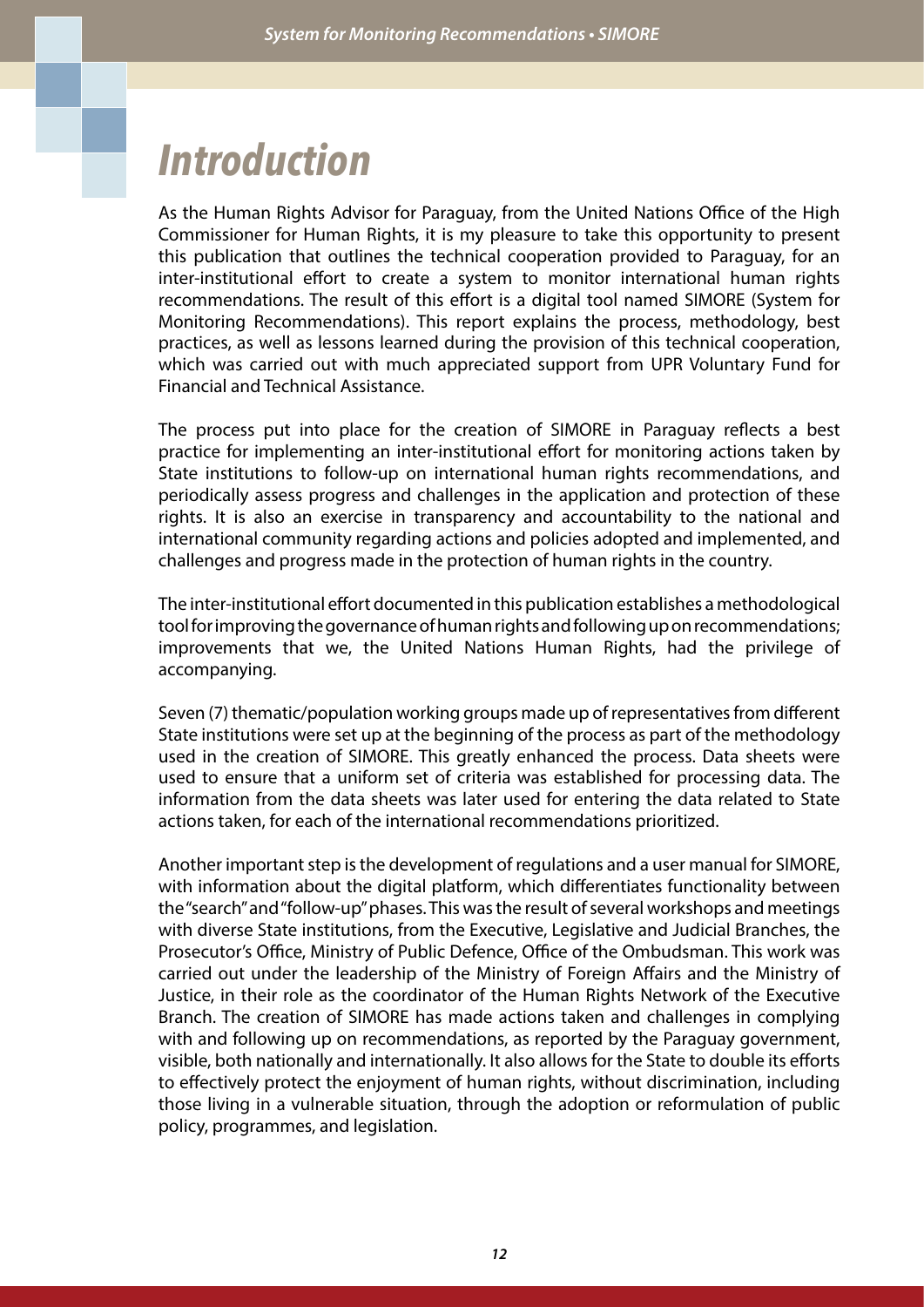Technical cooperation provided to Paraguay for following up on recommendations, SIMORE being an example, demonstrates the international community's commitment, particularly the United Nations Human Rights, to promote the following up on human rights recommendations made by treaty bodies, special procedures and the Human Rights Council through the UPR, as well as the effective fulfilment of countries' commitments. The resources and capacity to carry out this best practice nationally, and to promote similar projects by sharing it with other countries and the High Commissioner Field presences, was made possible by the invaluable support of the UPR Voluntary Fund for Financial and Technical Assistance.

In my role as the Advisor for Paraguay, and on behalf of the United Nations Human Rights team, I reiterate our satisfaction in having been able to provide technical cooperation to the State in the creation and implementation of SIMORE, and I trust the State's commitment to periodically update the data and guarantee the sustainability of this commendable joint effort by the State. A path has been cleared, opening up an excellent opportunity for the State to leverage SIMORE's potential for building, orienting, revising and reformulating its human rights agenda and the priorities associated with the challenges that the country faces, with the valuable participation and contributions of all its institutions and civil society.

> *Liliana Valiña Human Rights Advisor for Paraguay United Nations Office of the High Commissioner for Human Rights*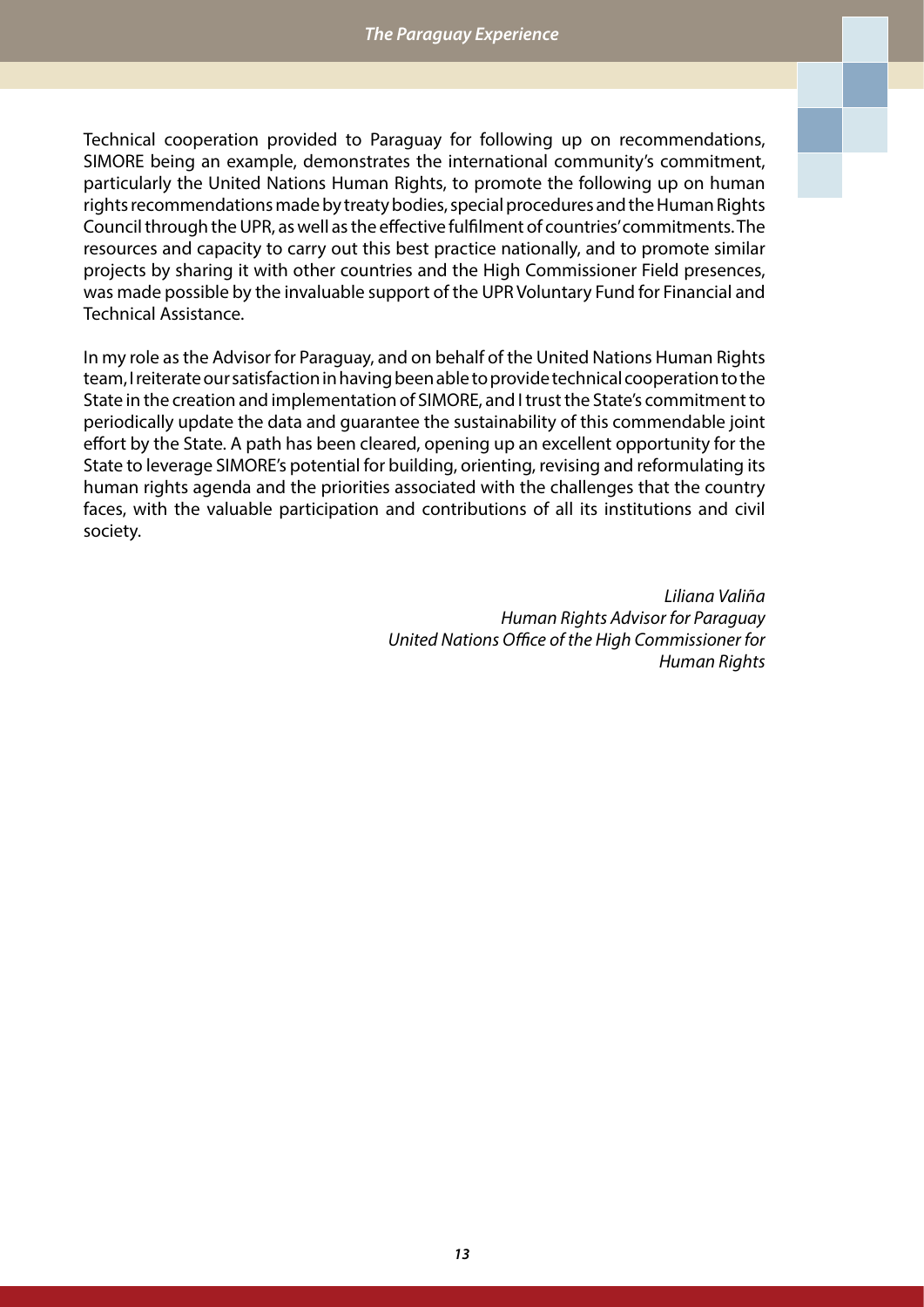# *Prologue*

The following report presents the process involved in setting up and running the System for Monitoring Recommendations – SIMORE, the digital tool that reflects Paraguay's coordinated effort, with the participation of various institutions, to effectively protect human rights in Paraguay.

The solidification of this project, that resulted in the implementation of SIMORE, now available on the Ministry of Foreign Affairs' website, demonstrates national authorities, experts and public servants' strong commitment to the promotion and protection of human rights. Their earnest and serious effort to generate valid data greatly enhanced this tool.

SIMORE is a very valuable instrument for demonstrating not only actions, but also the challenges that we still face as a country to guarantee our population fundamental human rights. In addition, as the information is public, it is accessible, nationally or internationally, to everyone who wishes to know more about what Paraguay is doing to comply with human rights recommendations.

This report clearly outlines the various stages in the creation of this project, from its official presentation in 2014, by the Human Rights Network of the Executive Branch, along with other branches of the State coordinated by the Ministry of Foreign Affairs and the Ministry of Justice, with invaluable cooperation by the Human Rights Advisor for Paraguay and her technical team.

Nationally, there is a strong commitment to follow-up up on the implementation of SIMORE. Therefore, we believe that sharing Paraguay's governance and capacity building experience could be an important contribution to the international community's efforts to promote and protect human rights.

*Ambassador Eladio Loizaga Ministry of Foreign Affairs*

*Minister Sheila Abed Ministry of Justice*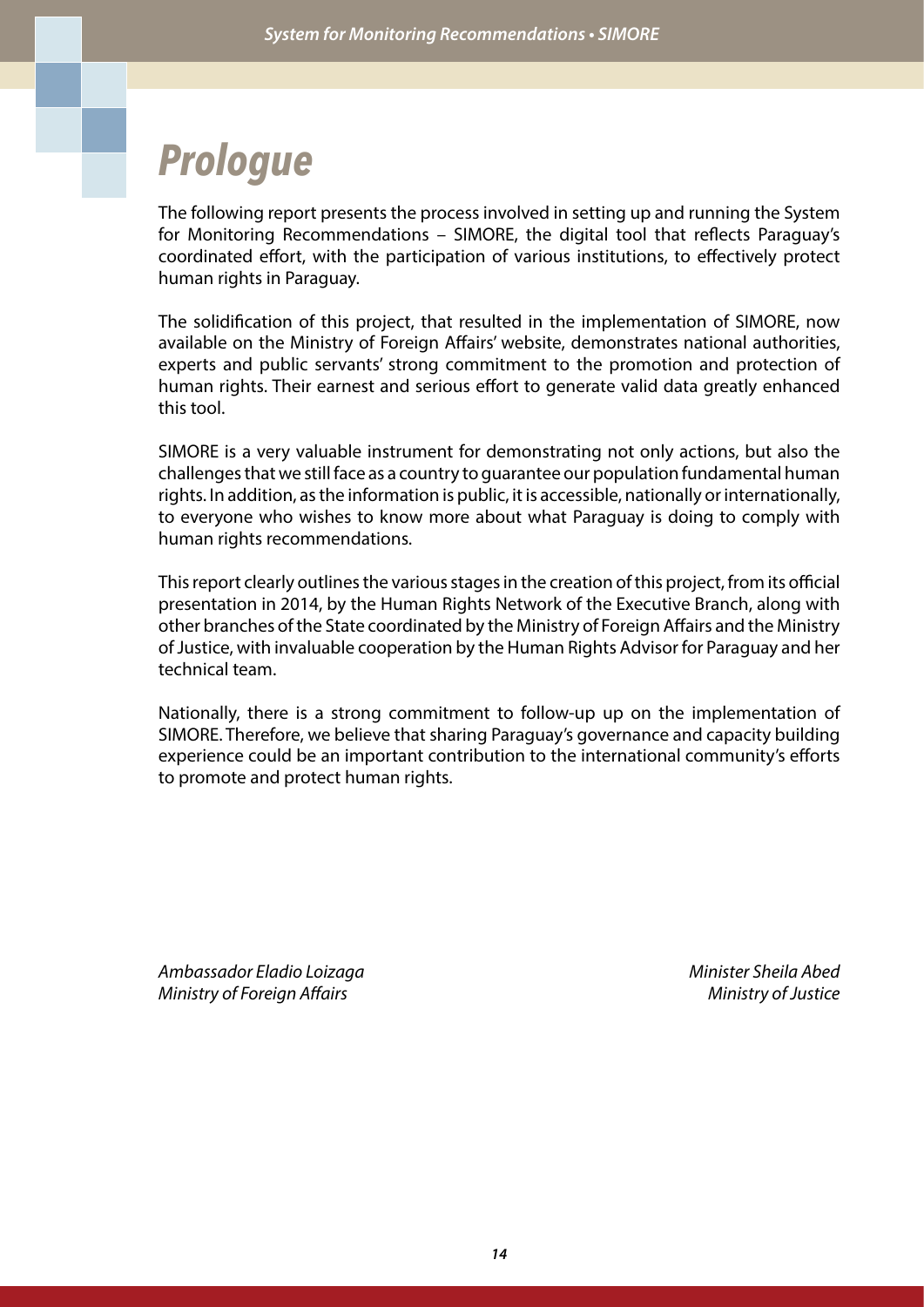# *Brief Introduction*

Following a request made by the Government of Paraguay in 2012, the OHCHR Human Rights Advisor (HRA) developed a project funded by the Voluntary Fund for Financial and Technical Assistance for the implementation of the Universal Periodic Review (Fund for UPR Implementation). It was carried out from May 2013 to December 2014 and named "Project on the Follow-up and Monitoring of International Human Rights Recommendations".

The aim of the project was to establish an inter-institutional monitoring mechanism to systematize, organize, prioritize, and follow-up on relevant recommendations for State engagement, in order to strengthen institutional structures and the State's capacity for following up and reporting. The objectives included the design of a system that allows the State to follow up on international recommendations and report on progress made in actions carried out by State institutions to comply with international obligations and guarantee the protection of human rights in the country.

It is worth mentioning that a previous OHCHR project for following up on recommendations, with HRA cooperation provided to the State, undertook the design of a search portal to facilitate access to recommendations. Information about international human rights recommendations could be accessed using different search criteria by: year, mechanism, subject/right, population groups, and word or phrase. This tool laid the groundwork for developing the current project.

With financial support provided by UPR TF, the project was carried out with the cooperation of two consultants appointed in 2013, one, an expert in human rights, as well as a project assistant. The project was coordinated by the national officer and supervised by the HRA. In addition, a consultant for designing and developing the software for the mechanism was appointed.

OHCHR technical cooperation was provided through the Human Rights Network of the Executive Branch in a process led by two main national counterparts: the Ministry of Justice and the Ministry of Foreign Affairs.

One of the most important achievements of this project is a user-friendly system named SIMORE (the Spanish acronym for the "Sistema de Monitoreo de Recomendaciones" or System for Monitoring Recommendations, in English). This system was established for systematizing and monitoring human rights recommendations, identifying priorities and challenges, responsible institutions, timeframes and progress made. SIMORE was publicly launched in June 2014 by the State and is currently accessible to State institutions, civil society and the general public.

This report outlines the OHCHR cooperation process for designing and implementing SIMORE, the methodology used, actions carried out to achieve objectives, expected results, and lessons learned.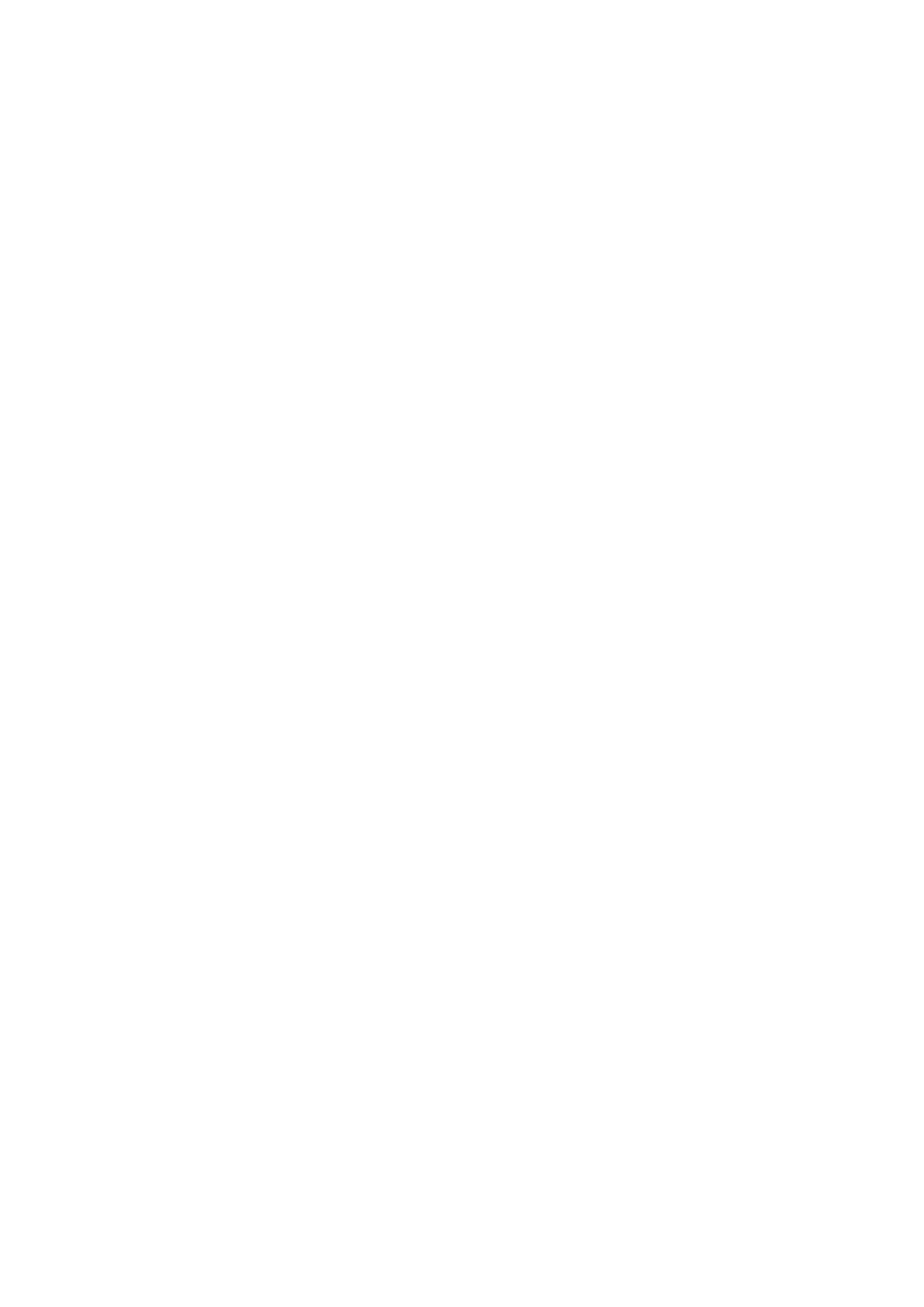

## **Background Information and Recommendations made to Paraguay**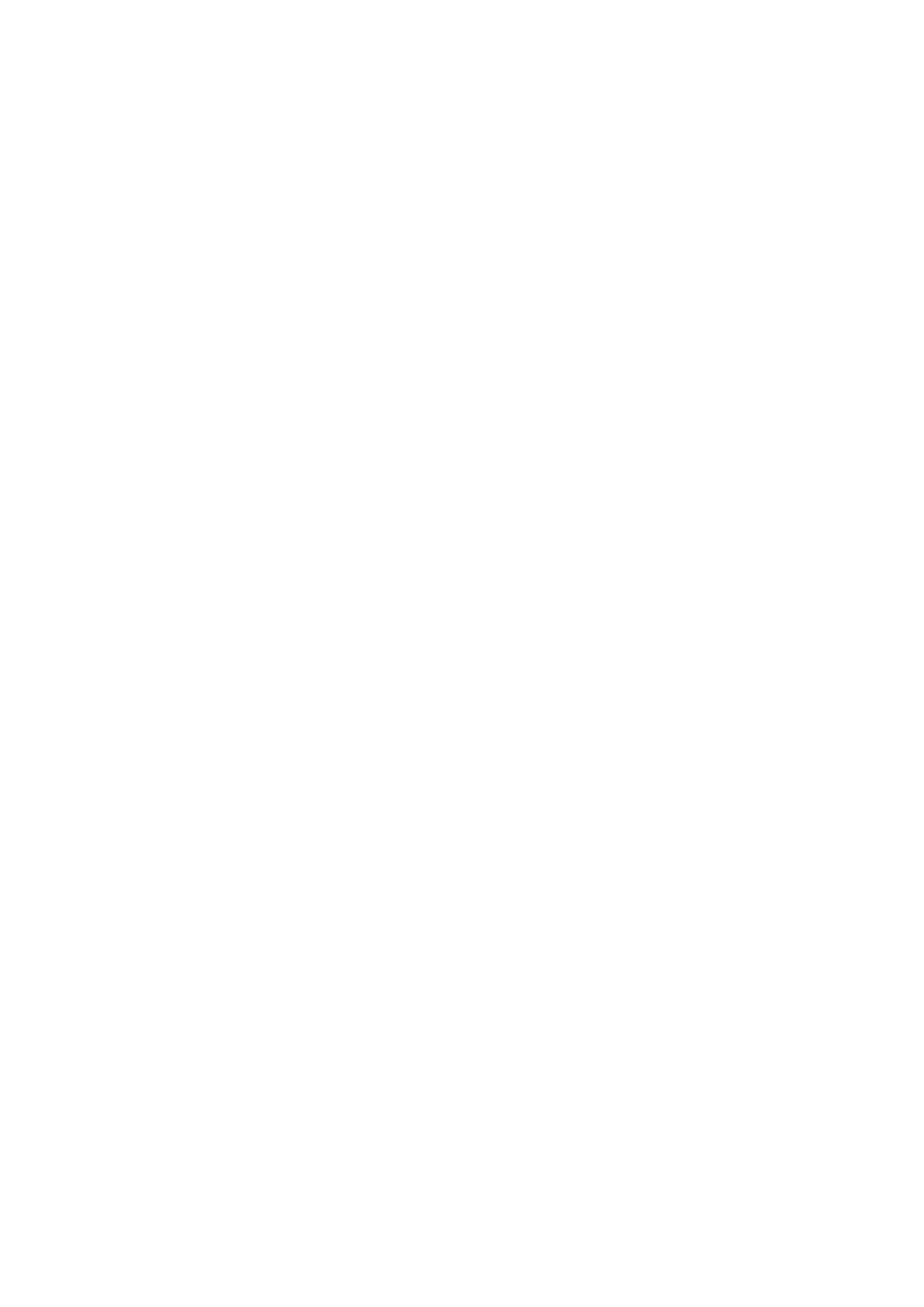**Background Information and Recommendations made to Paraguay**

# *Background Information*

According to the Constitution, Paraguay is a social rule of law governed by the Executive Branch (EB), Judiciary (JB) and Legislative Branch (LB) in a system in which the branches are independent, balanced, coordinated and with mutual checks and balances.

The Paraguayan Constitution provides for a democratic legal and institutional framework that guarantees human rights, recognizing the fundamental rights inherent to the dignity of human beings, and establishes a system of guarantees for their safeguarding and legal protection. The rights under the Paraguayan Constitution are consistent with ratified international human rights instruments.

Over the past years, Paraguay has ratified the main international human rights instruments: The Convention on the Non-Applicability of Statutory Limitations to War Crimes and Crimes against Humanity; the International Convention on the Suppression and Punishment of the Crime of Apartheid; the Optional Protocol to the Convention against Torture (OPCAT); the Committee on Migrant Workers (CMW); the Convention on the Rights of Persons with Disabilities (CRPD) and its Optional Protocol; the International Convention for the Protection of all Persons from Enforced Disappearances; the Conventions N° 156, N° 189 and N° 138 of the International Labour Organization (ILO); as well as the Rome Statute of the International Criminal Court.

To date, the ratification of the Optional Protocol to the International Covenant on Economic, Social and Cultural Rights and the Optional Protocol to the Convention on the Rights of the Child on a Communications Procedure are still pending.

In 2009, by Decree 2290/2009, the Human Rights Network of the Executive Branch was established to coordinate policies, plans and programmes to improve human rights conditions in the country. The same year, the State requested cooperation from the United Nations High Commissioner. A Human Rights Advisor for Paraguay was appointed in 2010.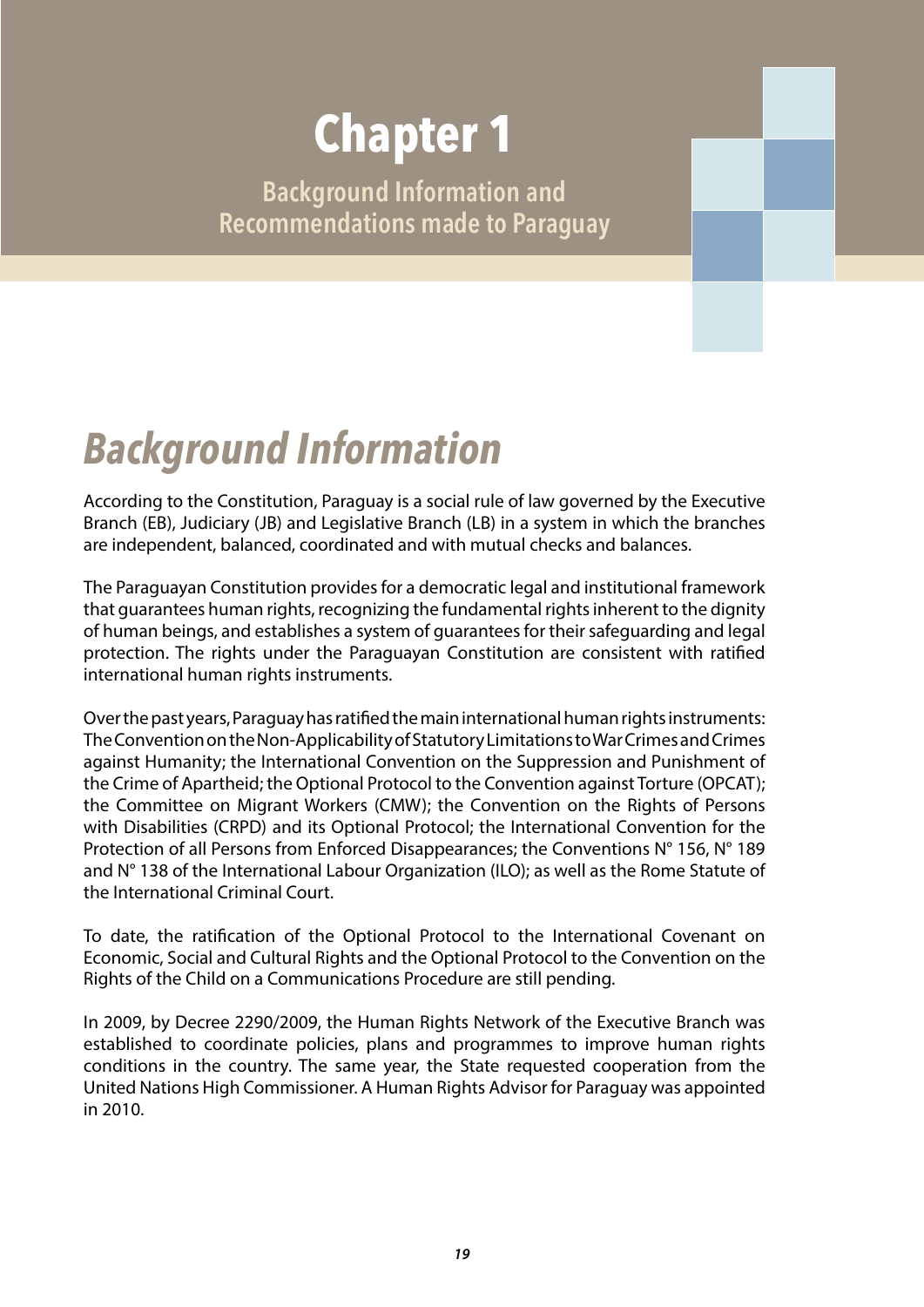A significant event was the preparation of the National Report by the Human Rights Network of the Executive Branch, through the Ministry of Foreign Affairs (MFA) and the Ministry of Justice (MJ), which was then submitted to the Human Rights Council in 2010, for the Universal Periodic Review (UPR). At this time, Paraguay received and accepted 124 recommendations, and stated that a number of them were already implemented and/or underway.

Between 2010 and 2011, Paraguay submitted most of the pending reports due to UN treaty bodies, according to the inter-institutional plan for remedying overdue reporting. In 2011 the Ministry of Foreign Affairs requested cooperation from the Human Rights Advisor for Paraguay for the design of a tool to facilitate access to recommendations received from international human rights bodies and mechanisms. The Ministry of Foreign Affairs presented the "Search Portal for International Human Rights Recommendations Made to Paraguay" ("Buscador de Recomendaciones Internacionales de Derechos Humanos a Paraguay").

The search portal led the Government to identify the need to move to a second stage, and the development of a tool that would monitor the compliance of human rights obligations and commitments, in order to update information on the progress and the challenges involved with compliance, easily accessible.

Therefore, in 2012, Paraguay requested technical cooperation from the Human Rights Advisor for Paraguay to create an inter-institutional mechanism for following up and monitoring compliance with recommendations via an online digital platform.

The OHCHR Human Rights Advisor for Paraguay and her team, with support from the Voluntary Fund for Financial and Technical Assistance for the follow-up of UPR, provided cooperation to the Paraguayan State through the "Project on the Follow-up and Monitoring of International Human Rights Recommendations" This project was part of a process led by the Human Rights Network of the Executive Branch, through the Ministry of Foreign Affairs (MFA) and the Ministry of Justice (MJ), to create an inter-institutional mechanism to follow up and monitor the State's progress and the challenges faced in meeting its human rights obligations.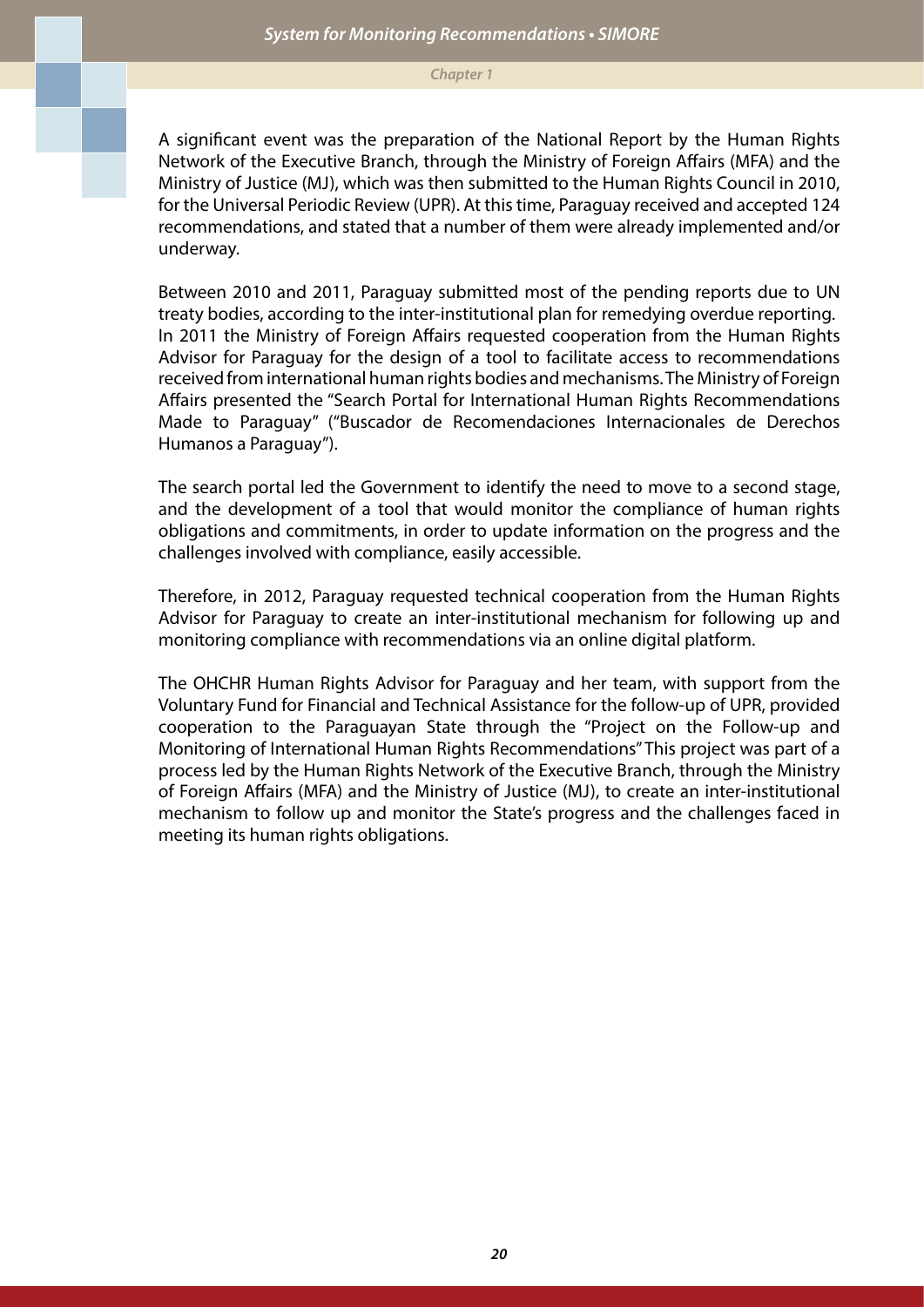# *International Recommendations to Paraguay*

The Paraguayan State has received recommendations, observations and international judgments on human rights from the both the universal and inter-American human rights protection systems, from the United Nations Organization (UN) and the Organization of American States (OAS).

These recommendations were systematized in a digital tool named "Search Portal for International Human Rights Recommendations Made to Paraguay," ("Buscador de Recomendaciones de Mecanismos Internacionales de Derechos Humanos a Paraguay"), which was used significantly as data for the current inter-institutional follow-up and monitoring mechanism, and was available on the Ministry of Foreign Affairs, Human Rights Network of the Executive Branch, Civil Society and United Nations Human Rights – Paraguay websites.

Below is a brief description of the various mechanisms that gave recommendations to the State, and which were incorporated into the digital platform for following-up and monitoring human rights recommendations.

#### **Universal System for the Protection of Human Rights**

In the United Nations system there are three types of mechanisms for protecting human rights. One is known as the "Treaty Bodies", which are the Committees, created to monitor the core international human rights treaties. Each Committee is made up of a group of independent experts whose main function is to monitor that States Parties who have signed a treaty are complying with the obligations set forth. They also have the authority to interpret the standards of the treaty, and, when appropriate, consider complaints or petitions on particular cases of alleged violations of the rights enshrined in a particular treaty.

Another mechanism is the "Special Procedures", established by the former UN Commission on Human Rights and taken up by the current Human Rights Council. Its aim is to examine and monitor human rights situations in specific countries or territories, or to review important human rights issues and phenomena worldwide.

The third type of mechanism is the Universal Periodic Review (UPR), a procedure established to monitor human rights in each of the UN Member States. Each Member State undergoes a periodic review, which is specially designed to ensure the principle of equality among States members when assessing the human rights conditions that the UPR examines.

The function of each mechanism is as follows: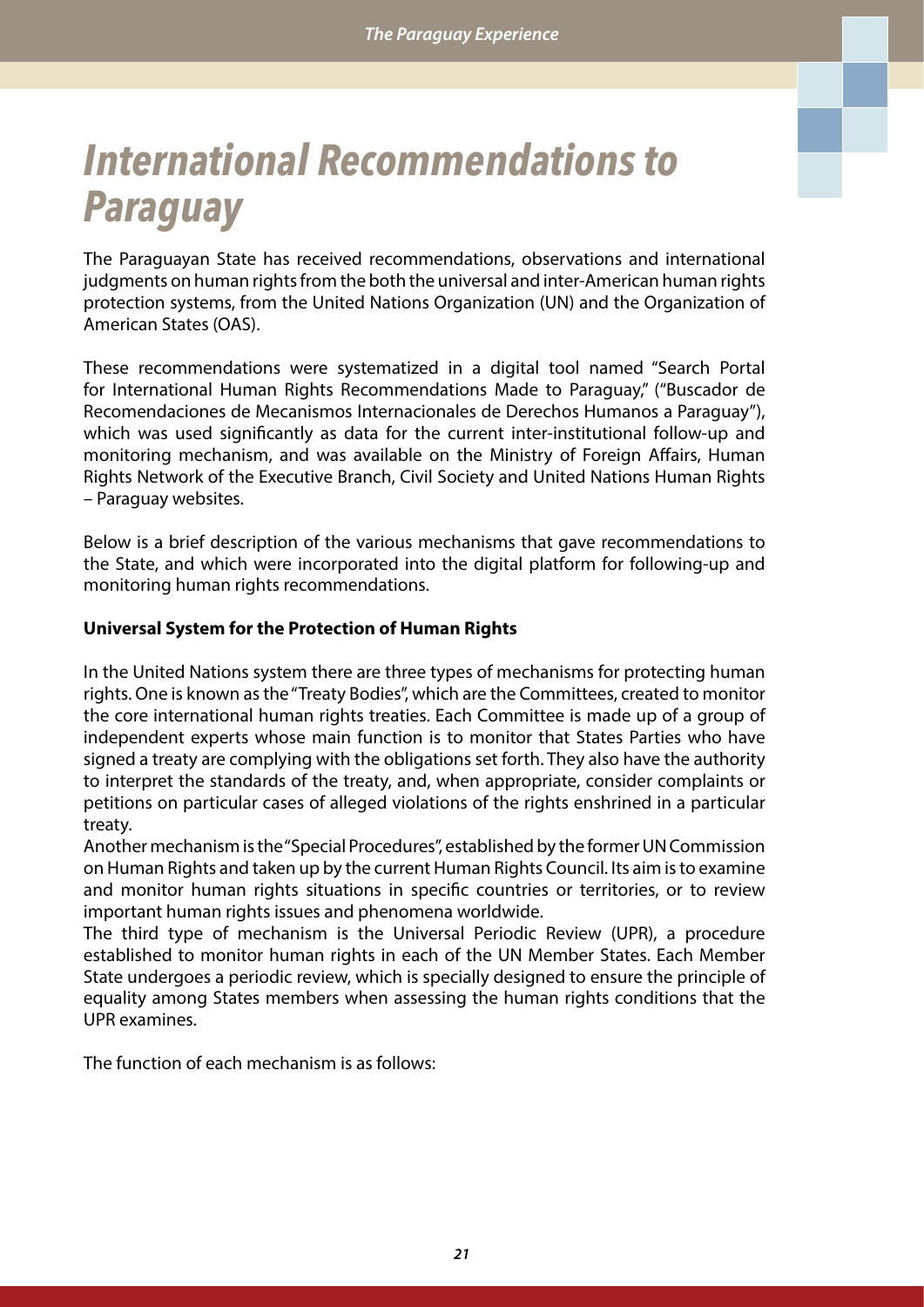#### *A) Treaty-based bodies.*

Human rights treaty bodies are Committees made up of independent experts who monitor the implementation of international human rights treaties by State Parties, in their respective States. The Committees are established in accordance with the provisions set forth in the treaty they are charged with monitoring.

There are nine human rights treaty bodies that monitor the implementation of the core international human rights treaties, as well as the Subcommittee on Prevention of Torture, that has a particular mandate described further below:

The mandate of all treaty bodies is to receive and consider reports, submitted periodically by the States Parties, that detail how the provisions of the treaty are being implemented in the country concerned. They provide guidelines to assist the States Parties in preparing their reports, formulate general considerations interpreting treaty provisions, and organize discussions on topics related to treaties.

Some treaty bodies perform other functions aimed at strengthening the implementation of the treaties by the States Parties, such as considering complaints or communications from individuals who claim to be victims of a violation by that State Party of any of the rights set forth in the treaty, provided that the State Party has recognized this procedure. They may also conduct investigations. A number of treaties also address the possibility of presenting complaints or communications made by another State Party to the treaty, provided that both parties have recognized the authority of the relevant committee to consider such complaints or requests.

After the Committee examines a State Party's report it drafts what the Committee calls "concluding observations" that provide the State Party with practical suggestions for improving compliance with the treaty, and encourages it to take actions to fulfil the rights set forth in it. In the concluding observations, the treaty bodies recognize the positive actions taken by the State Party, while also indicating areas that need to be strengthened to fully implement the treaty's provisions. The treaty bodies try to formulate recommendations that are as specific and viable as possible. The State Parties are asked to disseminate the concluding observations in the country in order to generate public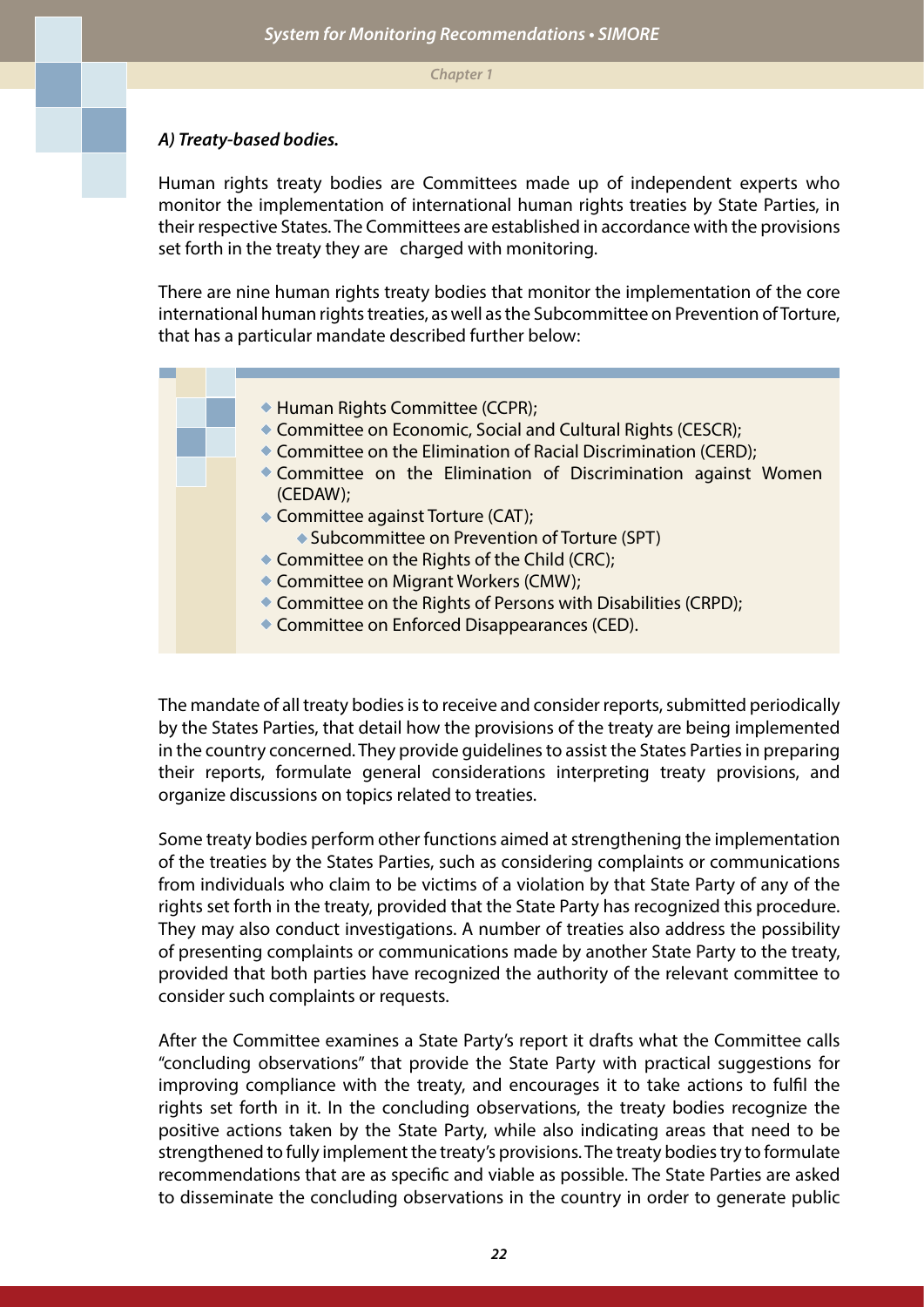debate as a starting point for improving human rights, and that public servants be aware of the observations in order to incorporate them as part of their duties.

On the other hand, the Subcommittee on Prevention of Torture and Other Cruel, Inhuman or Degrading Treatment or Punishment (SPT) is a new kind of treaty-based body in the United Nations human rights system. It has a preventive mandate focused on an innovative, sustained and proactive approach to the prevention of torture and ill treatment. The Subcommittee was established pursuant to the provisions of the Optional Protocol to the Convention against Torture, adopted in December 2002 by the General Assembly of the United Nations, entered into force in June 2006, and started its work in February 2007.

The SPT has an operational function; it may go to any place where persons may be deprived of their liberty, in a visit to States Parties, as well as an advisory function, which involves providing cooperation and advice to States Parties on the establishment of National Preventive Mechanisms (NMP).

The UN Subcommittee on Prevention of Torture visited Paraguay in 2009 and conducted a follow-up visit in 2011. Reports and recommendations to the country were prepared after each visit.

#### *B) Special procedures***<sup>1</sup>** *:*

The term "special procedures" refers to the mechanisms established by the Human Rights Council to address specific situations in countries or thematic issues worldwide. Currently, there are 37 thematic mandates and 14 country mandates. The United Nations Office of the High Commissioner for Human Rights serves as Secretariat to special procedures, providing staff, logistics and research necessary for performing their mandate.

In general, special procedures are entrusted to examine, monitor, advise and publicly report on human rights situations in specific countries or territories, known as country mandates, or on major issues related to human rights violations worldwide, known as thematic mandates.

Special procedures may consist of an individual ("Special Rapporteur", "Representative of the Secretary-General" or "Independent Expert") or a working group usually composed of five members (one from each region). Special procedures mandates are set forth and defined in the resolutions that create them.

The special procedures are independent human rights experts and do not receive any financial remuneration for their work. The independent status of the mandate-holders is crucial for them to be able to fulfil their functions in all impartiality.

Most Special Procedures receive information on specific allegations of human rights violations and make urgent appeals or send letters to States asking for clarification.

*<sup>1</sup> Practical Guide for Communicating with United Nations Protection Mechanisms, United Nations Human Rights, Paraguay, 2012*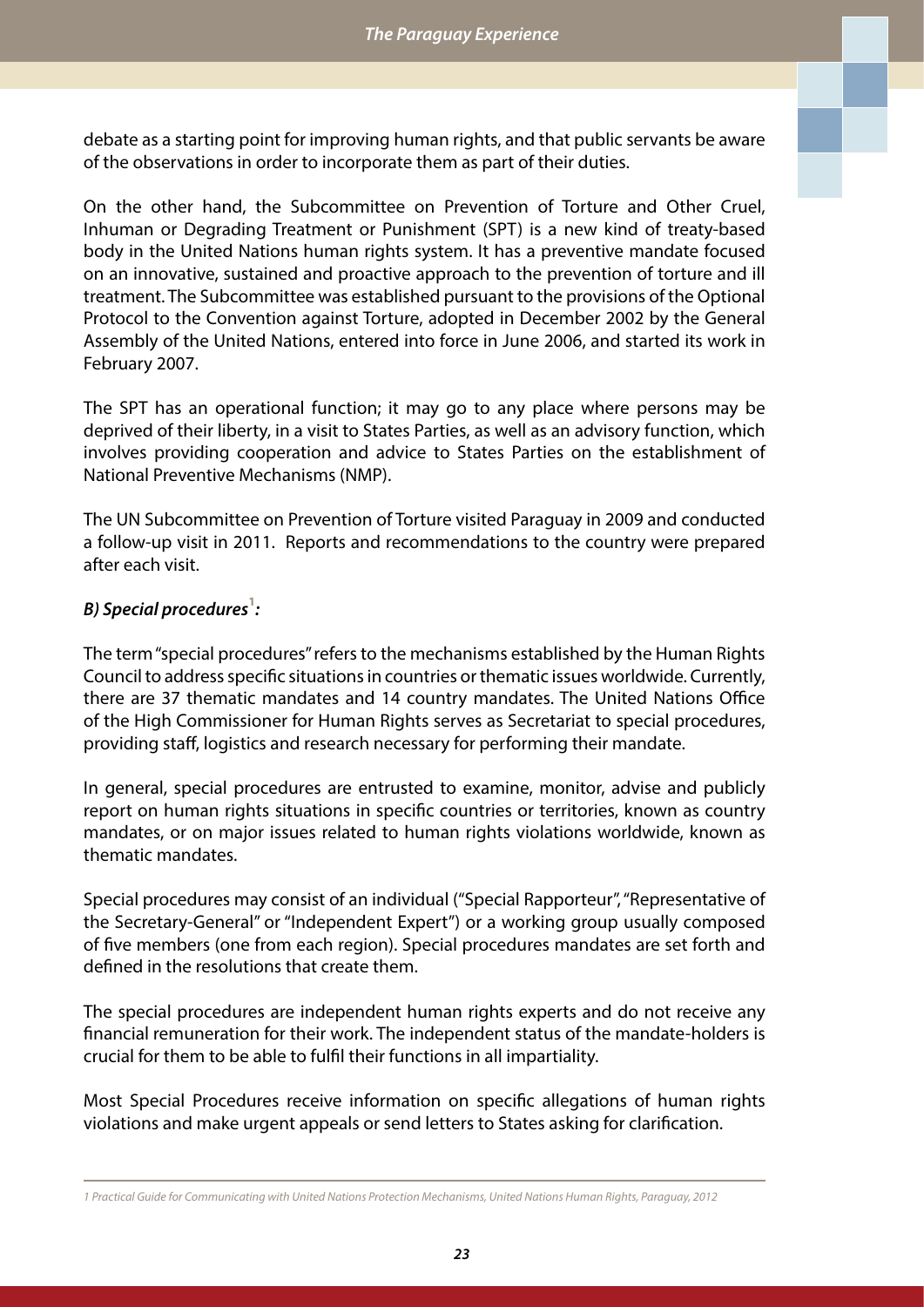Mandate-holders also carry out country visits to obtain first-hand information on human rights situations directly related to their mandate. Mandate-holders usually receive a letter from the State requesting a visit or they send a letter to a State expressing interest in visiting the country. If it is agreed upon they are sent the corresponding invitation. Some countries, such as Paraguay, have issued "standing invitations", which means that they are prepared to receive a visit from any mandate-holder, with prior coordination of the visit. After a visit, Special Rapporteurs and Working Groups present a mission report that includes their findings and recommendations.

To date, the following Special Rapporteurs have visited Paraguay: Special Rapporteur on toxic wastes (1999); Special Rapporteur on the sale of children, child prostitution and child pornography (2004); Special Rapporteur on torture and other cruel, inhuman or degrading treatment or punishment (2007); Special Rapporteur on the right to education (2010); Special Rapporteur on freedom of religion or belief (2011); the Special Rapporteur on extreme poverty and human rights (2012), and the Special Rapporteur on the rights of indigenous peoples (2014).

#### *C) Universal Human Rights Mechanism - UPR*. **2**

The Universal Periodic Review is an intergovernmental process established by the UN Human Rights Council.

The UPR is a new and unique mechanism of the Human Rights Council (HRC) with the objective of improving human rights situations on the ground in each of the 193 UN member states.

Under this mechanism, the human rights situation of all UN member States is reviewed every four and a half years. 42 States are reviewed each year during 3 sessions of the Working Group, each dedicated to 14 States. These three sessions are normally held in January/February, May/June and October/November.

The result of each review is presented in a "final report" that lists recommendations that the State under review shall implement before the next review.

The UPR process is circular and comprises the following steps: A) Preparing information for the review. B) Working Group on the UPR. C) Regular Session of the Human Rights Council. D) Implementation of the results.

The review is based on three main documents that are used for reviewing the State: a national report prepared by the State being examined on the situation of human rights in the country; a compilation prepared by the Office of the High Commissioner for Human Rights containing information on treaty bodies, special procedures, and UN agencies; and a ten-page summary prepared by OHCHR containing information gotten from civil society.

Paraguay's first UPR was in February/June 2011 and the country should present its next report in October 2015 to be reviewed in February 2016.

*2 See: http://www.ohchr.org/EN/HRBodies/UPR/Pages/UPRMain.aspx*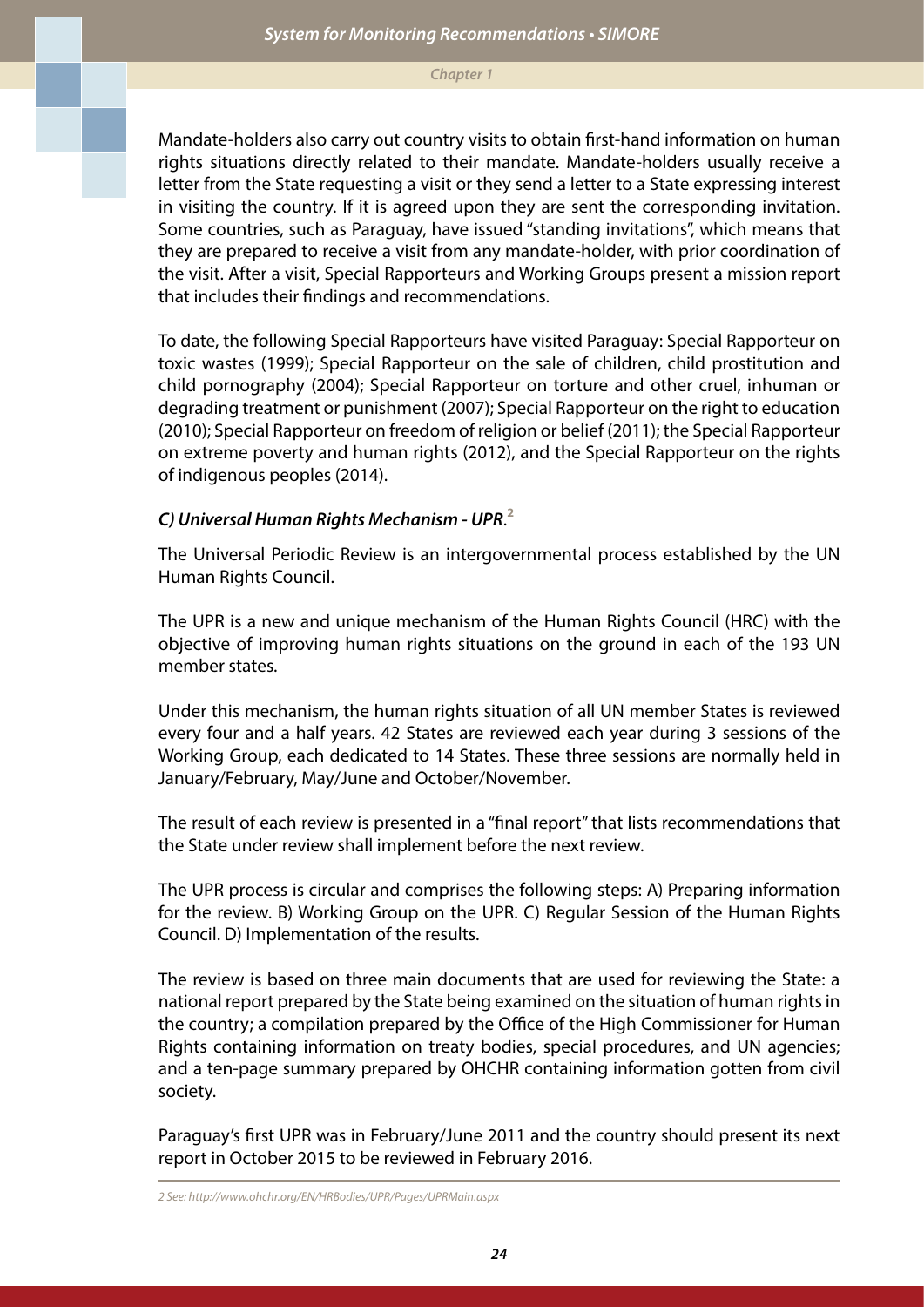#### *D) Permanent forum on indigenous issues*

The United Nations Permanent Forum on Indigenous Issues is an advisory body to the Economic and Social Council with a mandate to address indigenous issues related to economic and social development, culture, education, health, environment and human rights.

The United Nations Permanent Forum on Indigenous Issues visited Paraguay in April 2009, and prepared a report and made recommendations to the country.

#### **The Inter-American Human Rights System3**

The functions of the Inter-American Court on Human Rights are set forth in Chapter VIII of the American Convention on Human Rights. The most relevant are the adoption of advisory opinions, as defined by Article 42 of the American Convention, and the consideration of contentious cases as defined by Articles 61 and 62 of the Convention.

The advisory competence of the Inter-American Court comprises rationae materiae. The member states "may consult the Court regarding the interpretation of this Convention or of other treaties concerning the protection of human rights in the American states" (art. 64.1)."

The competence of the Inter-American Court also includes cases previously considered by the Inter-American Commission on Human Rights (IACHR). This competence is limited to "(...) the interpretation and application of the provisions of this Convention", i.e., the American Convention (art. 62.3). Such cases may be submitted by the State Party concerned or by the IACHR provided that the State Party has recognized the competence of the Inter-American Court and the IACHR has complied with the relevant procedural requirements (arts. 61 and 62).

Paraguay has recognized the competence of the Inter-American Court and has received seven (7) judgments to date that impose the adoption of a series of measures for meeting its obligations.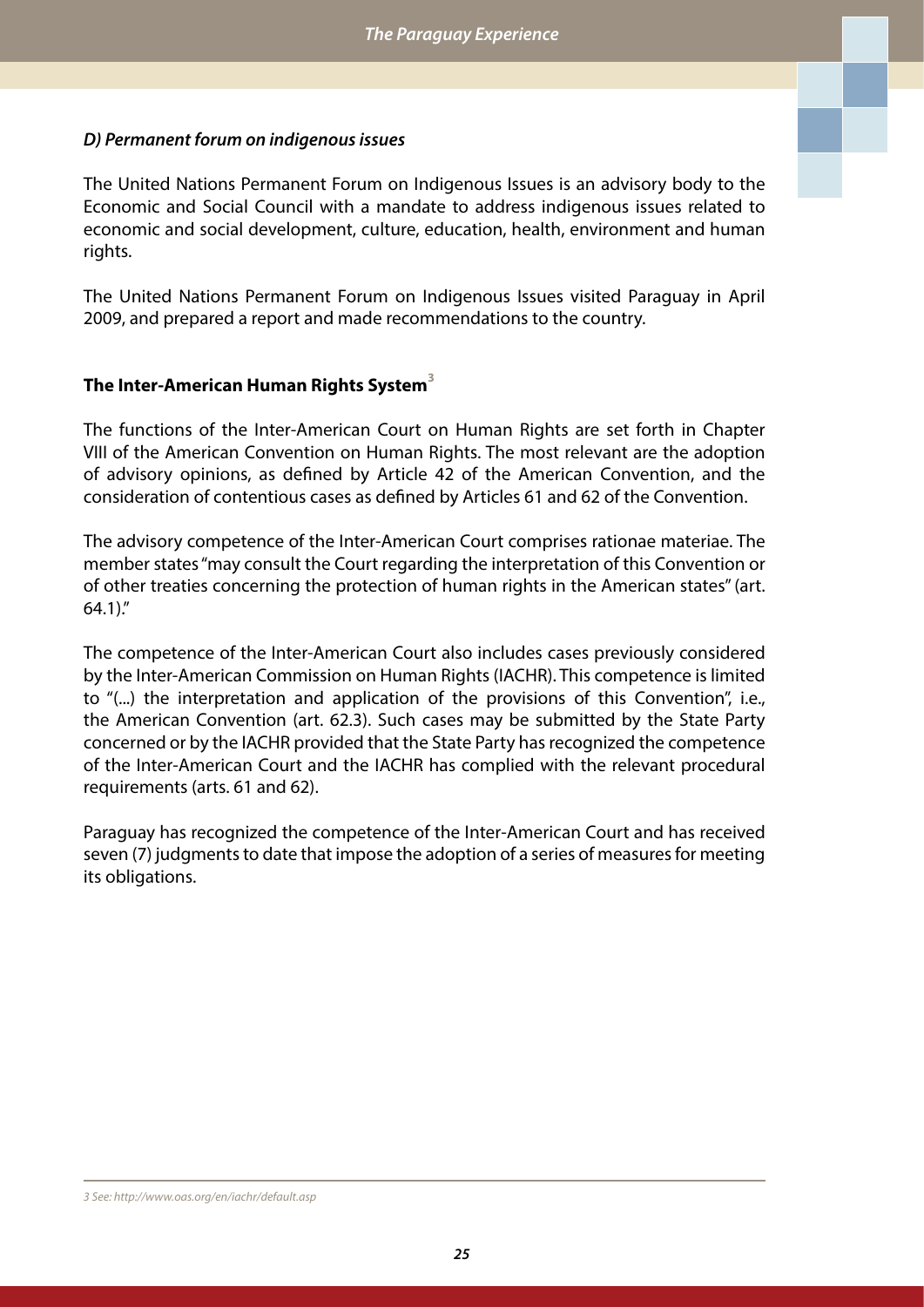### **System for Monitoring Recommendations • SIMORE**

*Chapter 1*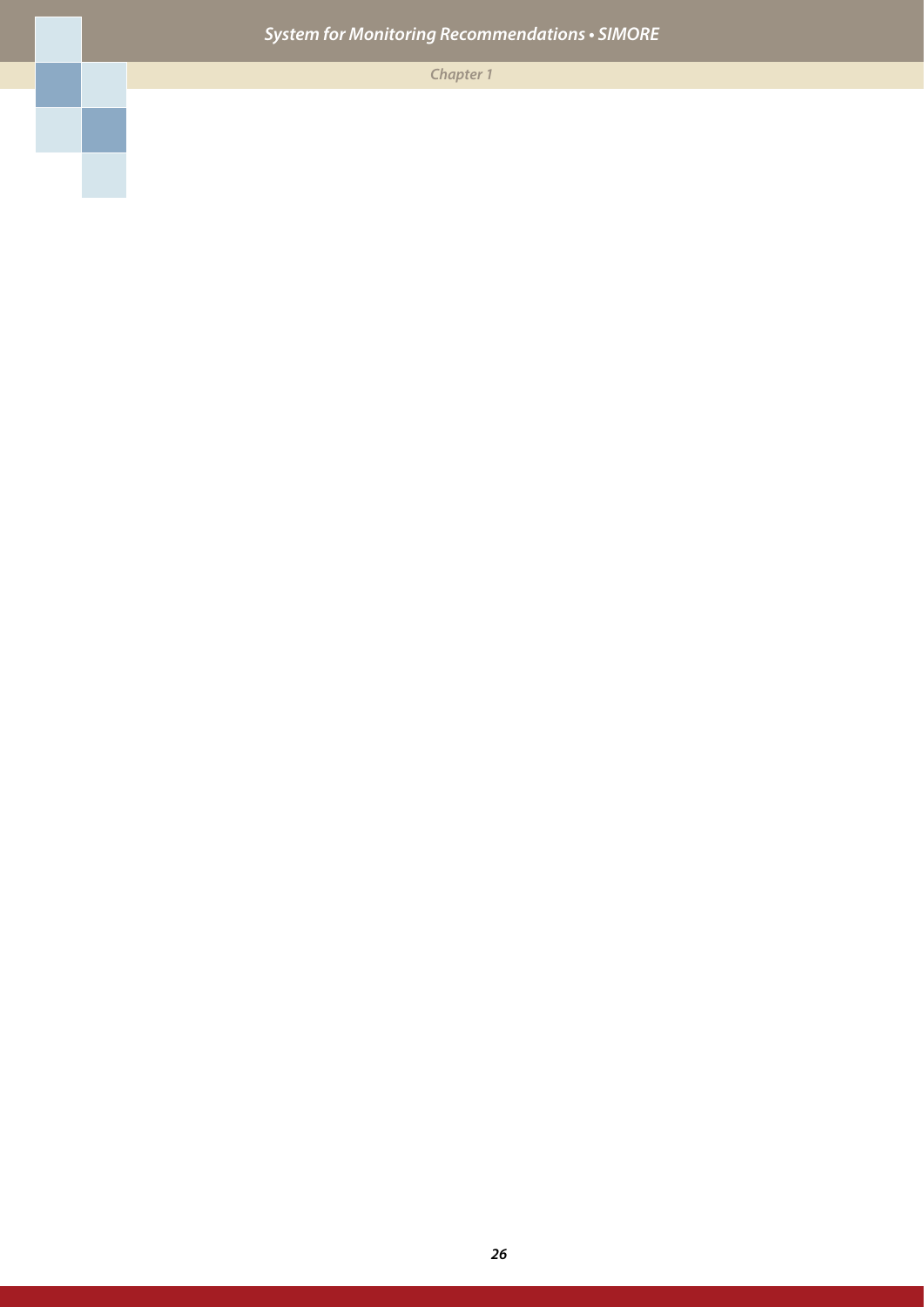# *Search Portal for Human Rights Recommendations*

In 2011, at the request of the Ministry of Foreign Affairs, the United Nations -Human Rights Paraguay designed a tool named "Search Portal for International Human Rights Recommendations Made to Paraguay," ("Buscador de Recomendaciones de Mecanismos Internacionales de Derechos Humanos a Paraguay") for the purpose of providing online access to Human Rights Protection System recommendations made to the country, as part of technical cooperation from the Human Rights Advisor for Paraguay.

Following this request, a cooperation project was implemented to design a tool that allows the State to show all recommendations made to the State by the international mechanisms mentioned above, organized systematically and sortable through search filters, thus facilitating the State's ability to fulfil its human rights obligations and commitments.

Through this publicly available tool, the State, civil society, the media, academics and students could access recommendations according to the users' specific needs by choosing filter options.

The search filters allowed an inclusive or exclusive search by the selection of one or more criteria, such as year, mechanism, population groups, subject, and a word or phrase. This innovative, user friendly tool gave easy access to human rights recommendations and a direct link to the document with the original text of the recommendation or judgment.

The search filters allowed users of this tool to access the recommendations that he or she was interested in, out of all recommendations that had been given to the Paraguay.



*8 Ver capítulo: Sistema Universal de Protección a los Derechos Humanos*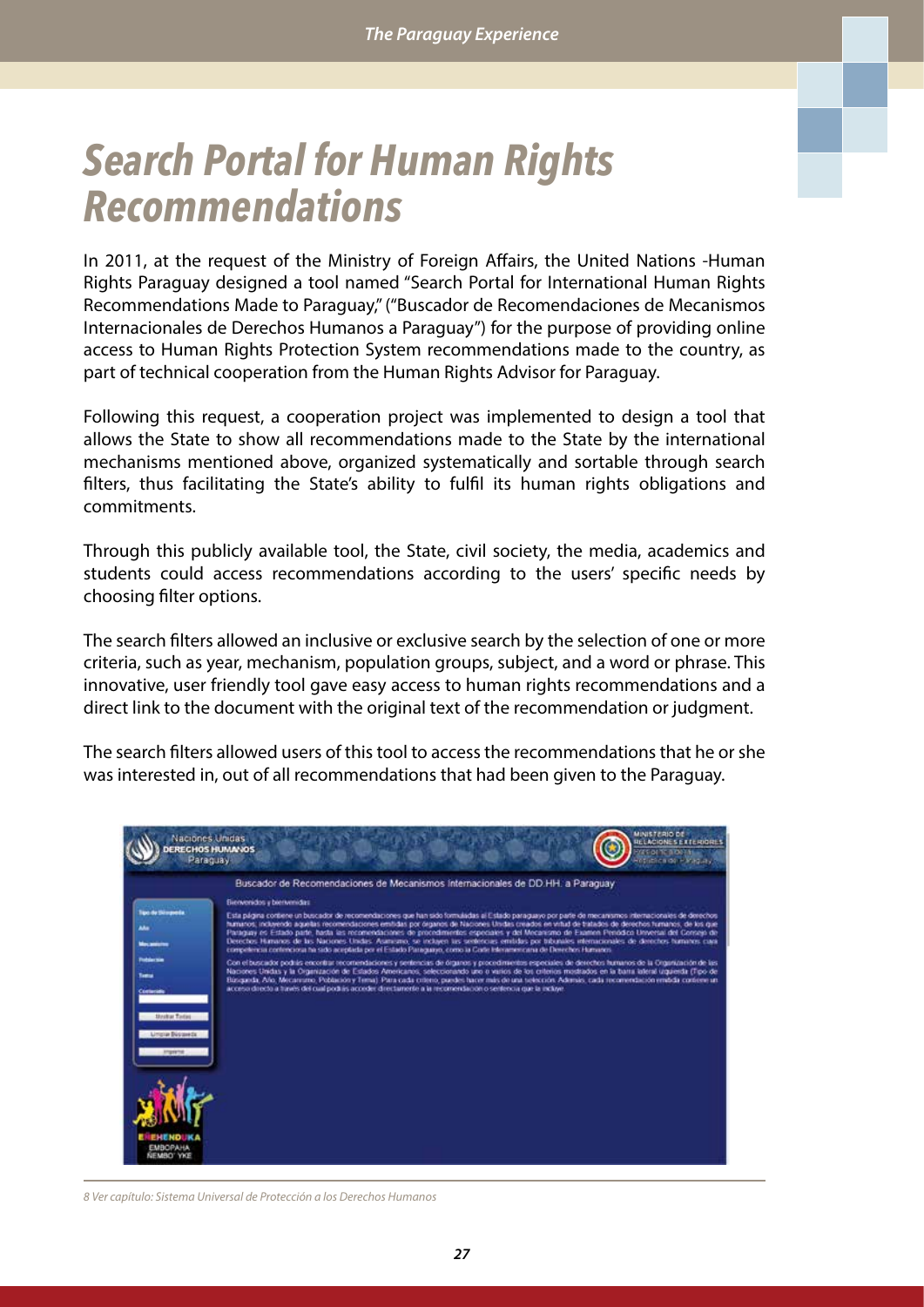# *Follow-up and Monitoring of International Human Rights Recommendations made to Paraguay*

After the creation of the "Search Portal for International Human Rights Recommendations Made to Paraguay" and a subsequent request made by the State in 2012, a second stage of the project was initiated, creating a tool to follow-up on international recommendations, including those made by the UPR, in reference to the submission of the National Report on Paraguay in the second cycle.

In 2013, the Ministry of Foreign Affairs and the Ministry of Justice, as coordinator of the Human Rights Network of the Executive Branch, in cooperation with the OHCHR Human Rights Advisor in Paraguay, began implementation of the "Project on the Follow-up and Monitoring of International Human Rights Recommendations".

The current project proposes establishing an inter-institutional mechanism for following up and monitoring the implementation of Human Rights recommendations made to Paraguay. The function of this mechanism is to systematize, organize and prioritize recommendations, making it easier for State institutions to update information and report on follow-up actions taken on recommendations, as well as identify obstacles and challenges, thus progressively strengthening the protection of human rights in Paraguay.

The Judiciary, the Executive Branch, the Legislative Branch, the Ministry of Public Defence, the Prosecutor's Office and the Ombudsman's Office, worked jointly to design the mechanism, in order to avoid inefficiency and duplication, with the purpose of ensuring effectively implemented recommendations, and information generated for preparing national reports on human rights, including a mid-term report for the UPR.

The Human Rights Advisor and her team provided the State with technical cooperation, throughout the project, in the design of the inter-institutional methodology, and the digital tool for follow-up and monitoring recommendations.

The Human Rights Council requested that the Secretary-General, pursuant to resolution 6/17, establish a new financial mechanism, the Voluntary Fund for financial and technical cooperation, in order to assist countries in the implementation of the UPR recommendations, in consultation with, and with the consent of, the country concerned.

Paraguay received technical and financial cooperation in 2013-2014, for the implementation of the UPR and other human rights mechanism recommendations, as part of the, "Project on the Follow-up and Monitoring of international Human Rights Recommendations" supported by UPR Voluntary Fund for Financial and Technical Assistance and implemented by OHCHR in the country.

*<sup>9</sup> Consejo de Derechos Humanos. 21 sesión, 28 de setiembre de 2007.*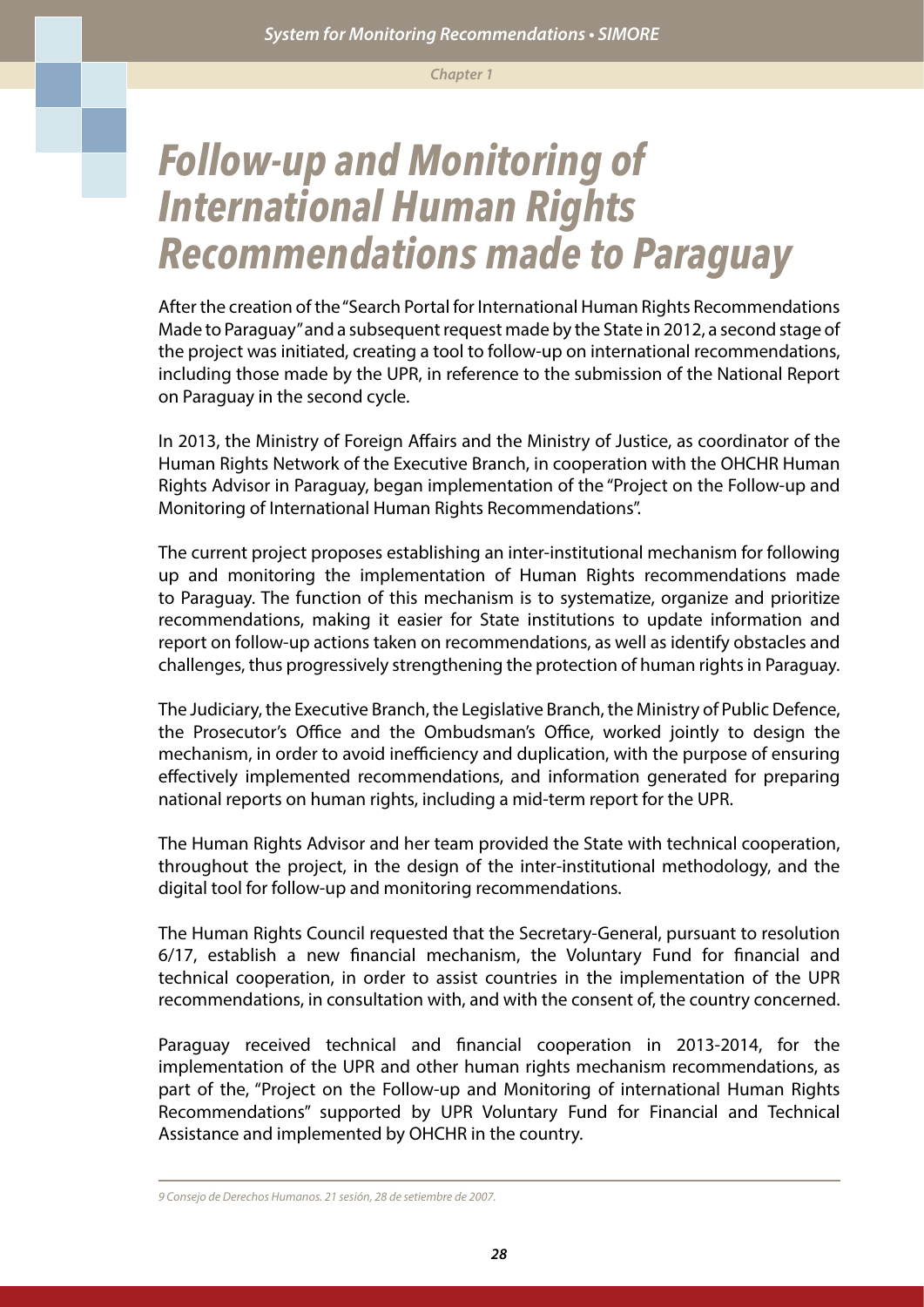# *Development of the Project*

**Towards the follow-up and monitoring of international human rights recommendations made to Paraguay**

The project was designed and developed according to the objectives and methodology described below.

#### **Objectives**

Within the main OHCHR thematic priority of strengthening the effectiveness of international human rights mechanisms and the progressive development of international human rights law and standards, SIMORE was developed in the framework of the following objectives:

#### **General Objective:**

To improve State institutions capacity to follow-up and monitor the implementation of international recommendations, as well as their capacity to provide accurate information and reporting on the human rights situation in the country.

#### **Specific Objectives:**

- ◆ To establish a follow-up and monitoring interinstitutional mechanism for relevant human rights international recommendations.
- $\bullet$  To inform on the progress in the implementation of international recommendations, particularly from the Universal Periodic Review (UPR).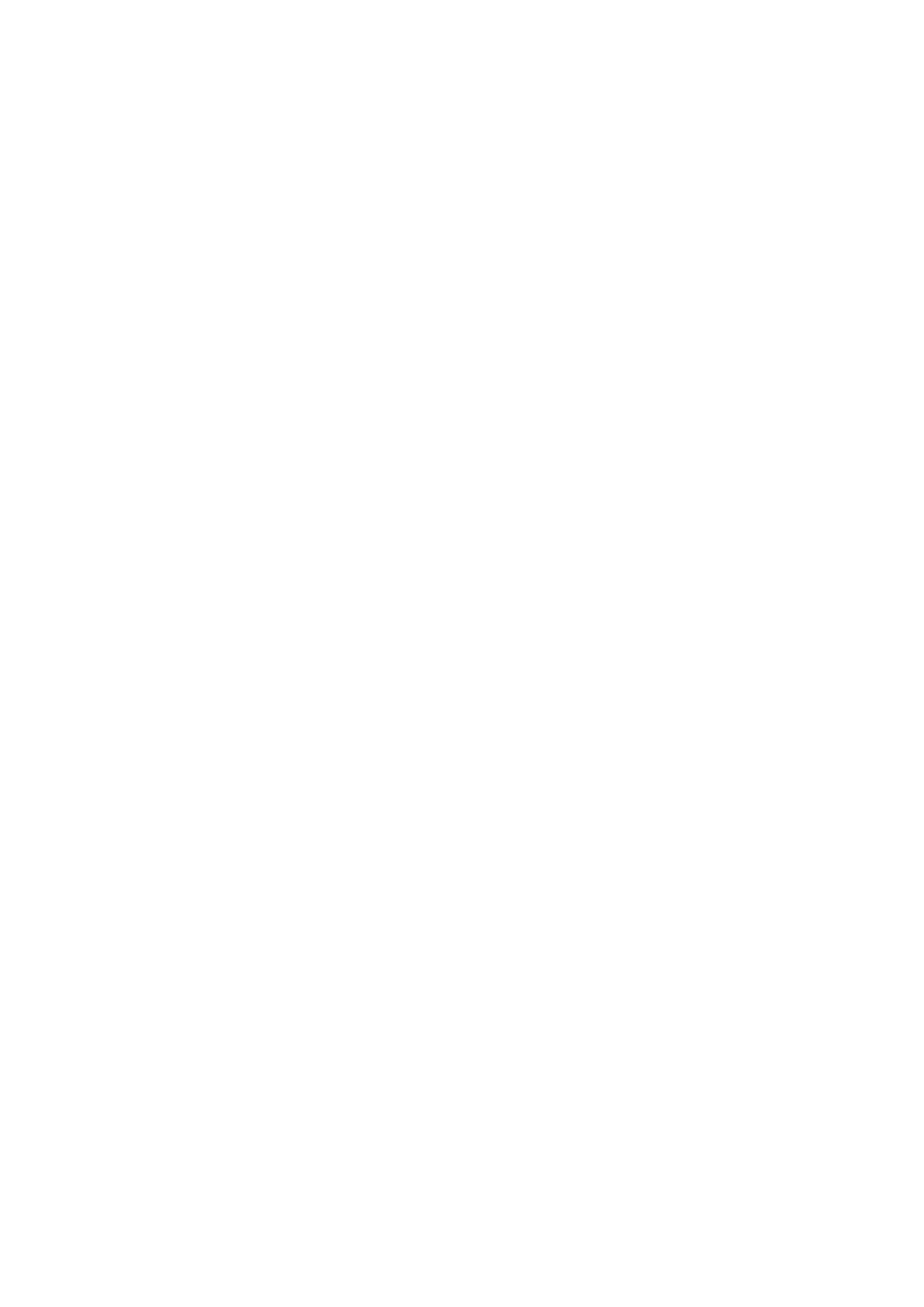

## **Methodology and Inter-institutional Process**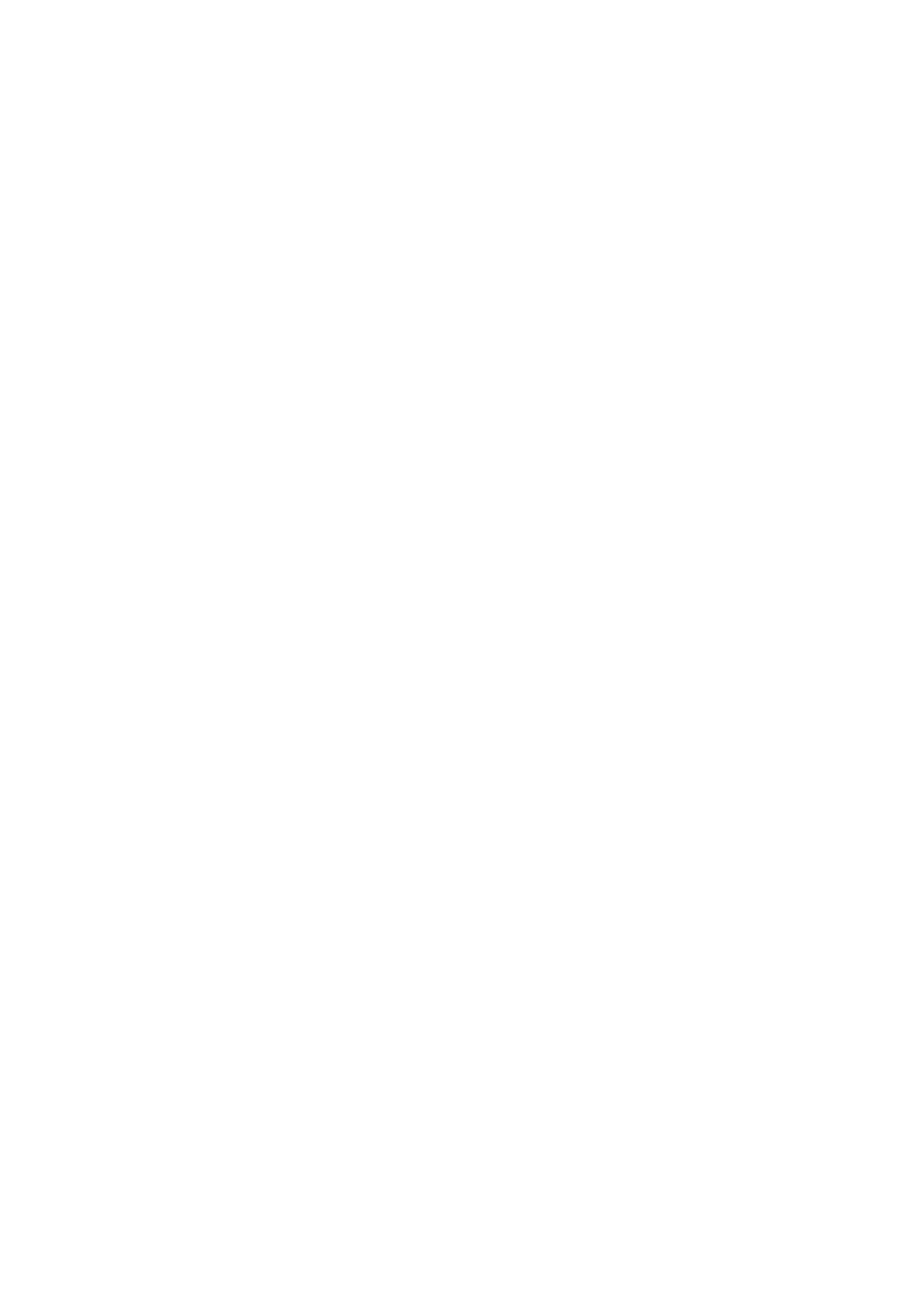### **Methodology and Inter-institutional Process**

#### **Outcome**

*A methodological design for the follow-up and monitoring of international recommendations, based on the search portal on recommendations and available online (SIMORE) in the Ministry of Foreign Affairs and OHCHR – Paraguay websites.*

*Recommendations systematized; institutions responsible for* **Outcome** *implementing the project designated ; deadlines and actions defined.*

The work plan included the following items, detailed by specific objective, below:

#### **Prioritized recommendations**

In November 2013, three workshops were conducted as part of the Human Rights Network of the Executive Branch, coordinated by of the Ministry of Justice and the Ministry of Foreign Affairs.

The criterion used to prioritize recommendations was based on the fact that, over the past four years, Paraguay had submitted all pending reports to the various treaty bodies. Recommendations made in 2010, 2011, 2012 and 2013 were prioritized, as well as the 2007 recommendations from the Committee on Economic, Social and Cultural Rights (CESCR), since the last report submitted by Paraguay in 2011 was still pending review. Out of a total of 827 recommendations, 609 were prioritized by cut off year. State institutions began working on the follow-up and monitoring of recommendations based on this number of recommendations.

Diverse actors from the three branches of the State, the Executive, Legislative and Judiciary, as well as the Prosecutor's Office, Office of the Ombudsman and the Ministry of Public Defense were involved in the collaborative, inter-institutional, and participative methodology used throughout the entire process, thus providing the necessary information for producing the software, later named SIMORE.

First, working under the leadership of the Ministry of Foreign Affairs and Ministry of Justice, a team of coordinators identified State institution counterparts, and the institutional units that would be involved in the inter-institutional process.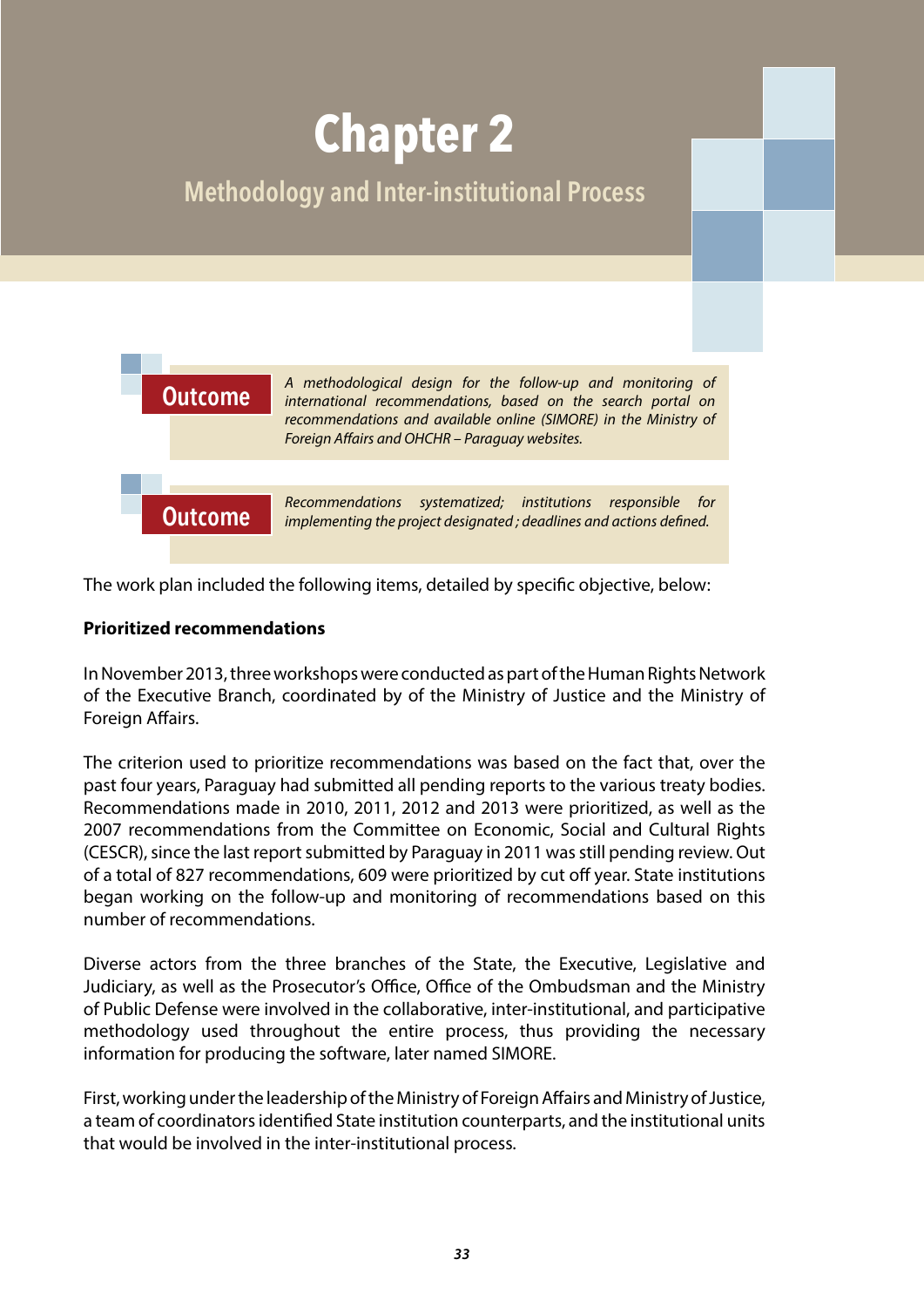The two institutions leading the effort sent letters to authorities from the other State institutions, presenting the project and inviting their institutions to actively participate in the process by designating at least a focal point and an alternate one.

Later, members of the previously identified institutions, focal points for the process, were invited to workshops on human rights concepts and the UN protection system, including international mechanisms, particularly as related to treaty bodies, special procedures, and UPR.

#### **Inter-institutional work in thematic/population working groups**

The focal points worked inter-institutionally in seven (7) thematic working groups. Based on the State's prior positive experience in preparing its first UPR report in 2010, the working groups were organized in the same way:

During this process, the institutions responsible for a particular recommendation worked to identify the following: public policies related to each of the recommendations, indicators, and main issues and challenges concerning their implementation. In this way, the interinstitutional work was carried out intra-institutionally as well. Each of the institutions identified the appropriate units for the preparation of data. Information regarding the follow-up of international recommendations was also entered by focal points into data sheets and used in the design of the software that was to become SIMORE.



#### **Booklets with International Recommendations**

Based on the outcome of the thematic/population working groups, new workshops were conducted in February 2014. Seven booklets (7) that organize the recommendations according to the five-year prioritization established, and assign responsibility for followup and monitoring of recommendations to the various institutions according to their competences, were presented.

The booklets were distributed to the 28 institutions involved in the follow-up and monitoring of the recommendations. The high level authorities coordinating the project sent official letters to their peers. The letters requested that prioritized international recommendations be linked with current public policies, the institution's budget and annual operational plans, based on governmental priorities.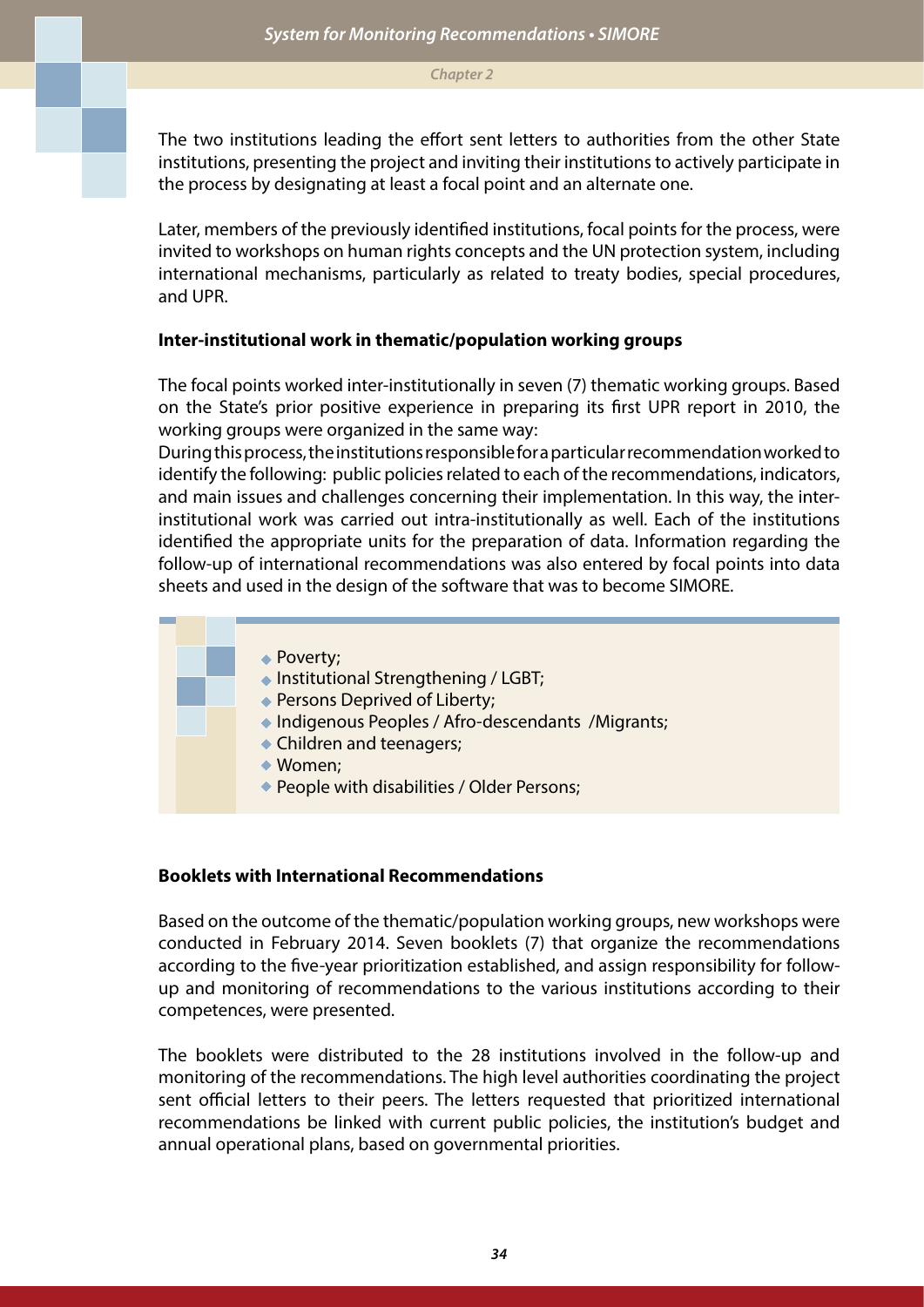#### **Data sheets**

The data sheet was an important tool for gathering information. Focal points from each of the institutions involved in the creation of SIMORE, entered follow-up data for each of the prioritized recommendations into one sheet, from information that was gathered from each of their respective departments, in order to obtain the intra-institutional data required for completing the data sheet.

Each institution identified those priority recommendations, linking recommendations with institutional priorities, their public policies, budget and annual planning. These elements come from the guidelines<sup>4</sup> on the form and content of reports to be submitted by States Parties to international human rights treaties, and are as follows:

| Institución responsable      |          |      |      |
|------------------------------|----------|------|------|
| <b>Politicas publicas</b>    |          |      |      |
| Programa                     |          |      |      |
| Dirección/Unidad             |          |      |      |
|                              |          |      |      |
|                              | ndicador |      |      |
| Actualización de indicadores |          | 2008 | 2012 |
|                              |          |      |      |
|                              |          |      |      |

| Reporte<br>700 carácteres) | (Max. |        |  |
|----------------------------|-------|--------|--|
|                            |       |        |  |
| Retos y desafíos           |       |        |  |
| Completado por :           |       | Fecha: |  |
| Validado por:              |       | Fecha  |  |

- **Public Policy**
- **•** Plans/Programmes/Projects
- **•** Unit/Directorate/Commission
- **•** Indicators
- $\blacksquare$  Reporting
- **•** Challenges

During a series of workshops held in March and April 2014, the focal points from each of the institutions who participated in the inter-institutional working groups, presented their institution's prioritized recommendations to their peers, as well as data collected

*<sup>4</sup> See: http://lib.ohchr.org/HRBodies/TreatyBodies/Documents/HRI-GEN-2-REV-6\_en.doc*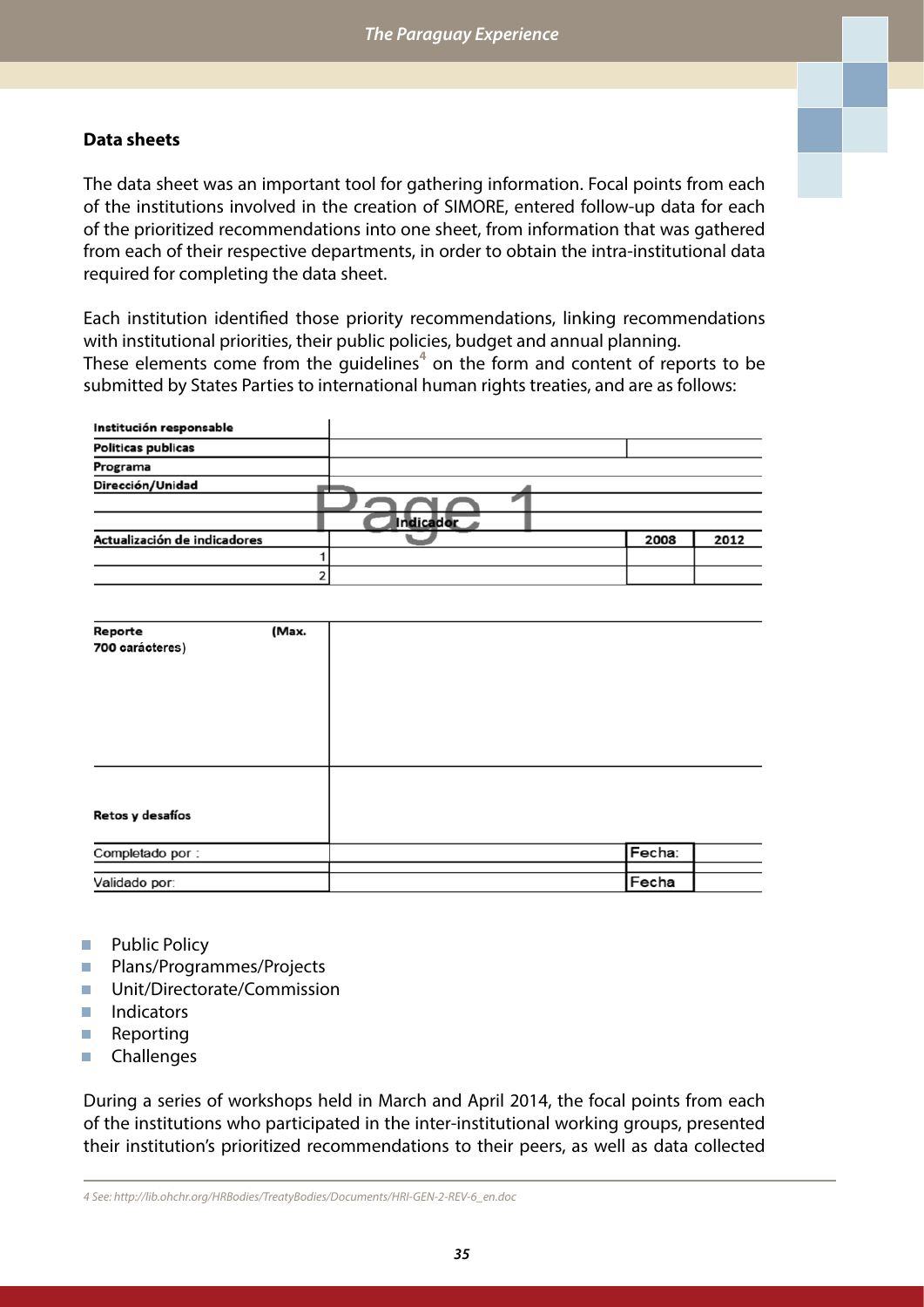to enter into data sheets. In this way, every step of completing the form was done interinstitutionally.

#### **Intra-institutional work in coordination with thematic/population working groups**

During the implementation of the project, the institutions responsible for coordinating the follow-up of recommendations and United Nations Human Rights - Paraguay worked with the focal points from each institution to coordinate work in their own units in obtaining the data required to complete data sheets.

#### **Exchange with Civil Society Organizations**

In February 2014, the Ministry of Foreign Affairs and the Ministry of Justice, as coordinator of the Human Rights Network of the Executive Branch, with support from the Human Rights Advisor for Paraguay and her team, held a meeting**<sup>5</sup>** to present the Project to Follow up Recommendations and its method of implementation to civil society organizations. As a result of the meeting, a number of representatives expressed interest in initiating a dialogue about the project, and highlighted the importance of observations and contributions from civil society.

In March 2014, 12 non-governmental organizations attended a discussion group<sup>6</sup> that was held to initiate a dialogue between the State and civil society about the recommendations prioritized by State institutions and to share progress made on the inter-institutional work.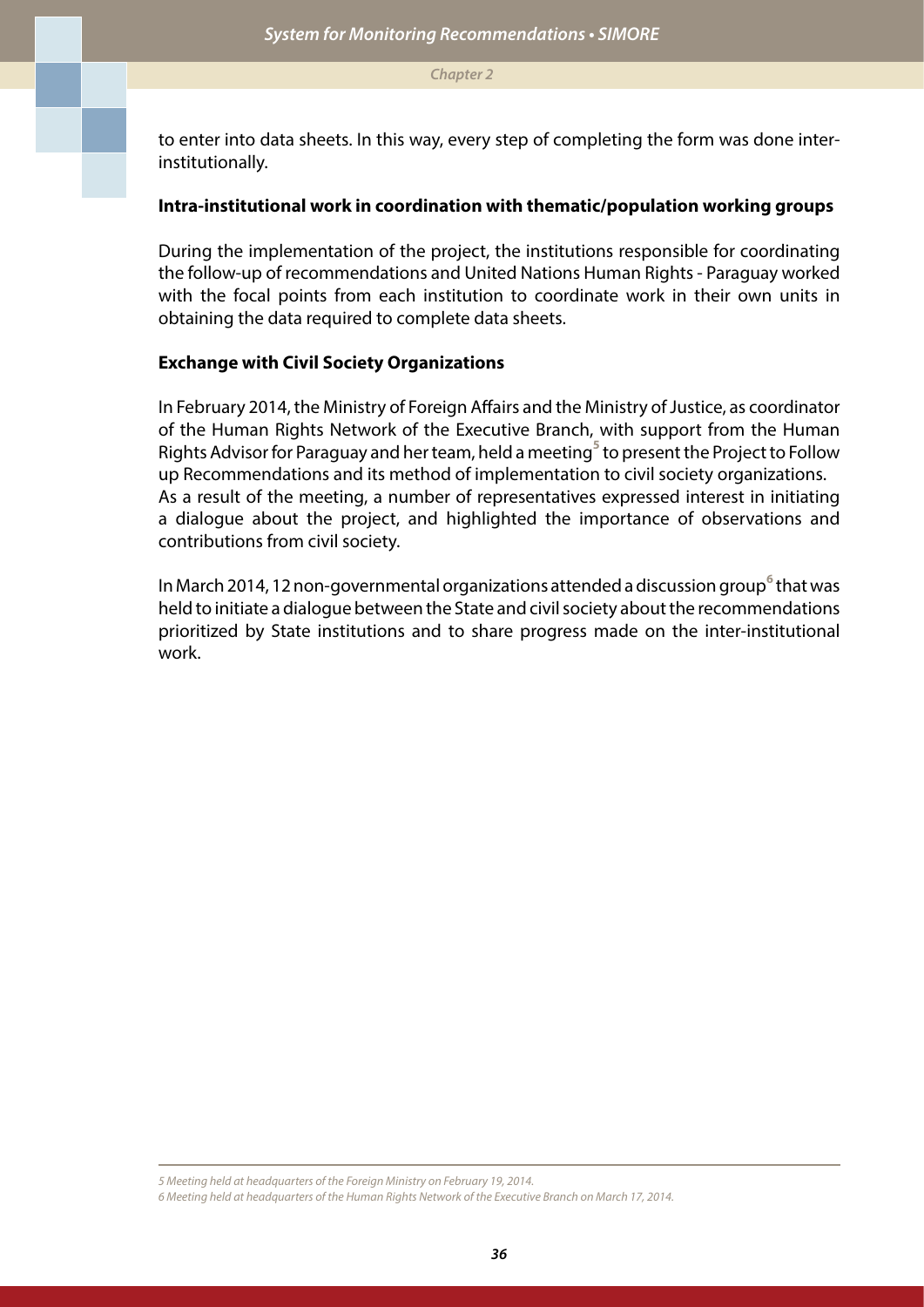#### **Steps for completing data sheets – Follow-up phase**

1. Identify existing public policies, programmes, plans and projects related to prioritized recommendations, or to the contrary, indicate their non-existence or absence.

2. Indicate which Directorate/Unit of the institution shall be responsible for follow-up and monitoring of compliance of the recommendation. Said directorate/unit shall coordinate an intra-institutional effort to obtain data for completing the data sheet. This field is mandatory to validate/submit data sheet.

3. If there are indicators to measure compliance with public policies, programmes, plans and projects in progress, the appropriate box should be completed and cut off year indicated.

4. Report, in less than 700 characters, the status of compliance with the recommendation. This field is mandatory to validate/submit data sheet.

5. Identify challenges for compliance as the institution responsible for the recommendation. This field is mandatory to validate/submit data sheet.

6. Sign and validate by a high authority of each institution.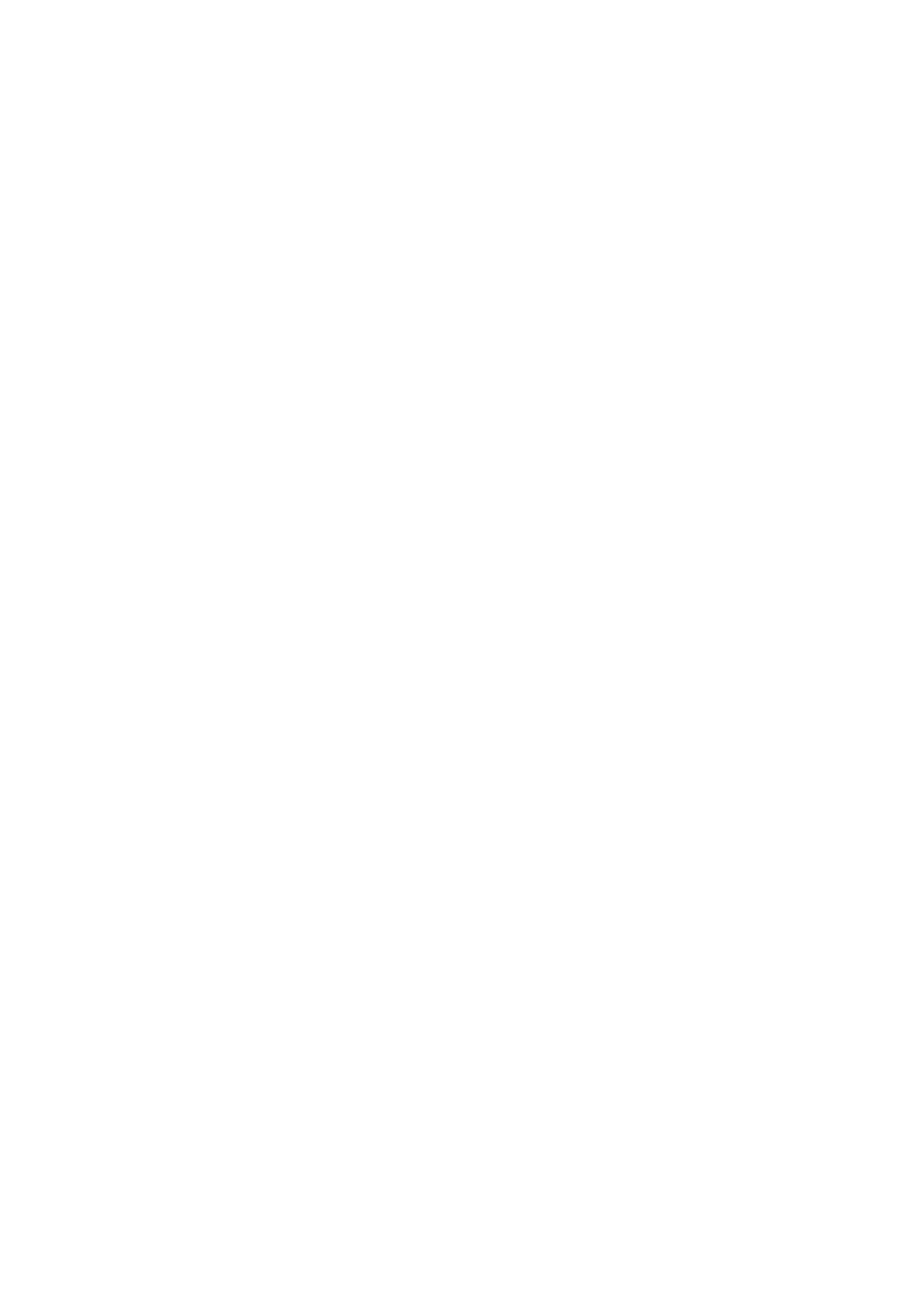

## **Digital Follow-up and Monitoring System**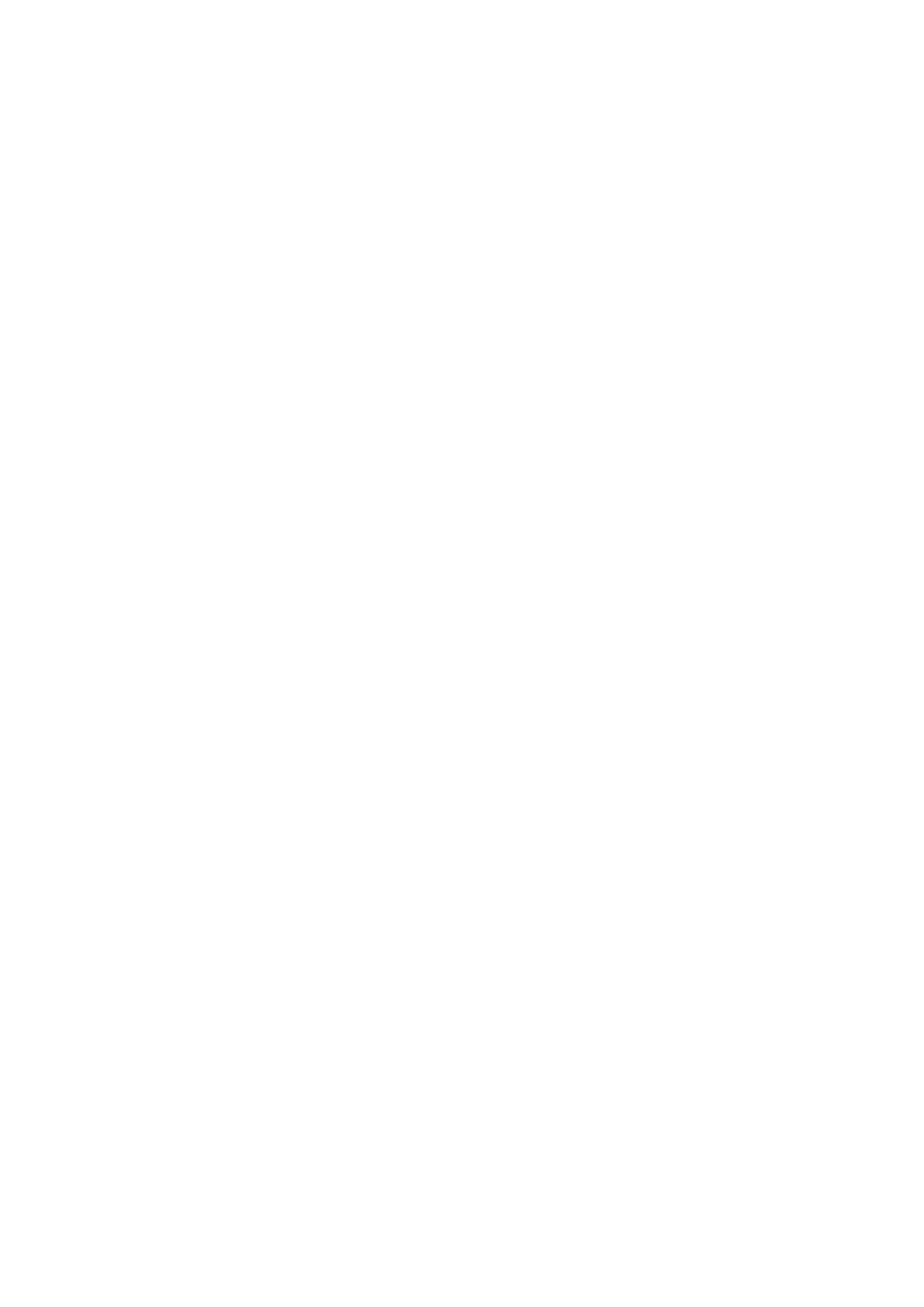### **Digital Follow-up and Monitoring System**

*Capacity of State institutions strenghtend through the use of SIMORE* **Outcome** *to comply with their international commitments.*

**Outcome**

*Government institutions members of the Human Rights Network of the Executive Branch, CICSI and other branches of the State trained in correct use of the software. Institutionalisation of the monitoring mechanism through the Regulations and user manual.*

#### **Completing and submitting data sheets**

Fifty (50) representatives from the three branches of the State, the Prosecutor's Office, the Ministry of Public Defence and the Office of the Ombudsman worked inter-institutionally. They were divided into seven (7) thematic/population working groups and met for two workshops**<sup>7</sup>** in order to move forward with the revision of the information contained in each of the data sheets.

During these workshops, information about actions taken by each State institution in the compliance with the prioritized recommendations, from each of the data sheets, was shared. The bulk of the data used in creating the follow-up phase of the inter-institutional mechanism came from this information.

In addition to the workshops**<sup>8</sup>** sixteen (16) bilateral meetings were held with the institutions involved in the process. During these meetings, technical support was provided about the information gathered in the data sheets, which were still being developed, taking into account the relationship they would have with the SIMORE.

#### **Design of the digital tool**

The System for Monitoring Recommendations (SIMORE) was developed from the Search Portal for Recommendations. It has a sidebar tool with search filters for locating specific recommendations. Depending on the desired search, criteria may include:

*<sup>7</sup> Workshops held at headquarters of the Human Rights Network of the Executive Branch on March 4 and 5, 2014.*

*<sup>8</sup> Workshops held at the headquarters of the Human Rights Network of the Executive Branch on May 7, 8 and 9, 2014.*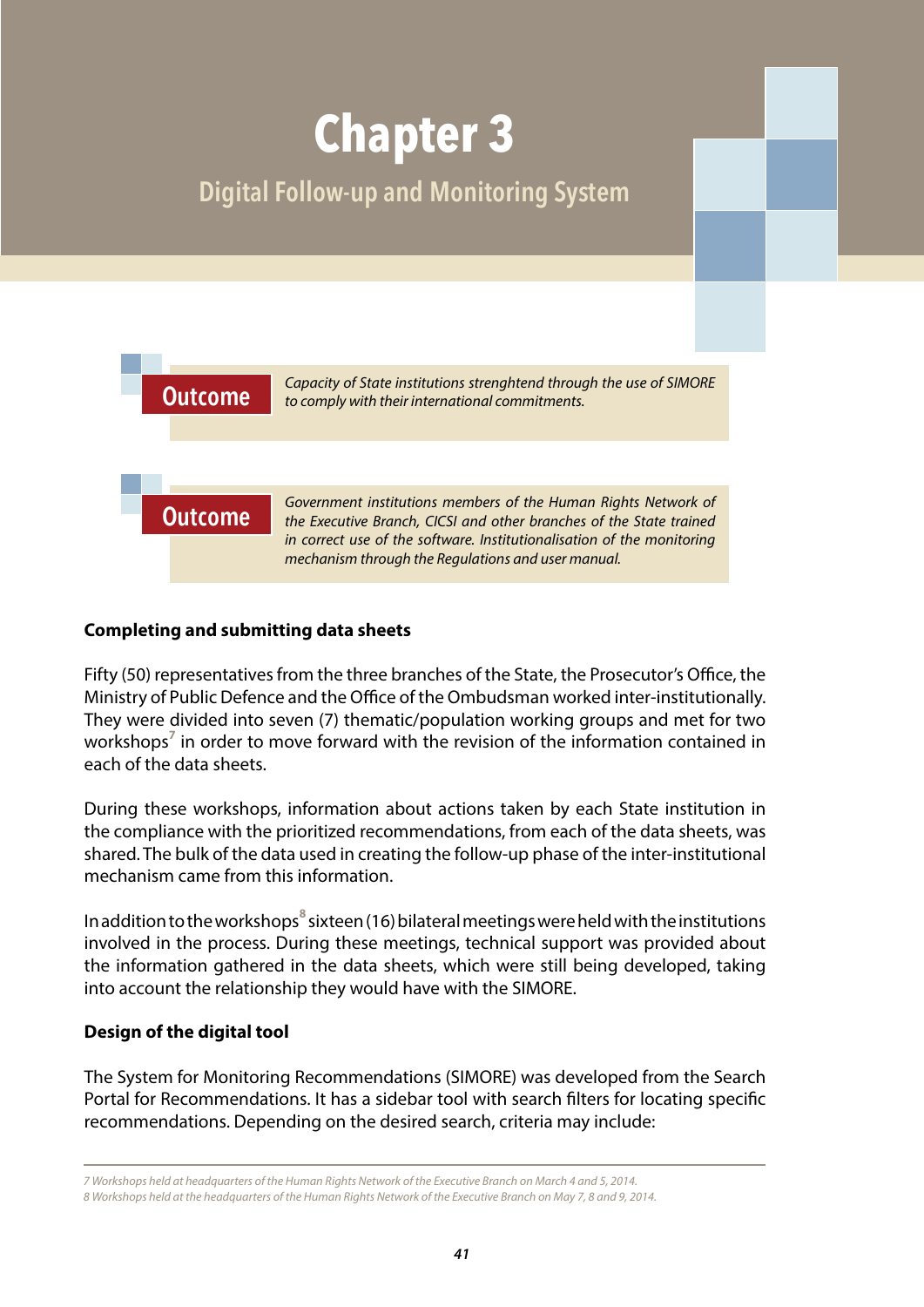- Mechanism: Filters by Treaty Bodies (Committees), Special Procedures (Special Rapporteurs), Universal Periodic Review, Permanent Forum on Indigenous Issues, Judgments of the Inter-American Court of Human Rights, among other mechanisms.
- ◆ Population: Filters by affected population group.
- ◆ Subject-Rights: Filters by subject and rights related to each recommendation.
- Responsible institution: Filters by institution designated to follow up and comply with the recommendation.
- Contents of Recommendation: Filters by recommendations containing a specified word or phrase.

SIMORE has a second phase, data on follow-up on international recommendations. This data, entered by each institution, gives information about the follow-up on each of the recommendations and is a result of the work done intra-institutionally. This phase allows searches using the following criterion:

 $\blacksquare$  Contents of Follow-up: Filters follow-ups that contain a specified word or phrase.

The Ministry of Foreign Affairs, as project coordinator and because of the strength of the institution, agreed to run the system on its computer servers. After this was decided, several meetings**<sup>9</sup>** were held with experts from the Computer Department and the Human Rights Department of the coordinating institutions, with technical cooperation from the Human Rights Advisor for Paraguay's technical team, to make adjustments to the system.

#### **Regulations and User Manual**

The work methodology used by the seven (7) thematic/population working groups was regulated through the design and approval**<sup>10</sup>** of the Regulations and User Manual to support continued updating of SIMORE.

In addition, a technical manual for using the platform, which explains the how the two phase system is organized was prepared:



*10 Guidelines approved in a meeting held at the headquarters of the Human Rights Network of the Executive Branch on May 27, 2014.*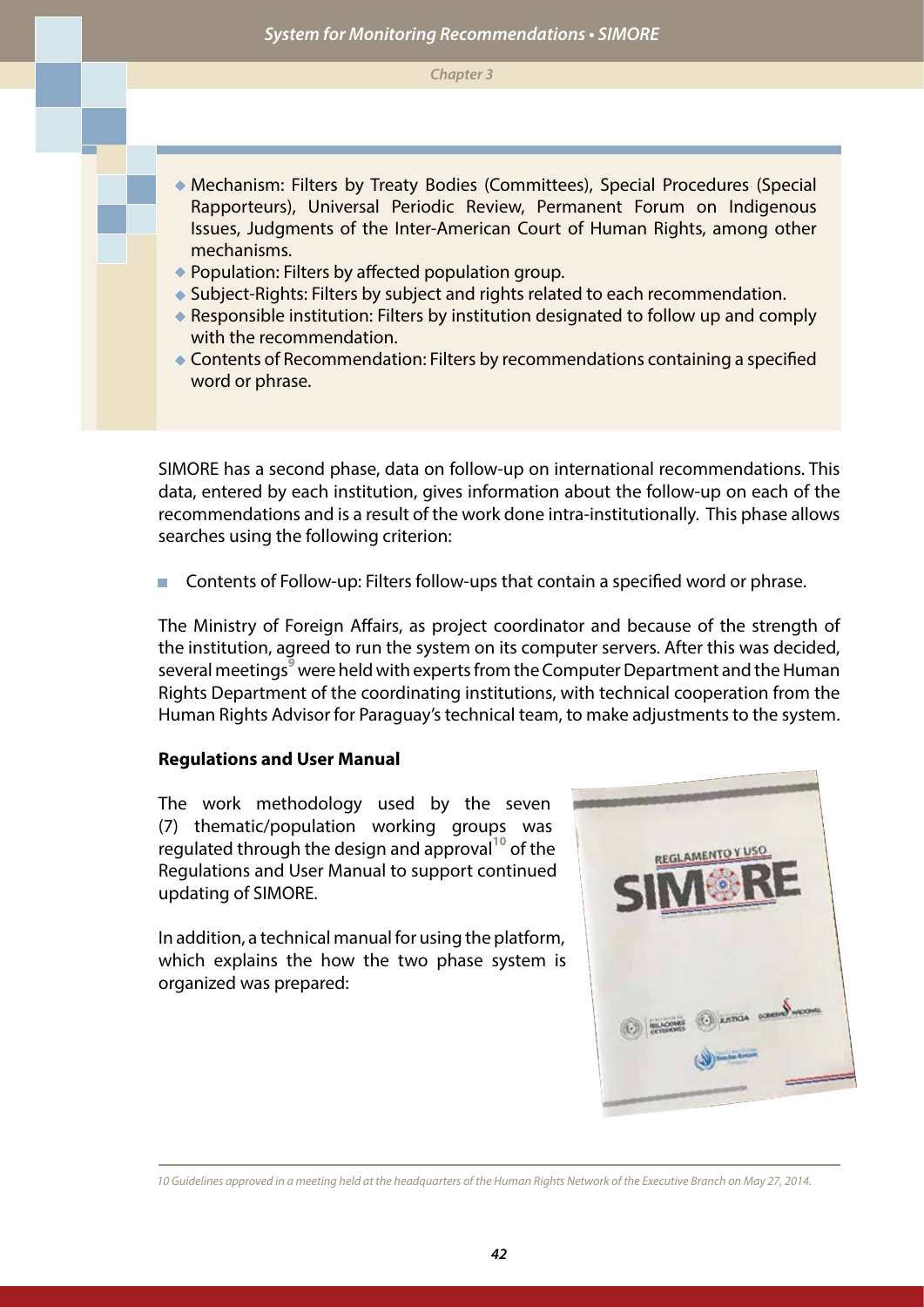### **Search Phase Follow-up Phase**

- *Access*
- *Menu options*
- *Stages for data entry,*
- *Entry of new recommendations*
- *System maintenance and administration options*
- *Record of documents*

#### **Presentation of and training for use of software**

The members of the three branches of the State, the Prosecutor's Office, the Ministry of Public Defence and the Office of the Ombudsman participated in a workshop**<sup>11</sup>** during which the software and the follow-up and monitoring phases were presented.

On this occasion, public servants were able to explore the various features of the computer system, including how to search by follow-up and how to enter new followup information. In addition, the project coordinators explained the regulations for using SIMORE.

#### **Civil Society**

In a workshop conducted by the Human Rights Network of the Executive Branch, with the participation of Civil Society Organizations (SCOs), civil society representatives were able to see how the digital tool works.

The workshop**<sup>12</sup>** was both an opportunity for the State representatives and relevant actors of civil society to have a dialogue, as well as an occasion to present the digital platform as a tool for monitoring compliance with international recommendations by the different stakeholders.

*11 Workshop held at headquarters of the Human Rights Network of the Executive Branch on May 27, 2014.*

*12 Workshop held at headquarters of the Human Rights Network of the Executive Branch on May 28, 2014.*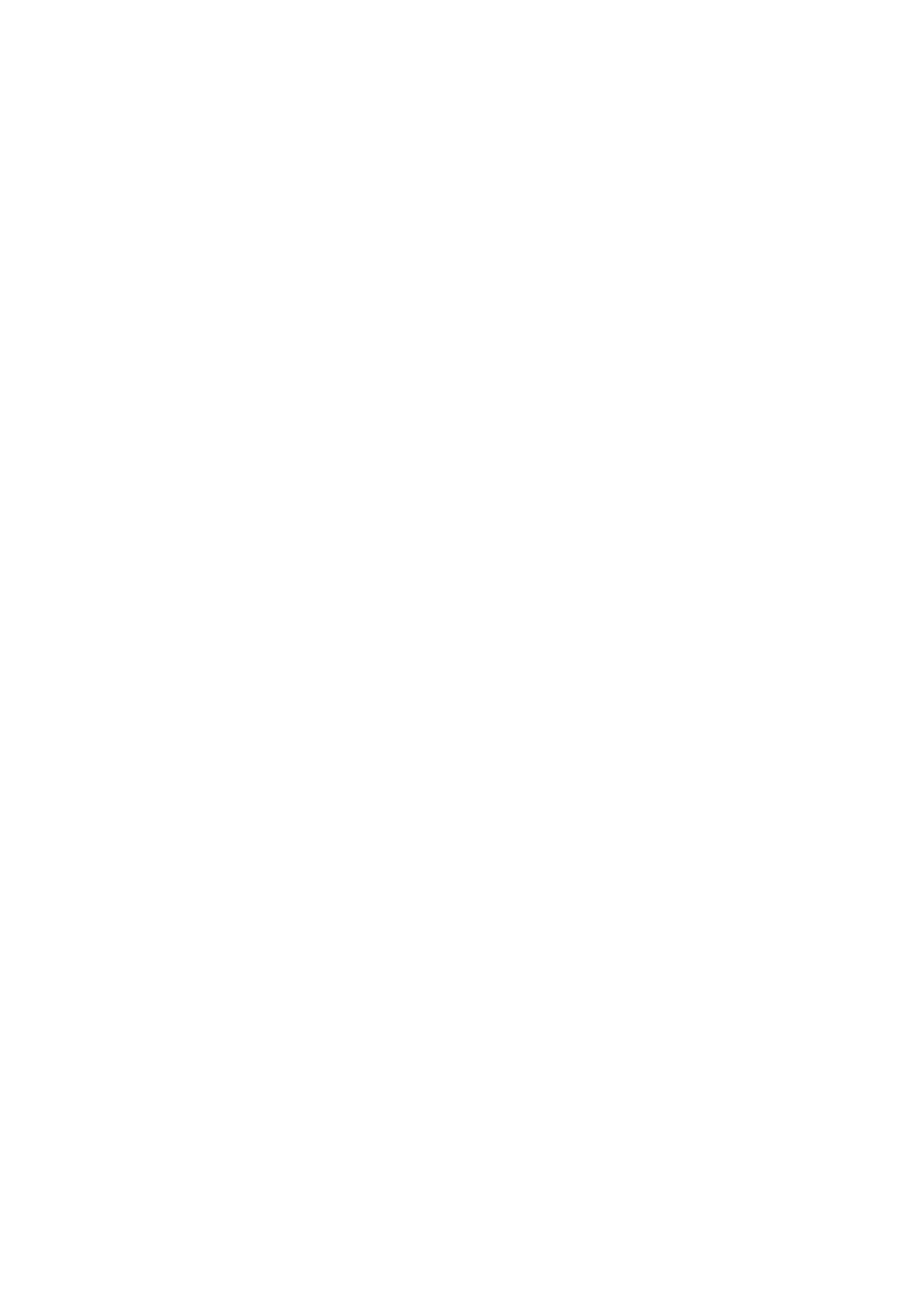

## **Data for Human Rights Reporting**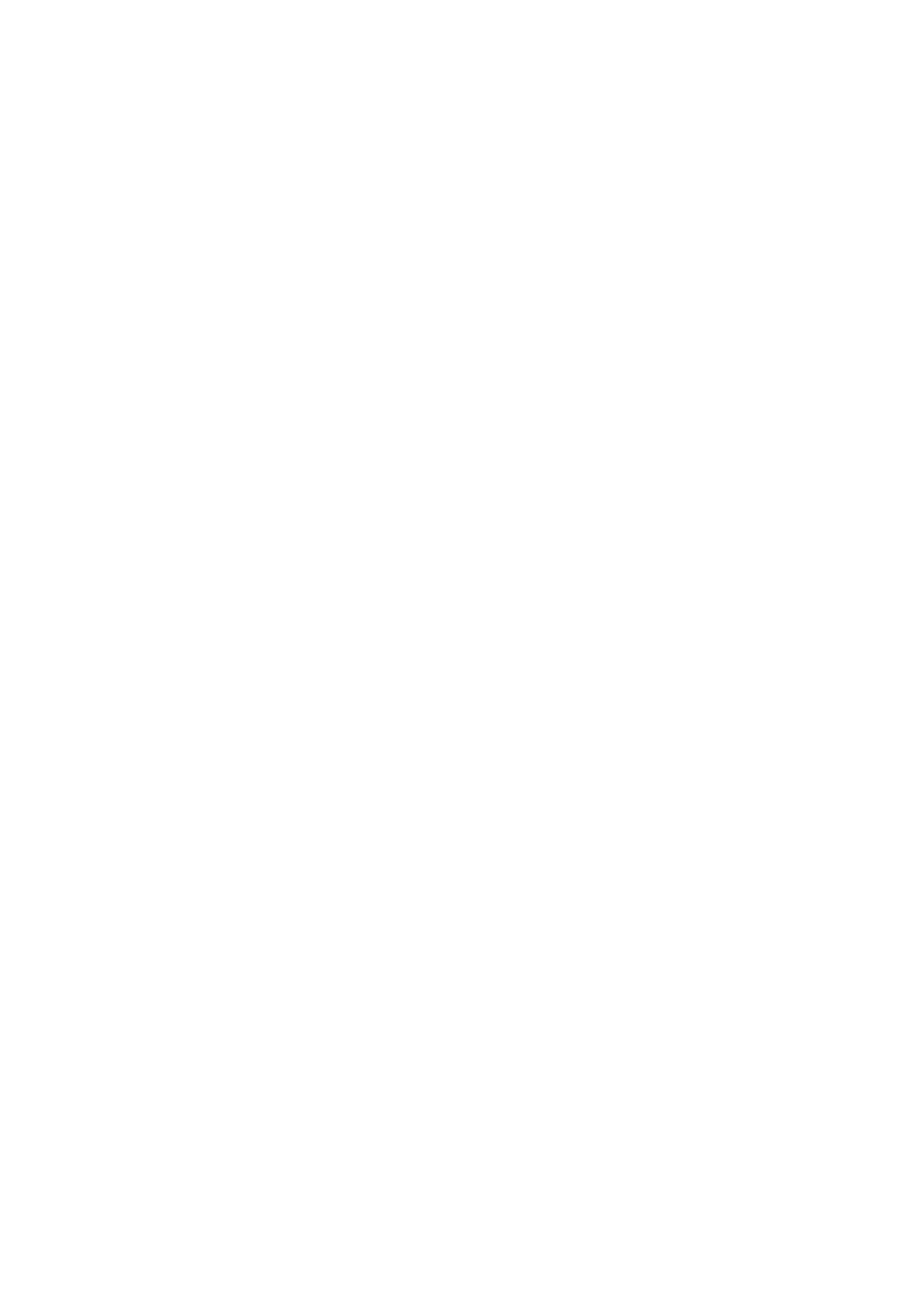### **Data for Human Rights Reporting**

*Report on progress of implementation of international recommenda-***Outcome** *tions, particularly the UPR, submitted.*

#### **Human Rights Reporting**

SIMORE allows public servants to access follow-up information about each of the recommendations, by choosing one of the following filter options: subject/right, population group, mechanism and responsible institution. They can then select data for preparing human rights reports, as well as view progress and challenges in implementing each prioritized recommendation, including those of the Universal Periodic Review.

By using SIMORE the follow-up information for each of the recommendations can be exported into a Word, Excel and PDF formatted document. This information can be extracted by selecting search criteria by subject and population groups linked to the report being prepared for a particular mechanism.

It was anticipated that the seven (7) thematic/population working groups analyse the information collected by SIMORE in order to initiate a participatory process for human rights reporting. The SIMORE Coordination shall establish report guidelines in accordance with the guidelines on the form and content of reports to be submitted by States Parties to international human rights treaty bodies.

#### **Universal Periodic Report (UPR) mid-term report**

During the SIMORE test phase, State focal points participated in a workshop**<sup>13</sup>** to identify subjects gathered from the prioritized recommendations by the State, for the Universal Periodic Review, in order to export data for a mid-term report. This report was prepared based on the work methodology established in the SIMORE operational guidelines.

#### **Exchange with Civil Society Organizations**

The SIMORE Coordination, using this data, will share the first draft of the national report, to obtain civil society's comments or observations, which will be taken into consideration by the State for preparing the national report, in accordance with reporting guidelines and as established by SIMORE Regulations.

*<sup>13</sup> Workshop held at headquarters of the Human Rights Network of the Executive Branch on May 27, 2014.*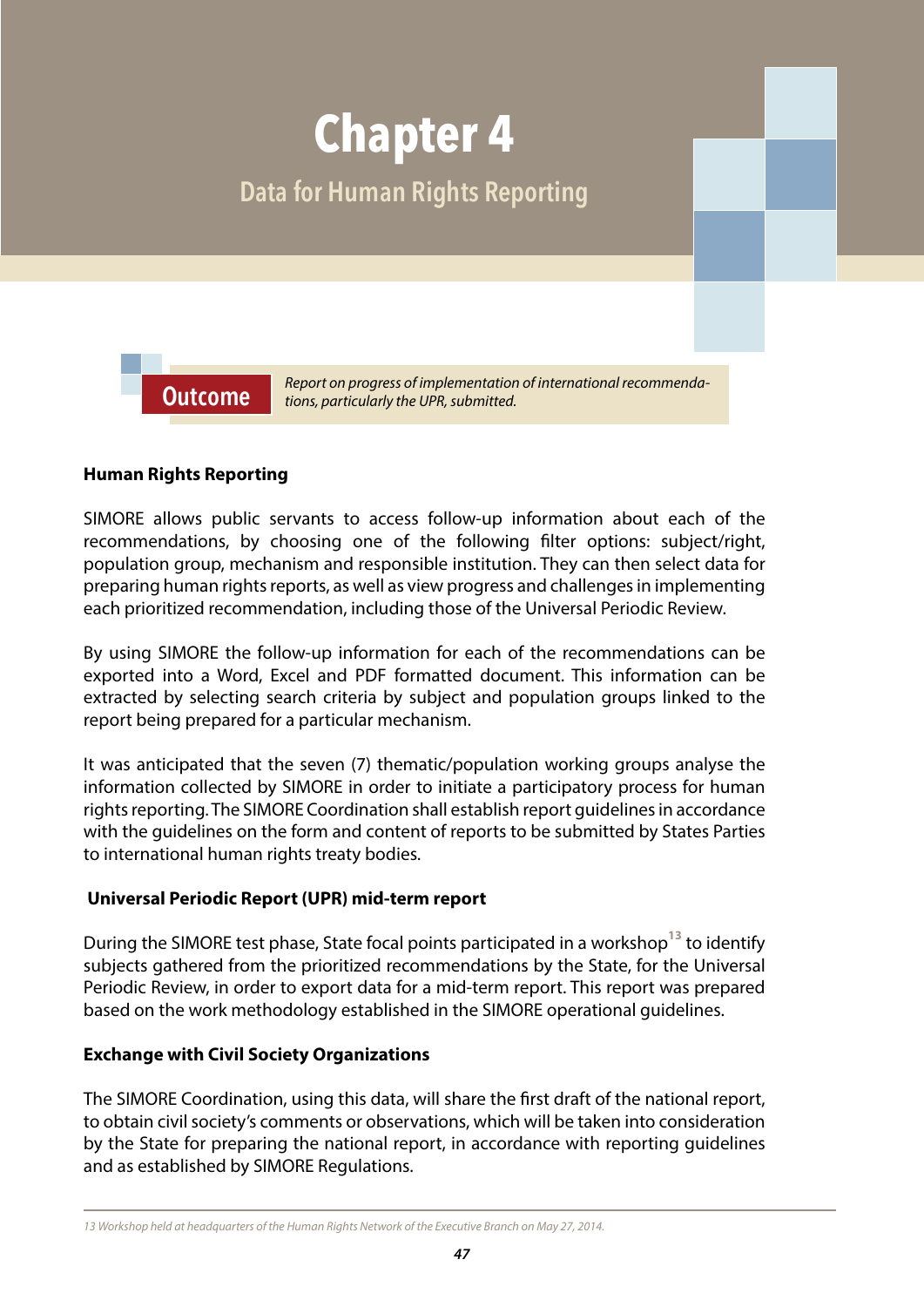In summary, these were the steps taken to gather follow-up information on international recommendations:

- Production of booklets on international recommendations: this was done in accordance with the above mentioned thematic working groups, as a way to easily identify relevant international recommendations to be followed up on by relevant institutions;
- Prioritization of recommendations to be included in the follow-up mechanism during this first stage: whereas the State caught up with most overdue reports in 2010, recommendations received from the last five years were prioritized, except those from the Committee on Economic, Social and Cultural Rights (CESCRs) issued in 2007, due to the pending revision of the national report lastly submitted;
- Design of data sheets: based on the OHCHR guidelines regarding the form and contents of reports to be submitted by State Parties to treaty bodies in order to support the submission of relevant and accurate information by the State.
- Follow-up and technical support for intra-institutional work: provided to specific institutions by the HRA's team, for help in gathering information within their respective units, in order to prepare the necessary data for completing the data sheets;
- Completing data sheets: developed as a working tool, for the institutional focal points involved in developing SIMORE, to collect information about the follow-up of each prioritized recommendation;
- Exchange meetings with civil society organizations about the Project on the Follow-up and Monitoring of International Recommendations Made to Paraguay and the SIMORE process;
- Development of the software to systematize, classify and search relevant information that was the precursor to SIMORE.
- Designation of the institution where the server for SIMORE would be located: for reasons of technical maintenance and data storage capacity, as well as security, it was decided to locate SIMORE at the Ministry of Foreign Affairs.
- Design of a methodology for SIMORE follow-up and the adoption of Regulations and User Manual for using the system and updating relevant information.
- Preparation of promotional and dissemination materials: such as two tutorial videos and a brochure about SIMORE.
- Public launching of SIMORE by authorities of the Ministry of Foreign Affairs, the Ministry of Justice and the HRA.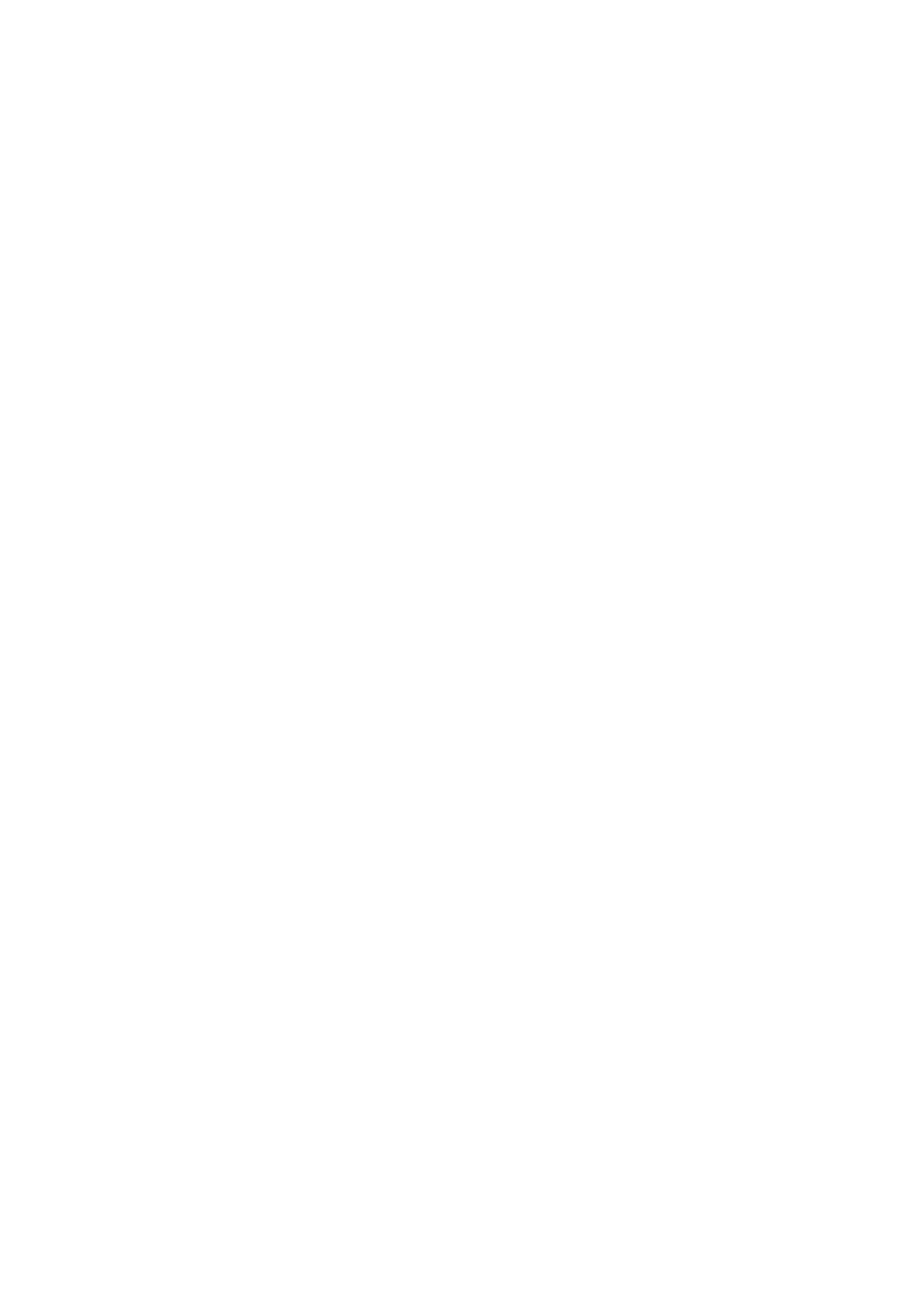

## **Accomplishments and Lessons Learned**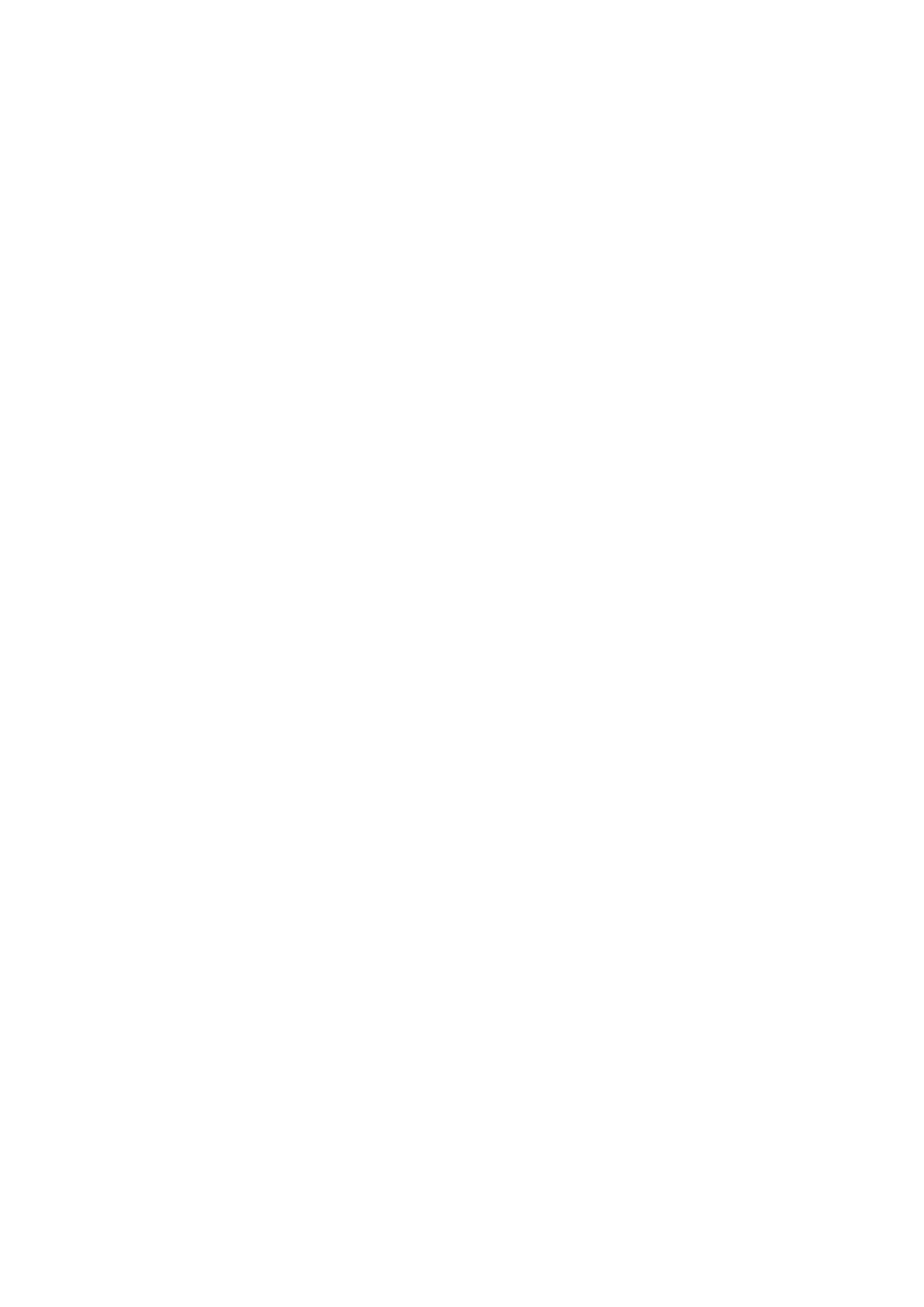### **Accomplishments and Lessons Learned**

#### **SIMORE has been designed and implemented in accordance with the objectives and commitments established for the project.**

#### **Outputs**

---

The main outputs are the following:

|  | • SIMORE was created and is up and running.<br>◆ Regulations and User Manual was adopted. Available in Spanish and<br>English.<br>• Two tutorial videos were produced as a guide for SIMORE users (Both<br>those from the State and the general public). Available with French                                                                                          |
|--|-------------------------------------------------------------------------------------------------------------------------------------------------------------------------------------------------------------------------------------------------------------------------------------------------------------------------------------------------------------------------|
|  | and English subtitles.<br>• A systematization of OHCHR cooperation was published documenting<br>the process. It is available in Spanish and English.<br>• A brochure summarizing information about SIMORE and its uses was<br>published in Spanish and English<br>A video of the SIMORE official presentation was made. Available with<br>French and English subtitles. |
|  |                                                                                                                                                                                                                                                                                                                                                                         |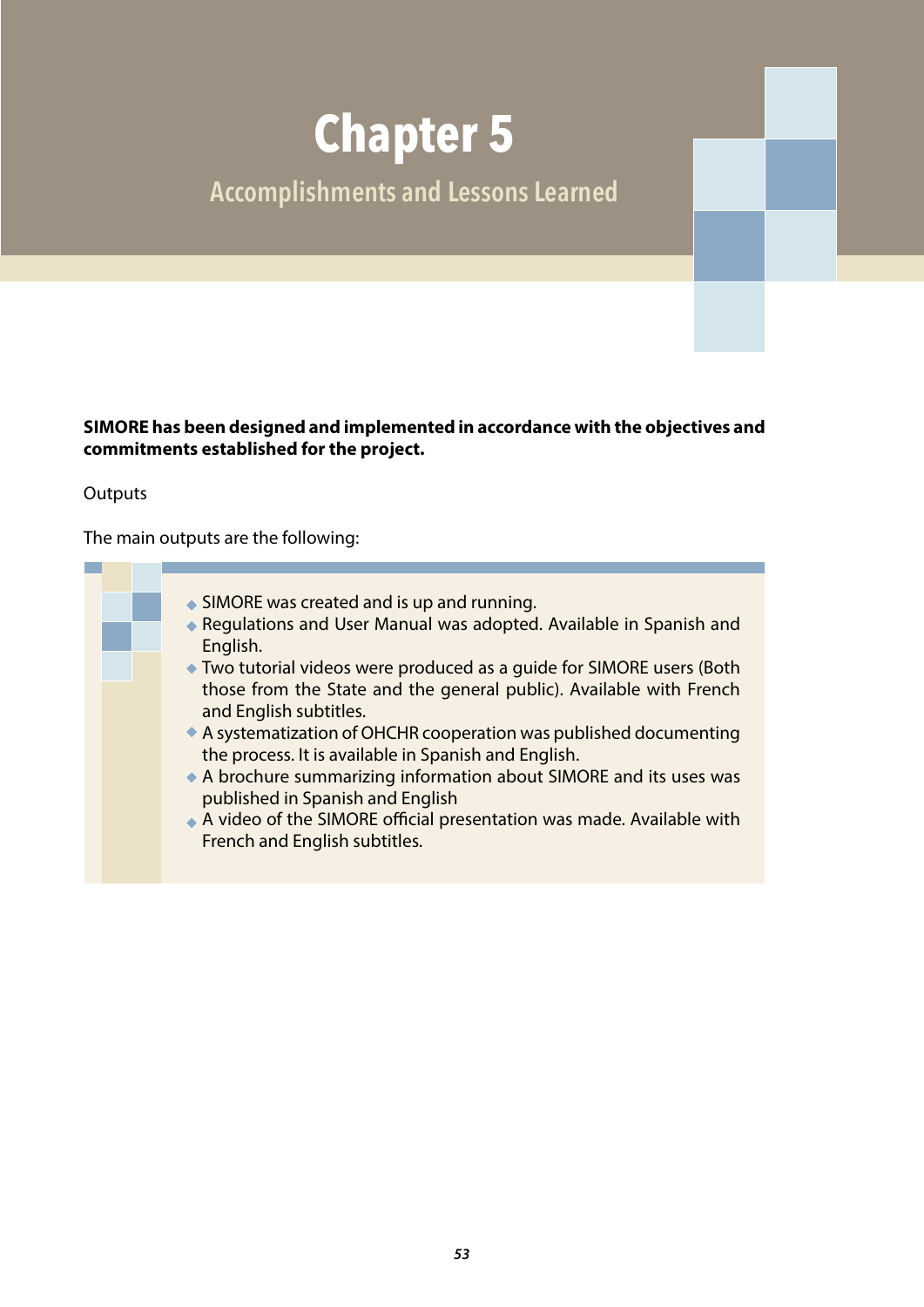#### **Achievements**

In addition, highlights of the following main achievements are:

A participatory and inter-institutional process developed: The participatory methodology used in the activities undertaken, using an inter-institutional exchange of experiences and expertise, contributed in an unprecedented way to improve the culture of public officials regarding human rights, as well as communication among institutions of the three branches of the State.

State awareness on human rights obligations strengthened: SIMORE also contributed to a better understanding by the participants of the importance and responsibility of monitoring and complying with international recommendations, integration and internalization of related human rights concepts and awareness of accountability of international commitments, particularly those additionally and voluntary assumed by Paraguay during the first UPR cycle.

Easy access to information enhanced: The systematization of international recommendations and their follow-up can be accessed by: mechanism, year, population group, subject/rights, institutions and word or phrase, linking recommendations to relevant public policies, indicators and challenges;

Institutional capacity to gather information, follow-up of international recommendations and report on progress made strengthened: the SIMORE process, was a valuable exercise for members of public institutions to working collectively, as well as an opportunity to improve capacities for gathering more accurate and updated information in order to effectively follow-up on international recommendations and be able to submit accurate reports.

Civil society knowledge of human rights enhanced: SIMORE also enhanced civil society and the general public's knowledge of human rights, including knowledge of the UN system and its mechanisms, (treaty bodies, special procedures, HRC / UPR) and international recommendations made to Paraguay.

Complementarity of institutional actions strengthened: The inter-institutional participatory process served to avoid inefficiency and duplicated actions, allowing the effective and complementary implementation of recommendations and the strengthening of the State's ability to jointly assess progress and challenges, and report regularly going forward.

SIMORE Information improved State compliance with reporting obligations: The participatory process for gathering data that included public servants in a variety of activities, as well as the observations from civil society throughout the project, enabled the State to gather the necessary information for uploading to the digital platform and use it to fulfil upcoming reporting obligations, such as the UPR mid-term report, submitted in September 2014, and the national report to CERD to be sent in 2015.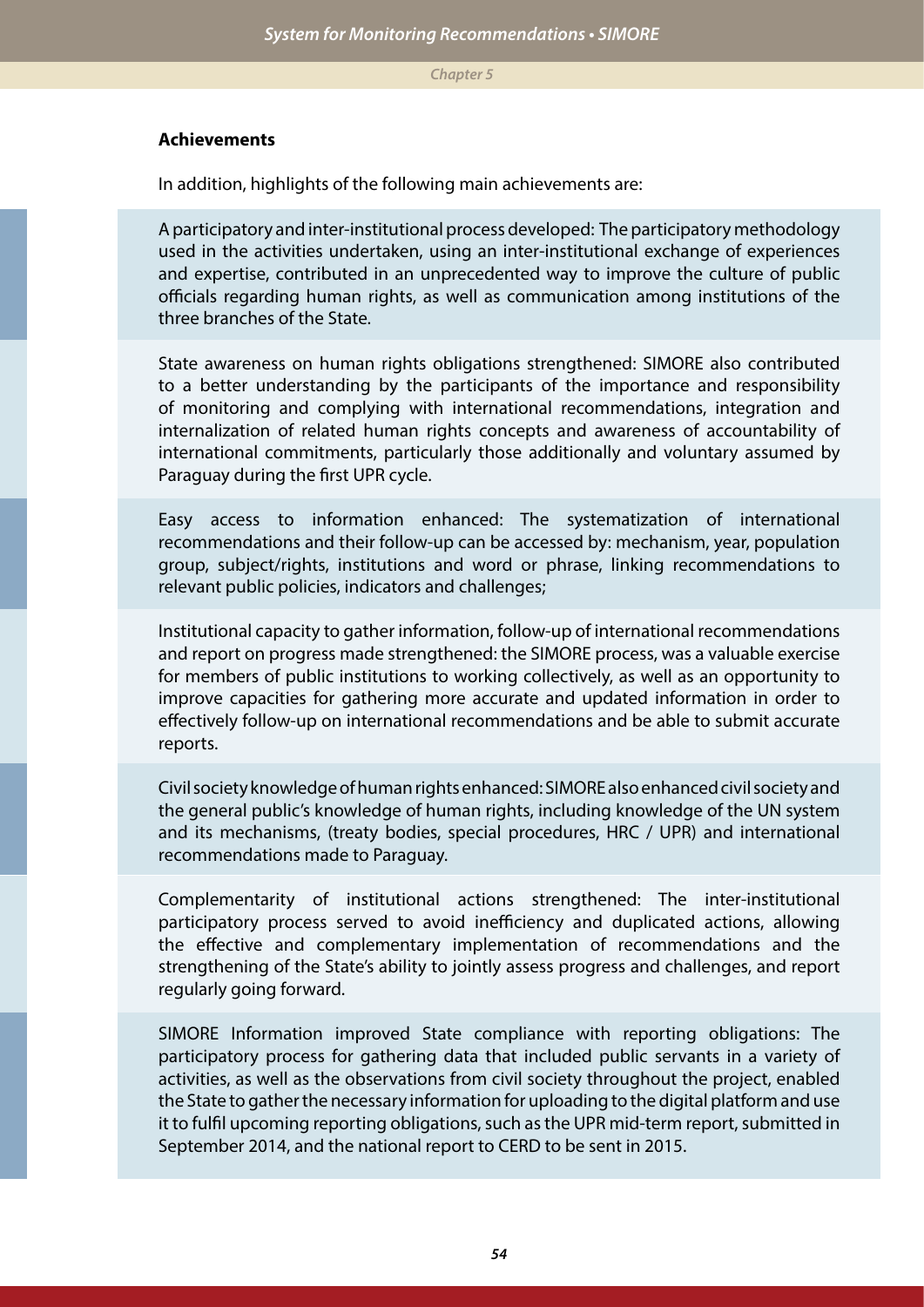Sustainability of SIMORE strengthened by the adoption of a Regulations and User Manual: At the end of the process, a "SIMORE Regulations and User Manual" and an informative brochure was prepared, published and distributed.

Best practices and lessons learned shared and State capacities consequently strengthened: A systematization to document the process, including results, best practices and lessons learned, was prepared to share this valuable methodology and to also help to ensure SIMORE's sustainability.

Legislators' capacities to comply with international obligations strengthened: The Legislative branch was involved, for the first time, in the follow-up of recommendations by working in a cross checking exercise made by the Human Rights Commission of Deputy Chamber linking recommendations with legislation and laws adopted or bills under consideration. This exercise with the Legislative branch allowed the inclusion of information in the SIMORE through designated focal points. In addition, the President of the Human Rights Commission of Deputy Chamber was able to share this experience in a meeting organized in Uruguay by the Inter-Parliamentary Union and the UPR OHCHR Section to promote the follow-up of recommendations on human rights by Parliaments. SIMORE was used by UN partners: in designing joined projects and programs as well as in preparing documents and activities, such as a joint project submitted to the SDG Fund on food security.

SIMORE was also used as a tool for trainings and workshops. carried out by OHCHR with state institutions, civil society and Media such as those organized with the Secretary for Social Action (SAS) and the Secretary for the Rights of Persons with Disabilities (SENADIS) in regards with recommendations on poverty issues and rights of persons with disabilities respectively.

SIMORE provided information for documents and publications: Documents and publications were prepared by using SIMORE to get relevant information, compile and systematize thematic recommendations, and analyze and identify challenges on human rights issues, such as the publication on indigenous peoples' rights.

A midterm UPR report was prepared and submitted by the State based on SIMORE information: The tool was also used in preparing national reports to treaty bodies, such as the one to be submitted to the CERD and will be used for preparing the next national UPR report, as well as upcoming reporting obligations (CEDAW and CAT).

SIMORE reinforced civil society capacities to assess the human rights situation: Civil society organizations and human rights defenders used SIMORE to assess human rights in the country and to identify progress and challenges in the State's fulfilment of human rights obligations. This was the case, for instance, regarding the Annual Human Rights Report prepared by CODEHUPY.

Academia capacities to promote human rights were strengthened: Universities also used SIMORE in exercises, investigations and materials prepared by students and teachers.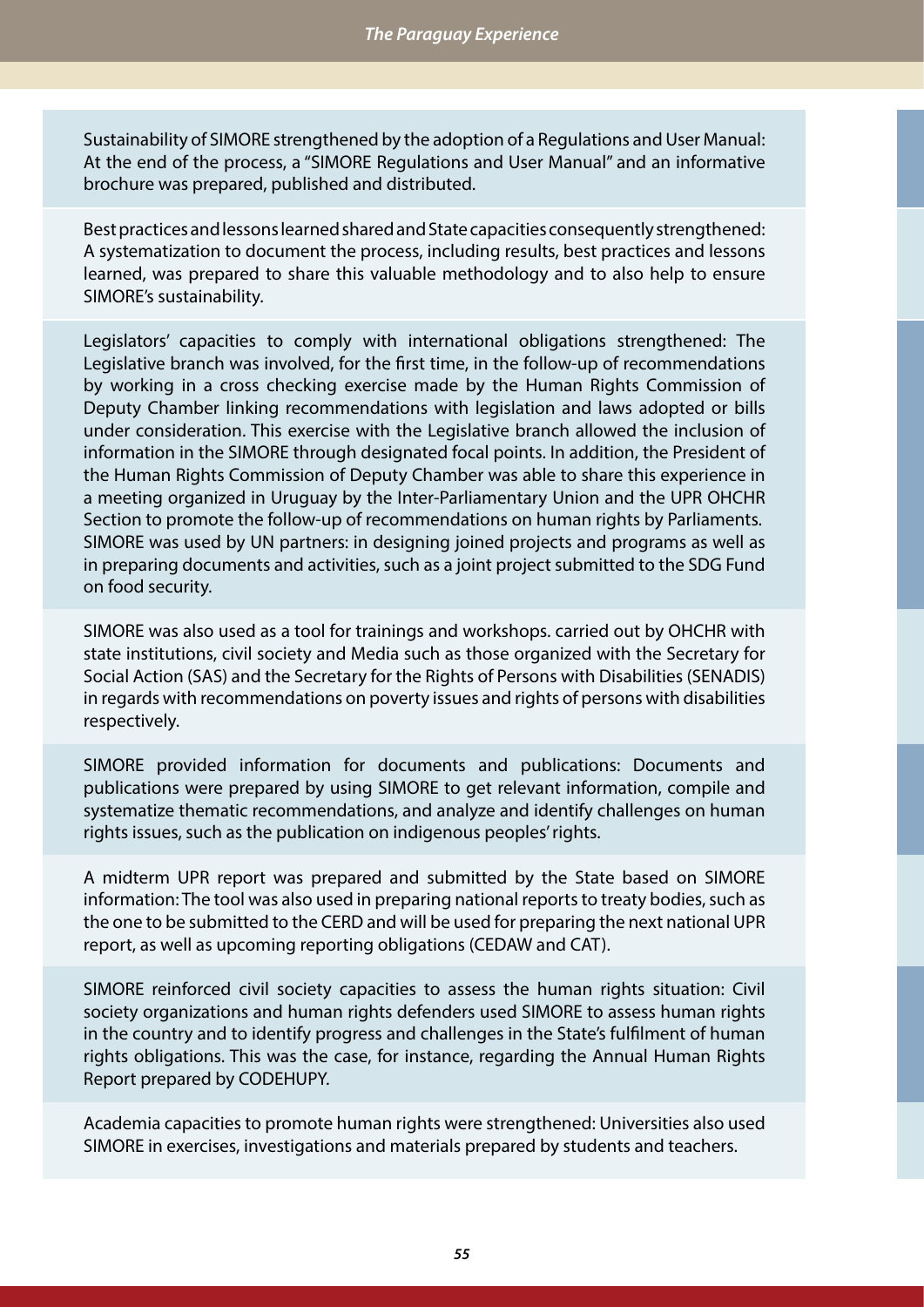Special procedures capacities to identify relevant challenges reinforced: SIMORE assisted in the preparation of data for special procedures, including the official visit of the Special Rapporteur on the Rights of Indigenous Peoples, in November 2014.

Capacity to protect rights of persons with disabilities and follow-up of relevant recommendations strengthened: Information retrieved from SIMORE was used as a baseline to assess the situation of persons with disabilities, in preparing a National Action Plan on the Rights of Persons with Disabilities.

Capacity to apply human rights based approach to poverty eradication policies improved: the SIMORE experience, particularly the working group on recommendations related to poverty, provided an opportunity to identify significant challenges on which to base further work on capacity development for inclusive and rights-based poverty reduction with the Secretary of Social Action (SAS).

Regional human rights mechanisms promoted and follow-up capacities strengthened: The fact that SIMORE includes information on Inter-American Court on Human Rights decisions and rulings regarding Paraguayan cases strengthens the ability for followup. Furthermore, SIMORE made it possible to share relevant information with regional mechanisms and bodies, particularly the Inter-American Commission on Human Rights (IACHR). The HRA had the opportunity to share SIMORE information with the Executive Secretary of the IACHR and to use SIMORE information to send inputs to the IACHR on recommendations related to indigenous women.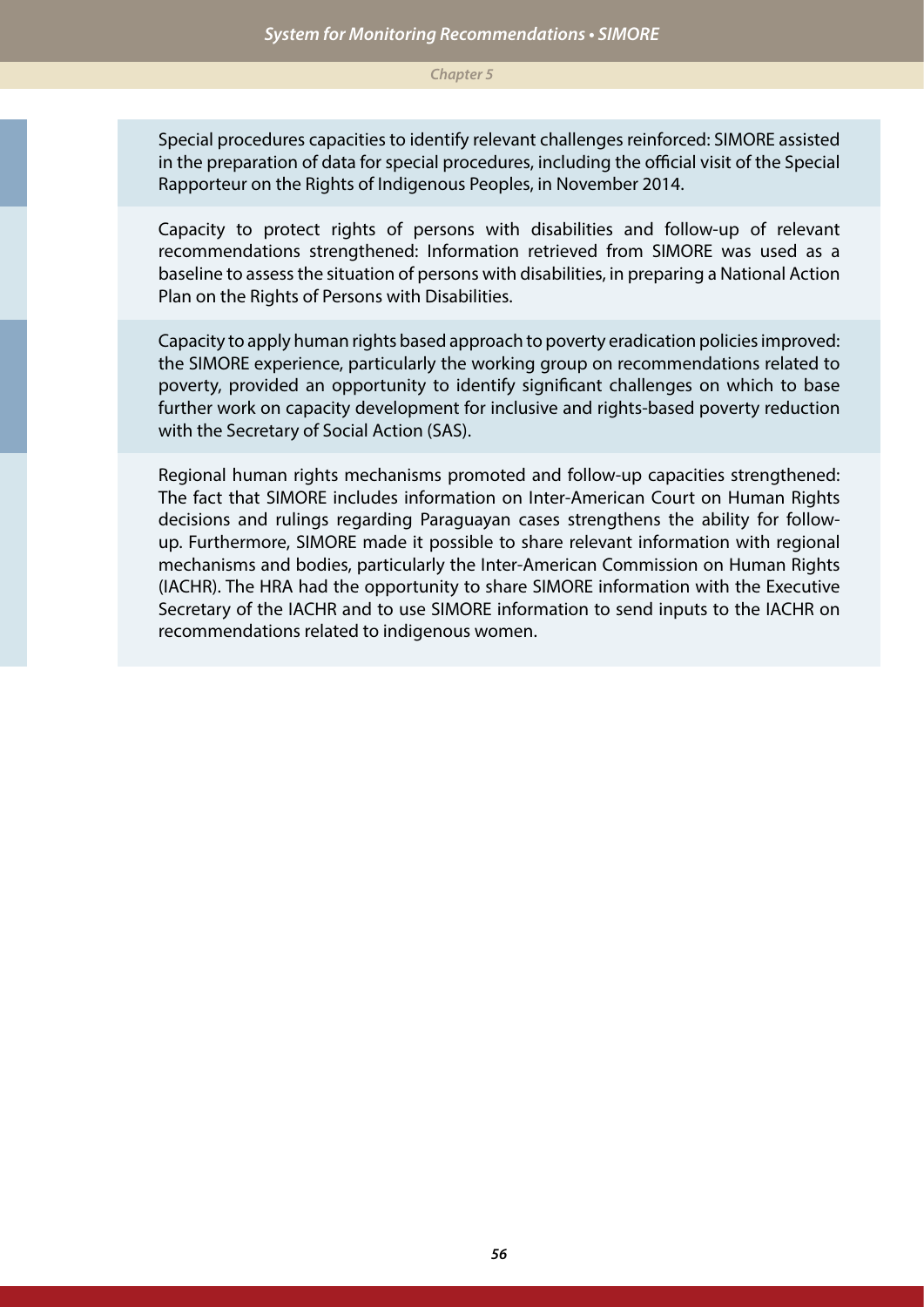#### **Lessons learned**

Lessons learned in the process, worth mentioning are:

International recommendations as entry point for OHCHR cooperation: Using international recommendations as an entry point for most of the OHCHR activities and with counterparts in Paraguay allowed the HRA and her team to build cooperation based on previous achievements, such as the "Search Portal for international recommendations Made to Paraguay", designed in 2011, as well as other ongoing related projects;

Search Portal for international recommendations as key precursor: The existence of a previous Search Portal for international recommendations mentioned above, with different search criteria, was essential for the creation of SIMORE, an upgraded version that includes the addition of information about concrete follow-up actions taken by the State on international recommendations.

SIMORE as a practical tool for the UNCT: The search portal initially, and later, SIMORE, allowed the United National Country Team (UNCT) to include specific actions for following up on international recommendations in their Annual Work Plan, as well as the integration of recommendations into United Nations' agency programs. Consequently, SIMORE represents an added value through which UNCT capacity to integrate a human rights based approach was strengthened, particularly considering that SIMORE facilitates access to relevant information and provides a concrete and practical tool for UNCT to work with on these issues;

SIMORE as a practical tool for the international community: The international community, including donors and cooperation partners, has a practical tool to guide the planning and implementation of projects that reinforce the integration of a human rights based approach and supports both the State in following up on international recommendations and civil society in following up and monitoring the fulfilment of State obligations.

The relevance of UPR Voluntary Fund for Financial and Technical Assistance support: The availability of additional funds and resources, with the support of the Fund for UPR Implementation, reinforced the HRA's local capacities and allowed for better use of opportunities for improving State empowerment on human rights issues. In this context, the integration of the UPR project with the OHCHR field presence's annual work plan enhanced results and multiplied perspectives by linking different processes using the follow-up of recommendations as a cross-cutting approach;

SIMORE experience as an opportunity to make visible priorities and challenges: Furthermore, the comprehensive approach of the project in terms of issues and counterparts made some thematic national priorities, for example, poverty, persons with disabilities and indigenous peoples' rights, visible as relevant issues to be focused on and included in the second stage of the cooperation related to the follow-up of international recommendations associated to those issues;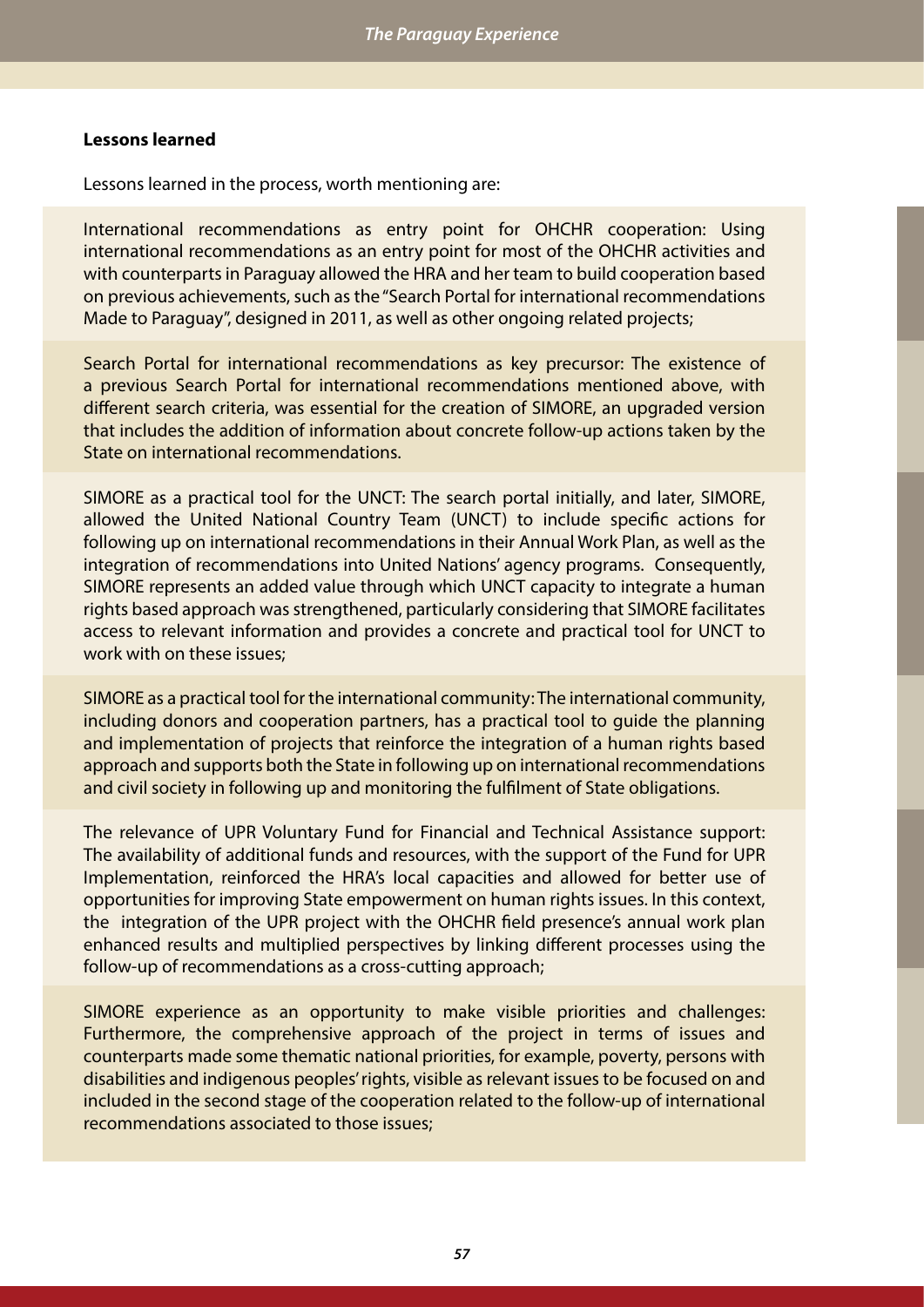The importance of a State coordination mechanism: The existence of an inter-institutional mechanism to coordinate the State's human rights policies and strategies, such as the Human Rights Network of the Executive Branch, was an added value to the process, particularly in the achievement of a satisfying collaborative work environment among the State institutions. The partnership with the Ministry of Foreign Affairs in the coordination of the project contributed to associating national policy mandates with the international agenda. The SIMORE project provided the opportunity to empower public servants on human rights issues, including those from institutions generally not familiar with human rights concepts and mechanism;

SIMORE as an opportunity to improve synergies for promoting human rights: The existence of this kind of platform has been strategic in opening windows of opportunity and engaging new actors such as the UNCT, the international community, NGO's and others in the follow-up of international recommendations and the effective integration of a human rights based approach;

A comprehensive human rights agenda for the three branches of the State: The involvement of the Executive, Legislative and Judiciary branches in the process means a greater likelihood for the integration of human rights in the State's agenda, as well as the sustainability of its commitments;

The SIMORE experience allowed for working on sensitive human rights issues: The participatory inter-institutional process was an opportunity for OHCHR to advocate for important sensitive human rights issues such as discrimination, poverty, women, indigenous and LGBT rights, including with State actors less familiar with human rights issues.

SIMORE User Manual and Regulations: The Regulations and User Manual strengthened expectations for sustainability of SIMORE;

The importance of documenting best practices such as SIMORE: After working on the systematization of the process, the OHCHR's capacity to exchange best practices and lessons learned was improved and the experience can be helpful for similar processes; A monitoring tool for civil society: SIMORE represents an opportunity to enhance civil society's capacities to monitor and advocate for the implementation and follow-up of international recommendations on human rights;

SIMORE as an exercise of transparency and accountability: Making the information SIMORE provides available to the public, strengthens the State's transparency and accountability regarding its human rights obligations to its population and the international community.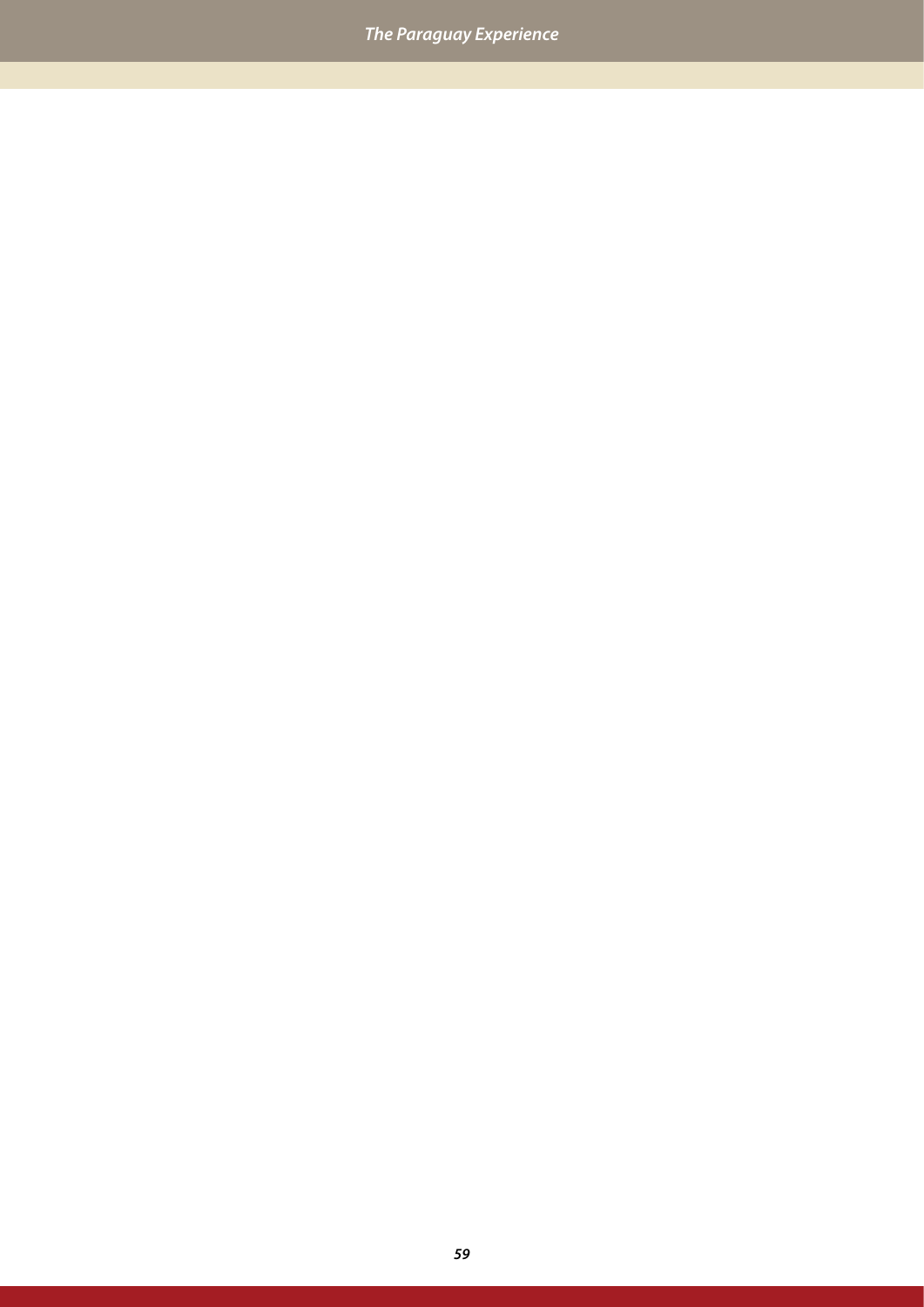# *Conclusions and Perspectives*

The Project on the Follow-up and Monitoring of International Recommendations in Paraguay, allowed State institutions with the support of the HRA and her team, to develop a digital platform for follow-up and monitoring of the implementation of international recommendations. This digital platform is SIMORE.

SIMORE contains up-to-date online information, available to the public. A tool for choosing different search criteria makes it easier to access information about recommendations and their follow-up, such as public policies, related indicators, and main issues and challenges faced in implementation, for each of the recommendations. In this way, SIMORE is both a practical and essential tool for integrating international recommendations into planning, implementing, monitoring and assessing public policies and State programs and strategies. Consequently, SIMORE is the foundation for effectively protecting and guaranteeing human rights in the country.

SIMORE helped to strengthen the State's capacities. Today, accurate and up-to-date information can be accessed for the fulfilment of international obligations and for reporting to treaty bodies, SPs, and the HRC on progress in the implementation of related recommendations, including the UPR. SIMORE also facilitates the State's capacity to comply with regional obligations, particularly decisions made by the Inter-American Court on Human Rights.

SIMORE also gives a valuable platform to strengthen the Paraguayan contribution to the Human Rights Council by promoting the follow-up of human rights recommendations as well as raising awareness on the importance of integrating a human rights based approach in national policies. It also gives the opportunity to contribute in supporting the High Commissioner action for advocating and providing cooperation to UN state members in the fulfilling of their human rights obligations.

Although the cooperation project was designed and implemented during different political administrations, which presented challenges in terms of institutional empowerment and timeframe, it has provided an opportunity to empower the coordination among State institutions, including the Judiciary and the Legislative branch, by working on a common agenda, as well as engaging new actors and supporting the integration of a cross-cutting human rights approach to be used by public servants in State institutions and policies.

In this context, foreseen challenges are mainly concerns about changes in the government and public administrations as well as in the State's weaknesses regarding the production of indicators to adequately measure the impact of actions and public policies related to human rights. Consequently, the consolidation of SIMORE will depend on continuing to empower the State and the political will to update information and regularly use SIMORE as a practical planning tool. On the other hand, the software programming language is built on the same language used by the State, thus allowing any adjustments and updating to be done easily, ensuring its sustainability.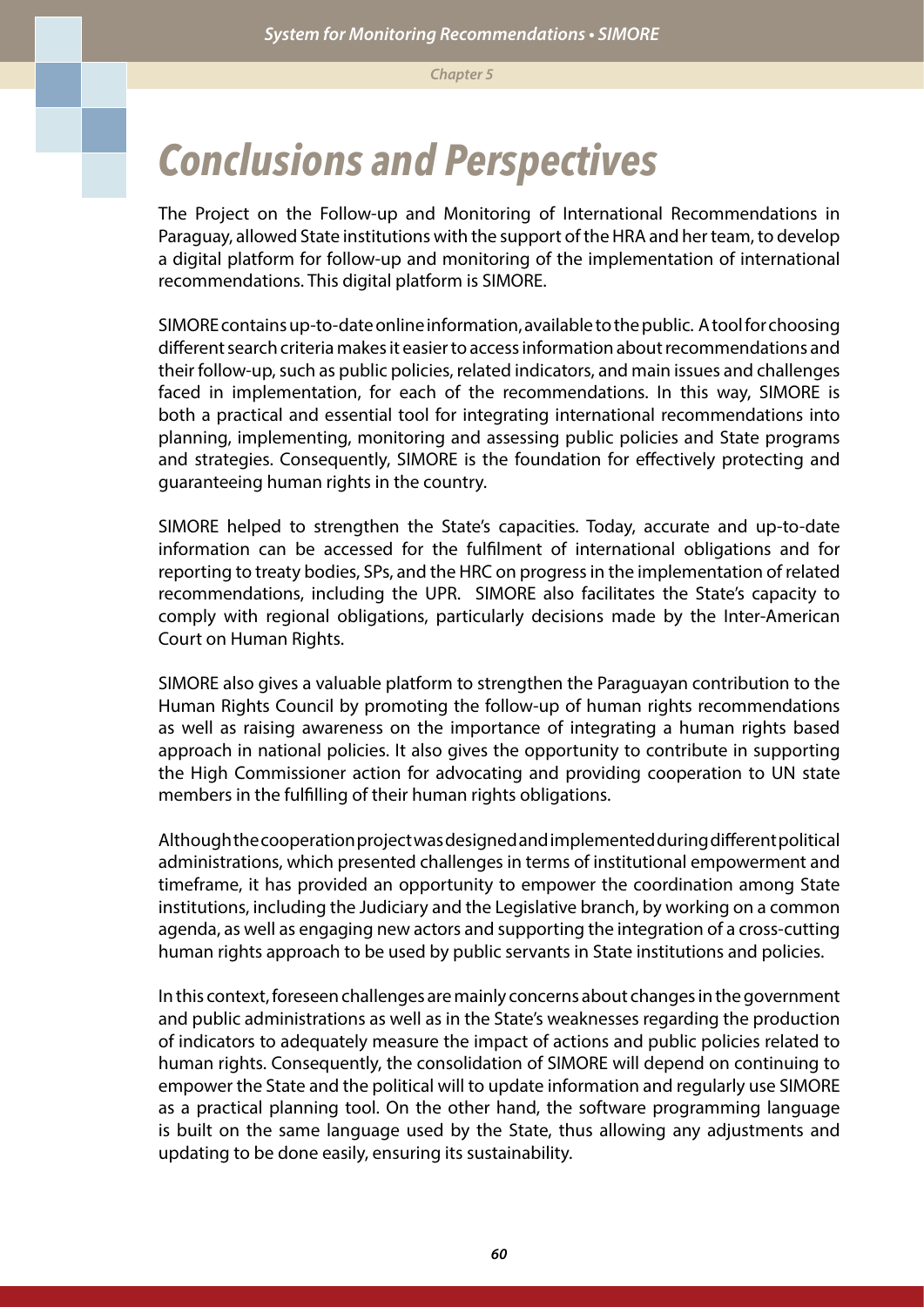All that being said, the SIMORE experience followed a path from the design of a work methodology to the production of a tool that is currently functioning and available to non-governmental organizations, academia and the media, as well as to the general public. Access to the information SIMORE provides helps to ensure the continuity and the sustainability of the mechanism for following up and monitoring the implementation of international human rights recommendations made to Paraguay. In addition, this positive experience serves as an example for the region and beyond.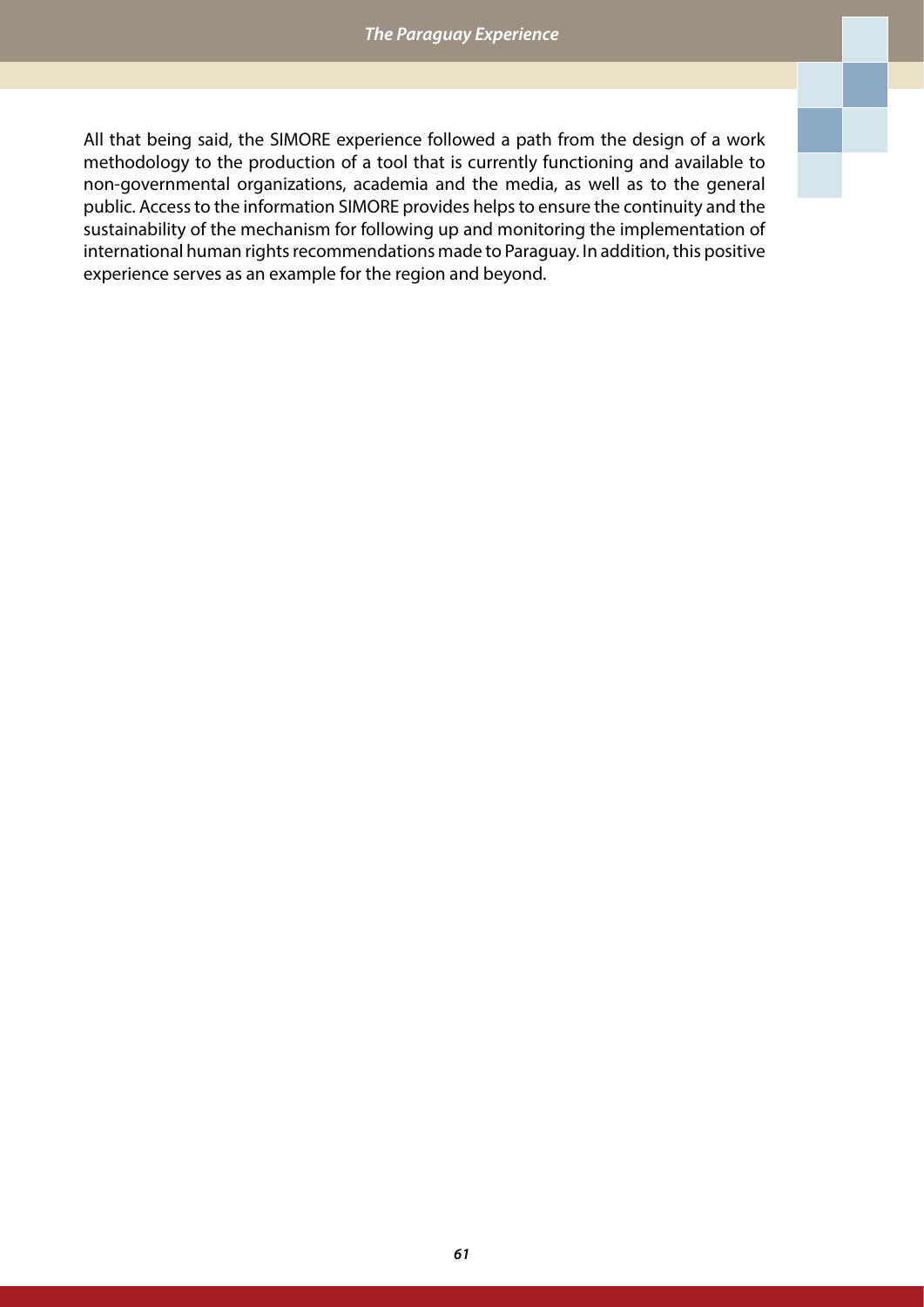### *ANNEX*

#### **Timeline**

2009 Creation of the Human Rights Network of the Executive Branch

By Decree 2290/2009, for the first time, a Human Rights entity was created to specifically strengthen the Paraguayan government's coordination of policies, plans and programmes among State institutions for improving the human rights situation in the country,.

2010 Deployment of the OHCHR HRA to the country.

2010 Preparation of the Universal Periodic Review & TBs reports

The Human Rights Network of the Executive Branch, through the Ministry of Foreign Affairs and the Ministry of Justice, requested cooperation from the OHCHR for the preparation and submission of the national report for UPR in 2010.

Between 2010 and 2012, Paraguay submitted all overdue reports to the TBs with the HRA's team support.

2011 Design of the "Search Portal for International Human Rights Recommendations made to Paraguay" (Buscador de Recomendaciones Internacionales de Derechos Humanos a Paraguay)

The Ministry of Foreign Affairs requested cooperation from HRA to design a tool to facilitate the access of information regarding international recommendations made to Paraguay by TBs, SPs and UPR, as well as by the Inter-American Court of Human Rights. As a result, a Search Portal for international recommendations made to Paraguay was created, allowing the State, civil society and the general public to easily access reliable information. This tool was essential for integrating relevant recommendations for the assessment included in the National Human Rights Action Plan designed in 2011 and adopted in 2012.

2012 Cooperation of the HRA and her team through the Fund for UPR Implementation.

A cooperation project was submitted by the HRA to the Fund for UPR Implementation to improve State institutions' capacities to follow-up and monitor the implementation of international recommendations, as well as their capacity to provide accurate information and reporting on the human rights situation in the country.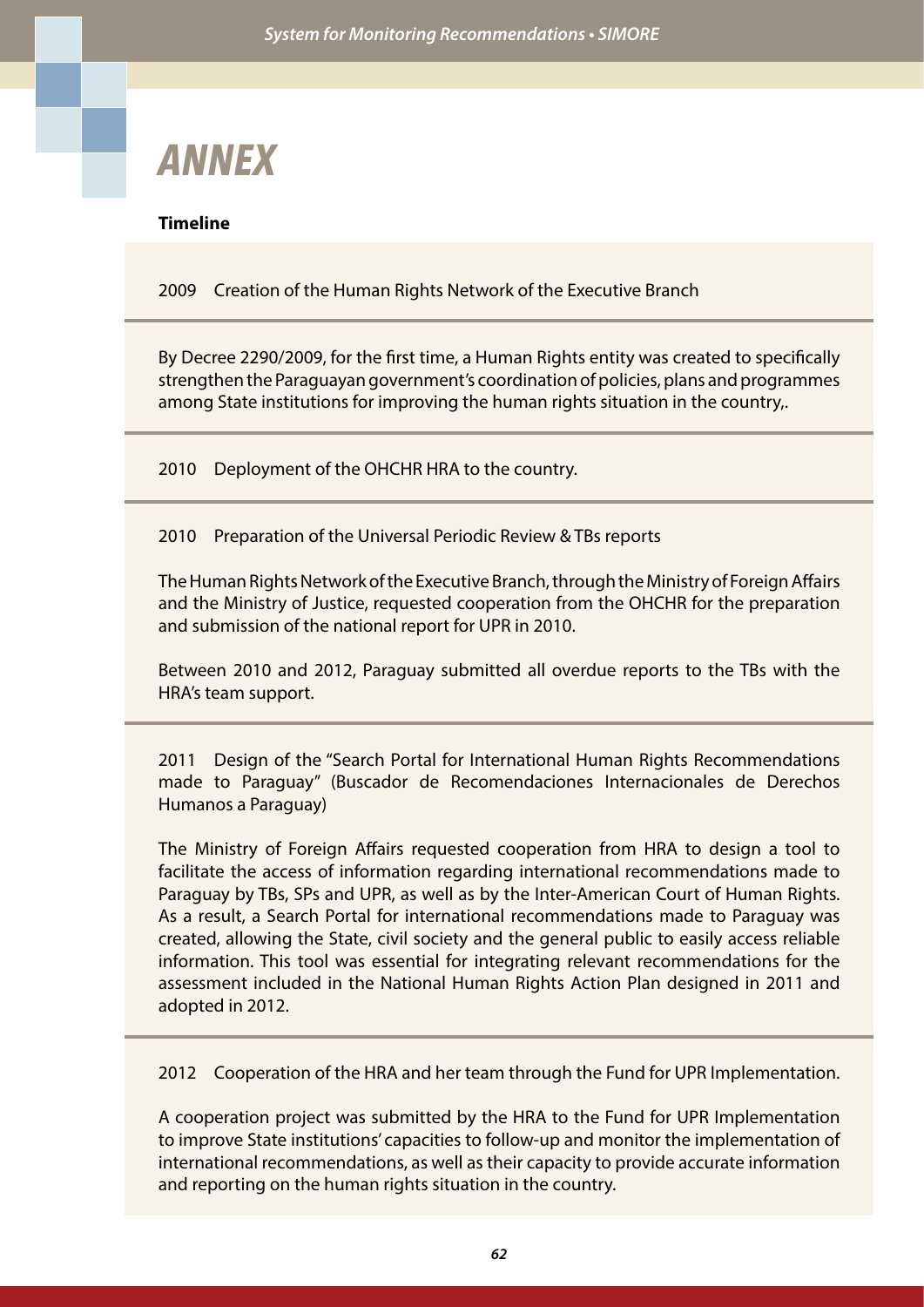2013 UPR Follow up Project

2014 Launching of SIMORE by the Government of Paraguay

2015 Paraguay becomes a new member of the Human Rights Council and one of its Vice-Presidents for 2015.

2015 Follow up of recommendations on poverty, indigenous people's rights and persons with disabilities rights and consolidation of SIMORE (Fund for UPR Implementation Project)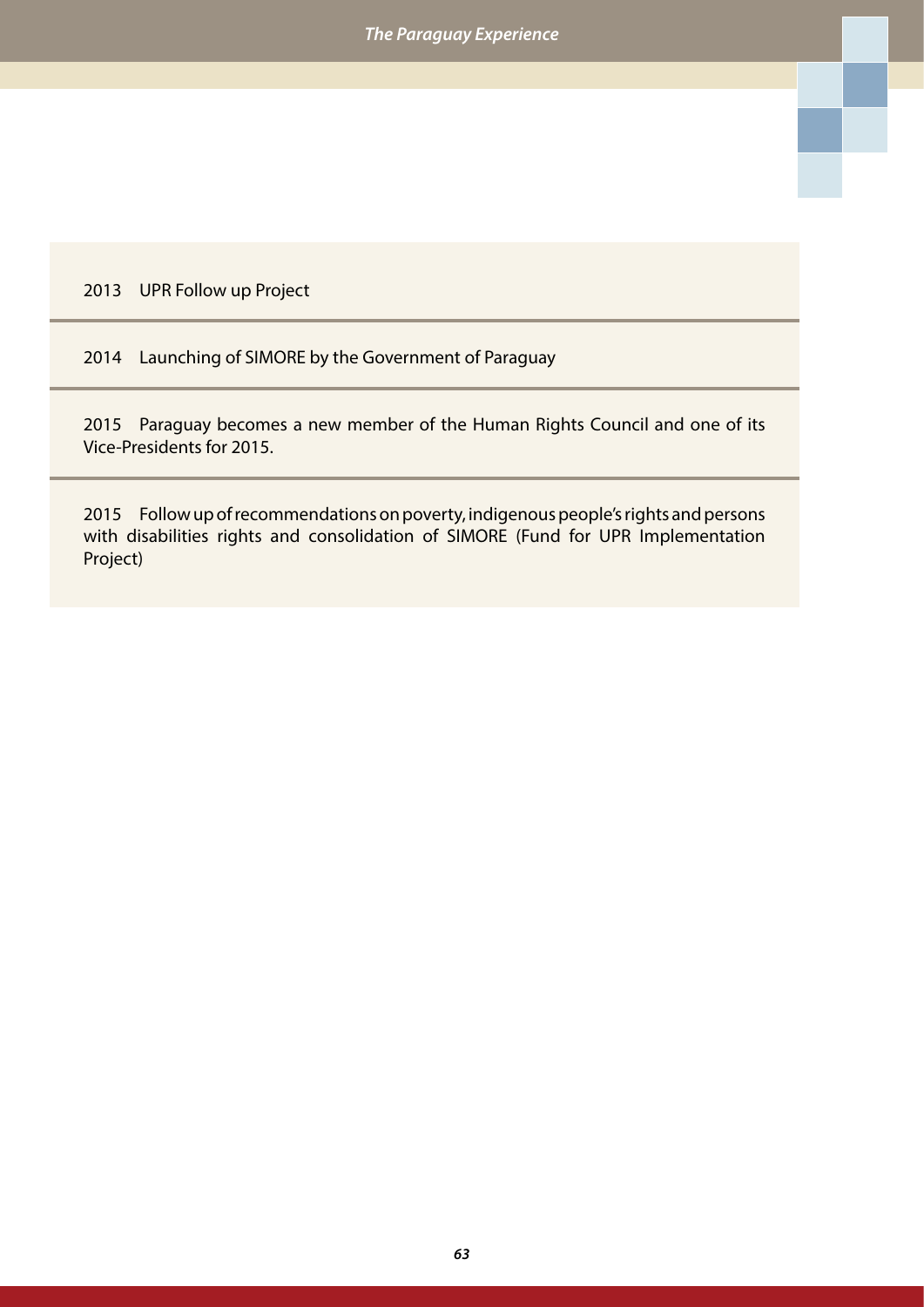$\overline{1}$ 

|                                                                                       | Strengthen State institutions' capacities for follow-up and monitoring of the implementation of |    |    |    |    |    |    |    |    |      |    |    |    |  |  |  |
|---------------------------------------------------------------------------------------|-------------------------------------------------------------------------------------------------|----|----|----|----|----|----|----|----|------|----|----|----|--|--|--|
| <b>Overall Objective</b>                                                              | international recommendations, as well as the capacity for reporting on the situation of human  |    |    |    |    |    |    |    |    |      |    |    |    |  |  |  |
|                                                                                       | rights in the country.                                                                          |    |    |    |    |    |    |    |    |      |    |    |    |  |  |  |
| <b>Specific Objective</b>                                                             | Establish a mechanism for follow-up and monitoring international human rights                   |    |    |    |    |    |    |    |    |      |    |    |    |  |  |  |
|                                                                                       | recommendations                                                                                 |    |    |    |    |    |    |    |    |      |    |    |    |  |  |  |
|                                                                                       | Year<br>2013                                                                                    |    |    |    |    |    |    |    |    | 2014 |    |    |    |  |  |  |
|                                                                                       | Month                                                                                           | 06 | 07 | 08 | 09 | 10 | 11 | 12 | 01 | 02   | 03 | 04 | 05 |  |  |  |
| <b>Activities</b>                                                                     | Tasks                                                                                           |    |    |    |    |    |    |    |    |      |    |    |    |  |  |  |
| technical<br>Start<br>of<br>cooperation<br>to                                         | Preparatory meetings.                                                                           |    |    |    |    |    |    |    |    |      |    |    |    |  |  |  |
| formalize an inter-institutional agreement<br>between the Ministry of Foreign Affairs | Designation of focal points to                                                                  |    |    |    |    |    |    |    |    |      |    |    |    |  |  |  |
|                                                                                       | coordinate the project, by the                                                                  |    |    |    |    |    |    |    |    |      |    |    |    |  |  |  |
| and the Ministry of Justice and Labor, to<br>design a mechanism for follow-up and     | State. Invitations to other                                                                     |    |    |    |    |    |    |    |    |      |    |    |    |  |  |  |
| monitoring of recommendations.                                                        | branches of the State.                                                                          |    |    |    |    |    |    |    |    |      |    |    |    |  |  |  |
|                                                                                       | Meetings with focal points.                                                                     |    |    |    |    |    |    |    |    |      |    |    |    |  |  |  |
| Preparation of inter-institutional work                                               | Preparation of an agenda                                                                        |    |    |    |    |    |    |    |    |      |    |    |    |  |  |  |
| agenda.                                                                               | proposal.                                                                                       |    |    |    |    |    |    |    |    |      |    |    |    |  |  |  |
|                                                                                       |                                                                                                 |    |    |    |    |    |    |    |    |      |    |    |    |  |  |  |
|                                                                                       | Meetings to approve and adjust                                                                  |    |    |    |    |    |    |    |    |      |    |    |    |  |  |  |
|                                                                                       | time frames in the work agenda.                                                                 |    |    |    |    |    |    |    |    |      |    |    |    |  |  |  |
| Definition of methodological design for                                               | Presentation of project to high                                                                 |    |    |    |    |    |    |    |    |      |    |    |    |  |  |  |
| follow-up<br>and<br>monitoring<br>the<br>of                                           | State authorities.                                                                              |    |    |    |    |    |    |    |    |      |    |    |    |  |  |  |
| international recommendations based on                                                | Training workshops on Paraguay's                                                                |    |    |    |    |    |    |    |    |      |    |    |    |  |  |  |
| online<br>search<br>the<br>portal<br>for                                              | international human rights                                                                      |    |    |    |    |    |    |    |    |      |    |    |    |  |  |  |
| recommendation on the Ministry of                                                     | obligations and recommendations                                                                 |    |    |    |    |    |    |    |    |      |    |    |    |  |  |  |
| Affairs and UN Human Rights websites.                                                 | given to Human Rights Network of                                                                |    |    |    |    |    |    |    |    |      |    |    |    |  |  |  |
|                                                                                       | the Executive Branch, CICSI and                                                                 |    |    |    |    |    |    |    |    |      |    |    |    |  |  |  |
|                                                                                       | other relevant State public                                                                     |    |    |    |    |    |    |    |    |      |    |    |    |  |  |  |
|                                                                                       | servants.                                                                                       |    |    |    |    |    |    |    |    |      |    |    |    |  |  |  |
|                                                                                       | Workshops to systemize                                                                          |    |    |    |    |    |    |    |    |      |    |    |    |  |  |  |
|                                                                                       | recommendations based on                                                                        |    |    |    |    |    |    |    |    |      |    |    |    |  |  |  |
|                                                                                       | search portal recommendations.                                                                  |    |    |    |    |    |    |    |    |      |    |    |    |  |  |  |
|                                                                                       | Approval of methodology for                                                                     |    |    |    |    |    |    |    |    |      |    |    |    |  |  |  |
|                                                                                       | follow-up on international                                                                      |    |    |    |    |    |    |    |    |      |    |    |    |  |  |  |
|                                                                                       | recommendations.                                                                                |    |    |    |    |    |    |    |    |      |    |    |    |  |  |  |
| of<br>Systemization<br>recommendations,                                               | Workshops to identify institutions                                                              |    |    |    |    |    |    |    |    |      |    |    |    |  |  |  |
| designation of institutions responsible for                                           | responsible for implementing                                                                    |    |    |    |    |    |    |    |    |      |    |    |    |  |  |  |
| coordinating their implementation, as                                                 | recommendations.                                                                                |    |    |    |    |    |    |    |    |      |    |    |    |  |  |  |
| well as time frames and actions to be                                                 | Workshops to prioritize follow-up                                                               |    |    |    |    |    |    |    |    |      |    |    |    |  |  |  |
| carried out.                                                                          | on recommendations.                                                                             |    |    |    |    |    |    |    |    |      |    |    |    |  |  |  |
|                                                                                       | <b>Meetings</b> with civil society                                                              |    |    |    |    |    |    |    |    |      |    |    |    |  |  |  |
|                                                                                       | organizations about the                                                                         |    |    |    |    |    |    |    |    |      |    |    |    |  |  |  |
|                                                                                       | prioritization of follow-up on                                                                  |    |    |    |    |    |    |    |    |      |    |    |    |  |  |  |
|                                                                                       | recommendations.                                                                                |    |    |    |    |    |    |    |    |      |    |    |    |  |  |  |
|                                                                                       | Adjustments to prioritization of                                                                |    |    |    |    |    |    |    |    |      |    |    |    |  |  |  |
|                                                                                       | follow-up on recommendations.                                                                   |    |    |    |    |    |    |    |    |      |    |    |    |  |  |  |
| Design and development of software for                                                | Work meetings to design software                                                                |    |    |    |    |    |    |    |    |      |    |    |    |  |  |  |
| systemization, follow-up and monitoring                                               | based on tools with an approved                                                                 |    |    |    |    |    |    |    |    |      |    |    |    |  |  |  |
| of international recommendations. The                                                 | methodology.                                                                                    |    |    |    |    |    |    |    |    |      |    |    |    |  |  |  |
| tool will have a training and user manual.                                            | Inter-branch meetings for the                                                                   |    |    |    |    |    |    |    |    |      |    |    |    |  |  |  |
|                                                                                       | approval of the software.                                                                       |    |    |    |    |    |    |    |    |      |    |    |    |  |  |  |
|                                                                                       | Preparation of software operating                                                               |    |    |    |    |    |    |    |    |      |    |    |    |  |  |  |
|                                                                                       | manual that includes a module on                                                                |    |    |    |    |    |    |    |    |      |    |    |    |  |  |  |
|                                                                                       | accountability.                                                                                 |    |    |    |    |    |    |    |    |      |    |    |    |  |  |  |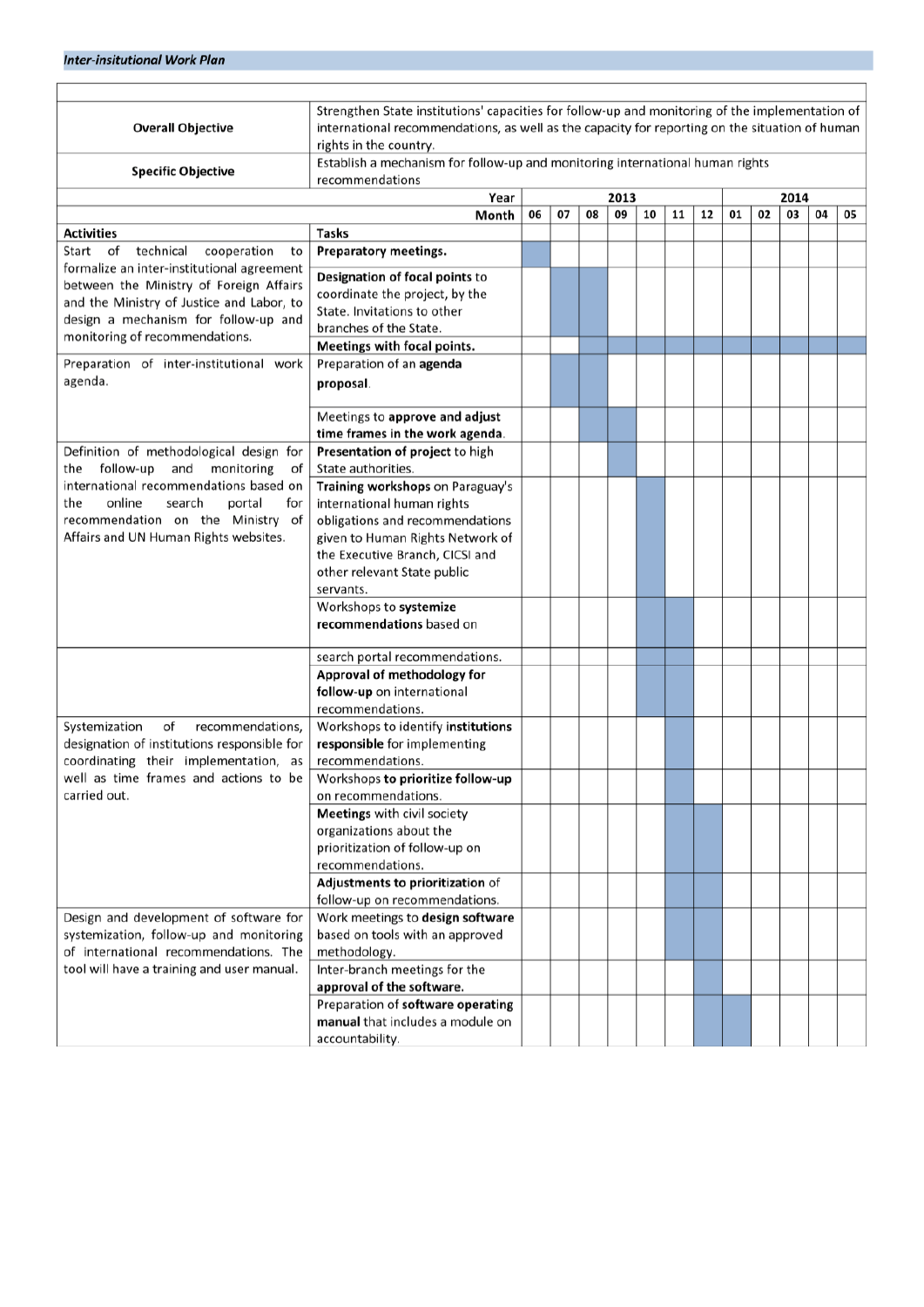| Trainings for governmental institutions    | Training workshops for focal                                                 |  |  |  |  |  |  |
|--------------------------------------------|------------------------------------------------------------------------------|--|--|--|--|--|--|
| that make up the Human Rights Network      | points from the governmental                                                 |  |  |  |  |  |  |
| of the Executive Branch, CICSI and other   | institution that make up the                                                 |  |  |  |  |  |  |
| State branches on the correct use of the   | Human Rights Network of the                                                  |  |  |  |  |  |  |
| software.                                  | Executive Branch, CICSI and other                                            |  |  |  |  |  |  |
|                                            | State branches, on the use,                                                  |  |  |  |  |  |  |
|                                            | updating, and follow-up of                                                   |  |  |  |  |  |  |
|                                            | recommendations.                                                             |  |  |  |  |  |  |
|                                            | Inter-branch meetings, that                                                  |  |  |  |  |  |  |
|                                            | include the Office of the                                                    |  |  |  |  |  |  |
|                                            | Ombudsman, for updating,                                                     |  |  |  |  |  |  |
|                                            | processing and entering of                                                   |  |  |  |  |  |  |
|                                            | information into the software.                                               |  |  |  |  |  |  |
|                                            | Meetings with civil society                                                  |  |  |  |  |  |  |
|                                            | organizations about the software                                             |  |  |  |  |  |  |
|                                            |                                                                              |  |  |  |  |  |  |
|                                            |                                                                              |  |  |  |  |  |  |
|                                            | for the follow-up of                                                         |  |  |  |  |  |  |
|                                            | recommendations.                                                             |  |  |  |  |  |  |
|                                            | Prepare a national report on progress of the implementation of international |  |  |  |  |  |  |
| <b>Specific Objective</b>                  | recommendations, particularly the UPR.                                       |  |  |  |  |  |  |
| Preparation of a report on progress of the | Inter-branch work meetings with                                              |  |  |  |  |  |  |
| implementation<br>of<br>international      | focal points who participated in                                             |  |  |  |  |  |  |
| recommendations, particularly the UPR.     | the process, to write a mid-term                                             |  |  |  |  |  |  |
|                                            | report for the Universal Periodic                                            |  |  |  |  |  |  |
|                                            | Review.                                                                      |  |  |  |  |  |  |
|                                            | Presentation of mid-term report                                              |  |  |  |  |  |  |
|                                            | to civil society organizations.                                              |  |  |  |  |  |  |
| Preparation of a systemization report      | Preparation of a systemization of                                            |  |  |  |  |  |  |
| about the follow-up of international       | the process.                                                                 |  |  |  |  |  |  |
| recommendations<br>process,<br>good        | Approval of the systemization.                                               |  |  |  |  |  |  |
| practices in Paraguay.                     | Publication and presentation of                                              |  |  |  |  |  |  |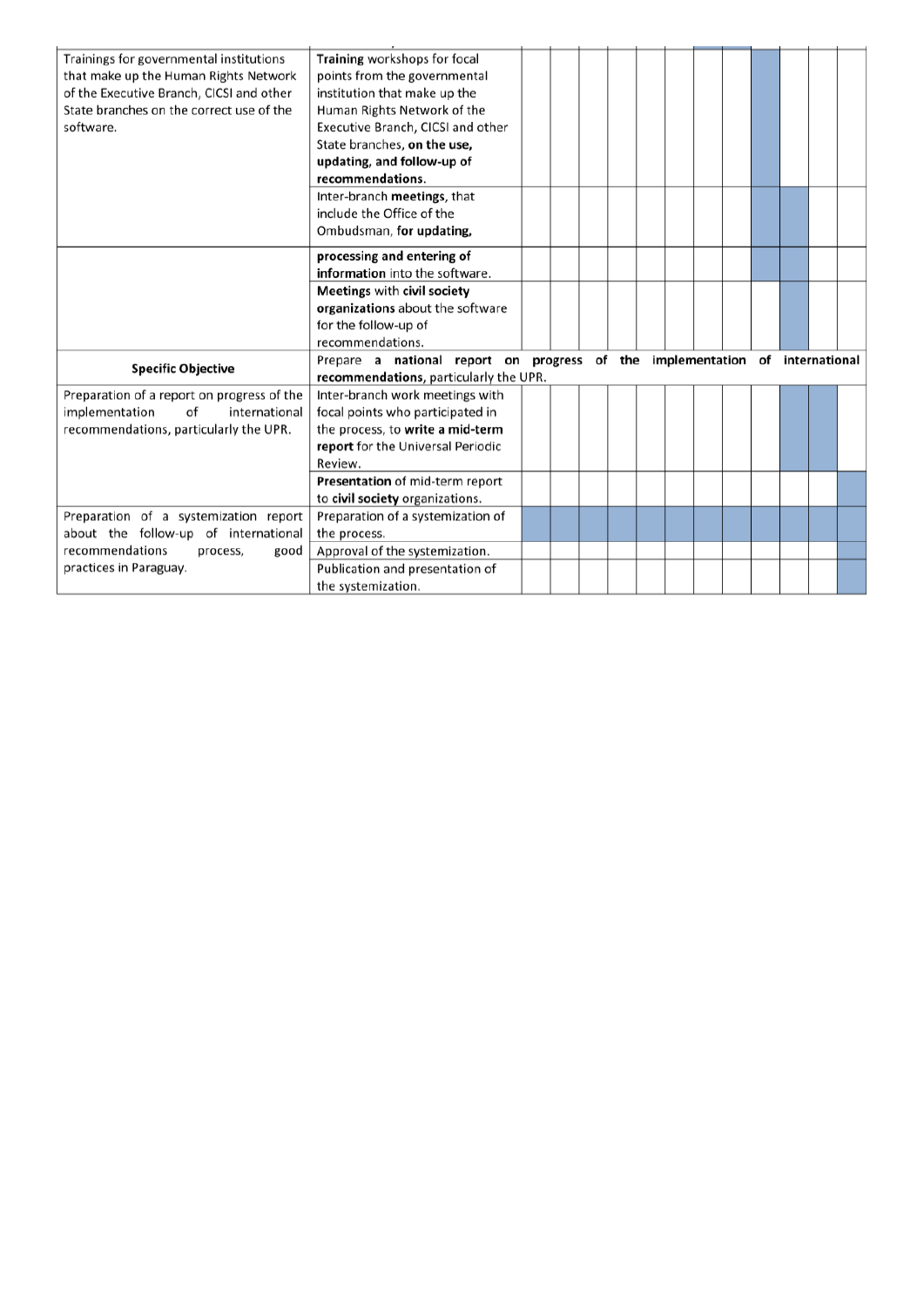